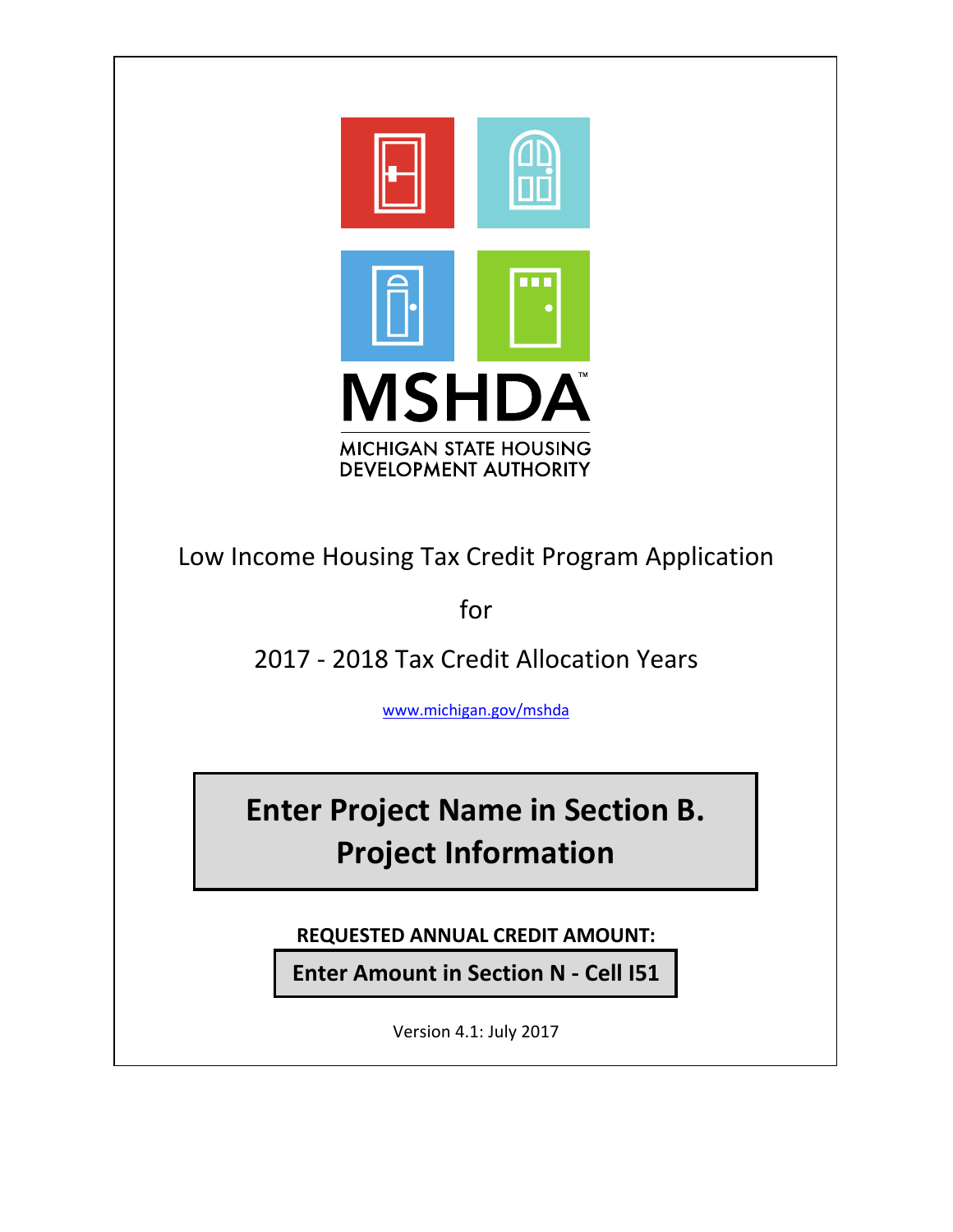#### **APPLICATION FILING REQUIREMENTS**

All applications must be accompanied by a check or money order in an amount equal to \$45 for each proposed low-income unit, with a \$2,500 maximum. This fee is non-refundable and must be paid in each funding round in which a project seeks to be scored and evaluated. A fee of \$100 will be assessed each time a check is returned to the Authority for insufficient funds.

This Application, Housing Tax Credit Addendum I, Addendum III (if applicable) and all required exhibits MUST be submitted in a tabbed three ring binder. All exhibits must be tabbed in accordance with the exhibit checklist included in Addendum I, indexed, and placed at the end of the addendum ‐ not within the body of the addendum.

Applications may be sent via delivery service (e.g., post, overnight, courier), or dropped off in person, but must be received in the Authority's Lansing or Detroit office no later than 5:00pm on the application due date. Applications received after the due date or time will be returned to the applicant.

Failure to submit a complete application, addendum and required documentation in accordance with instructions will result in a determination that the proposed project is ineligible for credit, and the application will not be ranked or scored. Faxed or e-mailed applications will not be accepted.

In the event of any conflict or discrepancy between the application filing requirements as stated in this Application, the Exhibit Checklist, or Addendum with the application filing requirements as stated in the Qualified Allocation Plan (QAP), the requirements of the QAP shall control.

|                              | Cells in the application that are shaded in light yellow:                                                                                                         |  | and            |  |
|------------------------------|-------------------------------------------------------------------------------------------------------------------------------------------------------------------|--|----------------|--|
| Applicant Input              | checkboxes:<br>indicate areas that require applicant input                                                                                                        |  |                |  |
|                              | (if applicable). All other cells in the application are locked.                                                                                                   |  |                |  |
| Automatic                    | This application contains sections that incorporate automatic calculations                                                                                        |  |                |  |
| <b>Calculations</b>          | based on information contained in other sections. These sections include:                                                                                         |  |                |  |
|                              | sections I, J, K, N, O, P, Q, and the Summary section.                                                                                                            |  |                |  |
| <b>Application Notes</b>     | Cell specific notes are included (Example:                                                                                                                        |  | throughout the |  |
|                              | application for guidance as to completing certain sections.                                                                                                       |  |                |  |
| <b>Summary Page</b>          | The third tab in this application contains a Summary page. This section requires<br>no input from the applicant and is generated as the application is completed. |  |                |  |
|                              | For your convenience, certain cells highlighted <b>blue</b> contain hyperlinks to                                                                                 |  |                |  |
| <b>Hyperlinks</b>            | program related documents or other external websites.                                                                                                             |  |                |  |
|                              | When printing out a completed application for submission, please print as                                                                                         |  |                |  |
| <b>Printing Instructions</b> | "Workbook" in order to ensure that all page numbers are ordered successively.                                                                                     |  |                |  |
|                              | Do NOT change the orientation of any page (e.g. from "Portrait" to                                                                                                |  |                |  |
|                              | "Landscape" or vice-versa).                                                                                                                                       |  |                |  |

# **COMPLETING THIS APPLICATION**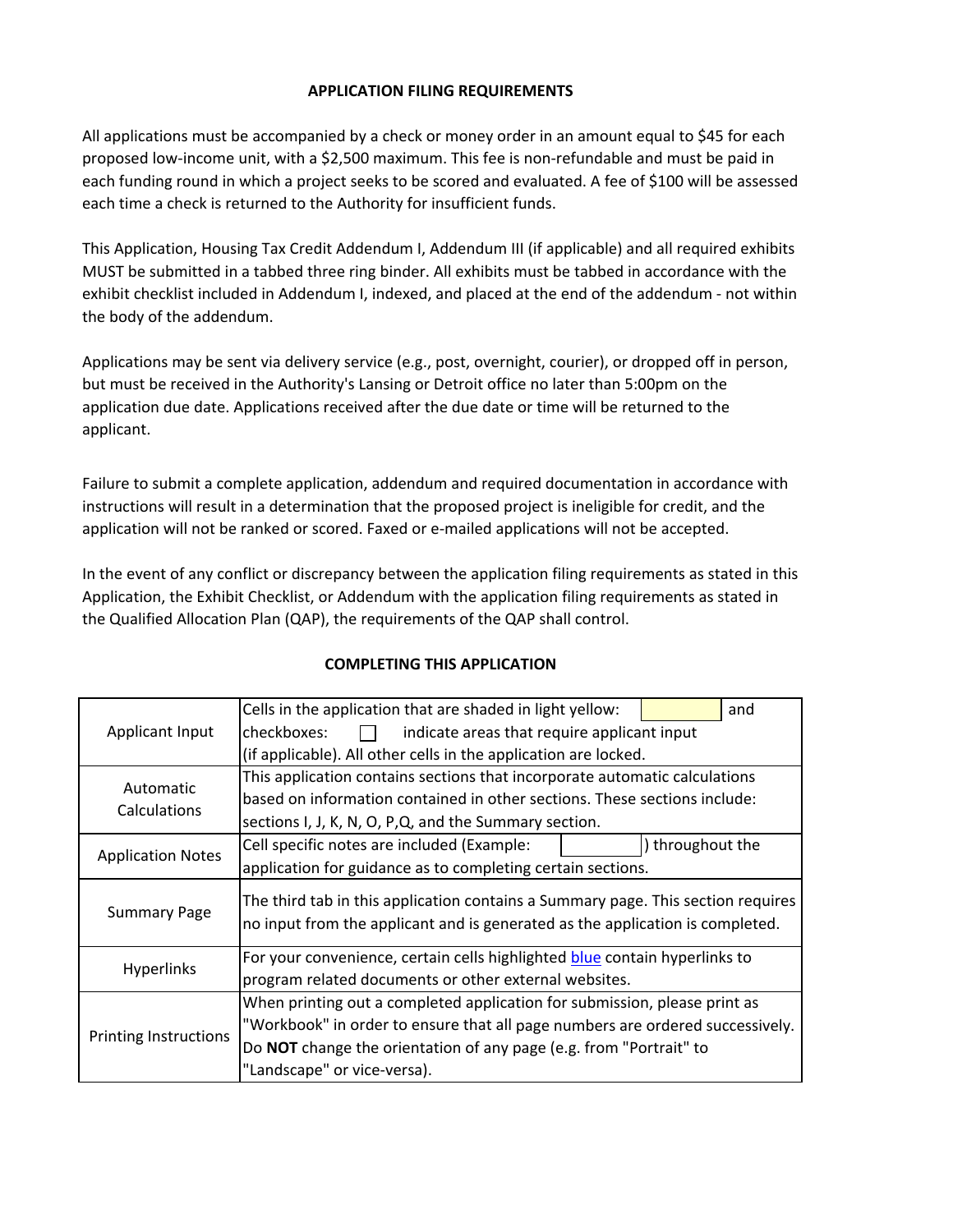

 $\mathbf{r}$ 

**Low Income Housing Tax Credit Application**

**2017‐2018 Qualified Allocation Plan**

#### **PROJECT SUMMARY**

| <b>Sponsor Name</b>      |  |
|--------------------------|--|
| <b>Project Location</b>  |  |
| <b>Funding Category</b>  |  |
| <b>Funding Round</b>     |  |
| Strategic Investment     |  |
|                          |  |
| <b>Construction Type</b> |  |

| <b>Sources</b>   | <b>Amount</b> | Percent | <b>Per Unit</b> | AMI%                        | <b>Total</b>                           | Percent |
|------------------|---------------|---------|-----------------|-----------------------------|----------------------------------------|---------|
| 0                | \$0           | #DIV/0! | #DIV/0!         | 30%                         | 0                                      | #DIV/0  |
| $\overline{0}$   | \$0           | #DIV/0! | #DIV/0!         | 40%                         | $\Omega$                               | #DIV/0  |
| 0                | \$0           | #DIV/0! | #DIV/0!         | 50%                         | 0                                      | #DIV/0  |
| $\boldsymbol{0}$ | \$0           | #DIV/0! | #DIV/0!         | 60%                         | $\Omega$                               | #DIV/0  |
| 0                | \$0           | #DIV/0! | #DIV/0!         | Market                      | $\Omega$                               | #DIV/0  |
| 0                | \$0           | #DIV/0! | #DIV/0!         | <b>Total</b>                | 0                                      | #DIV/0  |
| 0                | \$0           | #DIV/0! | #DIV/0!         |                             |                                        |         |
| 0                | \$0           | #DIV/0! | #DIV/0!         |                             | <b>Subsidy Layering Review Metrics</b> |         |
| 0                | \$0           | #DIV/0! | #DIV/0!         |                             | Average Debt Service Coverage          | 0.00    |
| 0                | \$0           | #DIV/0! | #DIV/0!         |                             | Lowest Debt Service Coverage           | 0.00    |
| 0                | \$0           | #DIV/0! | #DIV/0!         |                             | <b>Highest Debt Service Coverage</b>   | 0.00    |
| 0                | \$0           | #DIV/0! | #DIV/0!         |                             | Average CF/Op. Expenses                | #DIV/0  |
| l0               | \$0           | #DIV/0! | #DIV/0!         | <b>General Requirements</b> |                                        | N/A     |
| <b>Total</b>     | \$0           |         | #DIV/0!         | <b>Builder Overhead</b>     |                                        | N/A     |

| <b>Uses</b>       | <b>Amount</b> | Percent | <b>Per Unit</b> |
|-------------------|---------------|---------|-----------------|
| Acquisition       | \$0           | #DIV/0! | #DIV/0!         |
| New Const./Rehab  | \$0           | #DIV/0! | #DIV/0!         |
| <b>Soft Costs</b> | \$0           | #DIV/0! | #DIV/0!         |
| Reserves          | \$0           | #DIV/0! | #DIV/0!         |
| Developer Fee     | \$0           | #DIV/0! | #DIV/0!         |
| <b>Total</b>      | \$0           |         | #DIV/0!         |

| <b>Unit Type</b>          | <b>Total</b> | Percent |
|---------------------------|--------------|---------|
| <b>Family Units</b>       |              | #DIV/0! |
| <b>Elderly Units</b>      |              | #DIV/0! |
| <b>Employee Units</b>     |              | #DIV/0! |
| <b>Undesignated Units</b> |              | #DIV/0! |
| <b>Supportive Housing</b> |              | #DIV/0! |
| Total                     |              | #DIV/0! |

| r Unit | AMI%         | <b>Total</b> | Percent |
|--------|--------------|--------------|---------|
| JIV/0! | 30%          |              | #DIV/0! |
| JIV/0! | 40%          |              | #DIV/0! |
| JIV/0! | 50%          |              | #DIV/0! |
| JIV/0! | 60%          |              | #DIV/0! |
| IV/0!  | Market       |              | #DIV/0! |
| IV/0!  | <b>Total</b> |              | #DIV/0! |

| <b>Subsidy Layering Review Metrics</b> |         |  |  |  |
|----------------------------------------|---------|--|--|--|
| Average Debt Service Coverage          | 0.00    |  |  |  |
| Lowest Debt Service Coverage           | 0.00    |  |  |  |
| <b>Highest Debt Service Coverage</b>   | 0.00    |  |  |  |
| Average CF/Op. Expenses                | #DIV/0! |  |  |  |
| <b>General Requirements</b>            | N/A     |  |  |  |
| <b>Builder Overhead</b>                | N/A     |  |  |  |
| <b>Builder Profit</b>                  | N/A     |  |  |  |
| 20% Aggregate                          | #DIV/0! |  |  |  |
| Developer Fee                          | #DIV/0! |  |  |  |

| Maximum LIHTC Amount     | #DIV/0!  |
|--------------------------|----------|
| <b>LIHTC Equity Rate</b> | \$0.0000 |
| Units with PBVA/RA       |          |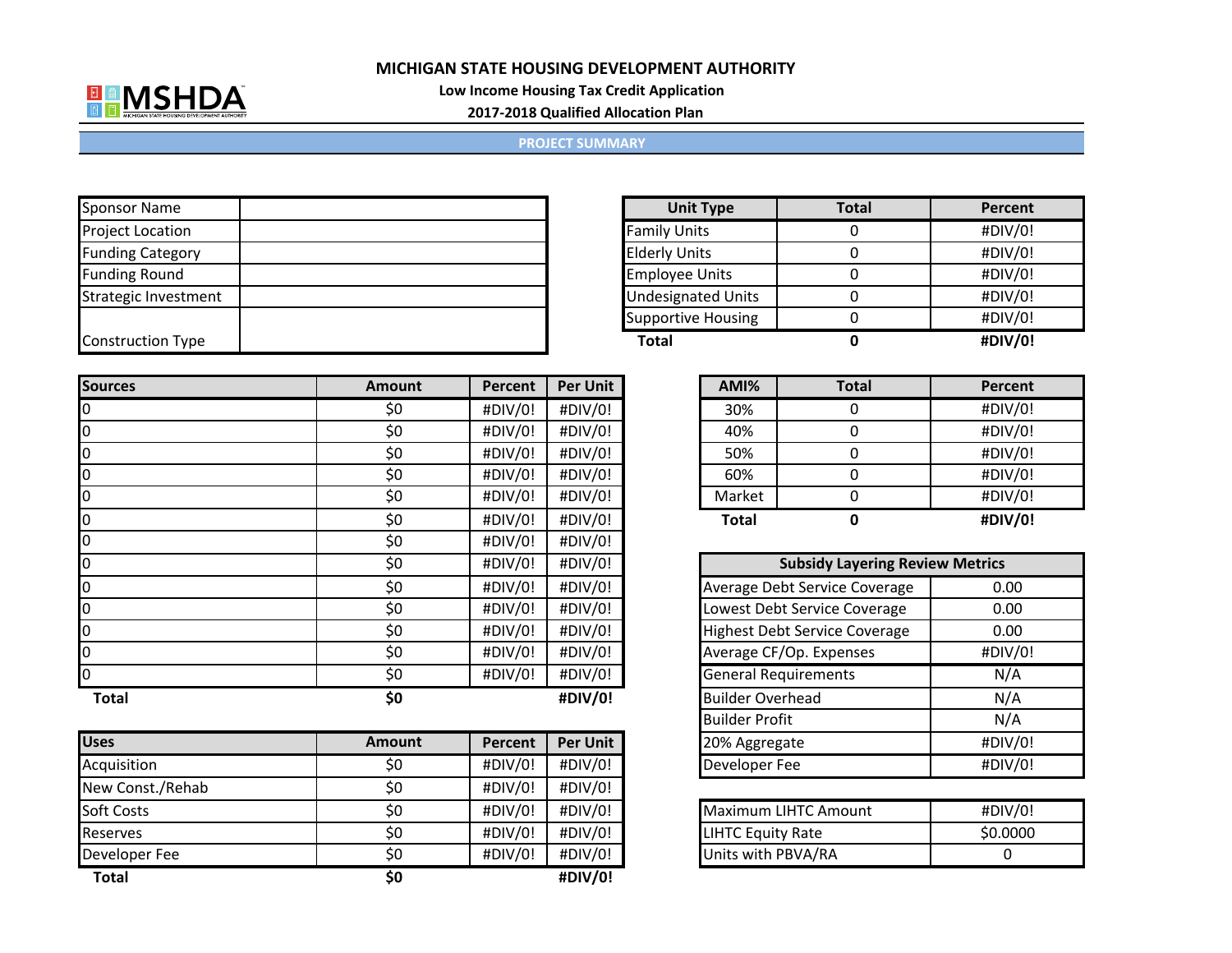

**Low Income Housing Tax Credit Application**

**2017‐2018 Qualified Allocation Plan**

#### **SECTION A. FUNDING ROUND & CATEGORY SELECTION**

# **I. Funding Round Entry**

Please select only one:

| <b>Funding Round</b>       | <b>Application Due Date</b> | <b>Select One:</b> |
|----------------------------|-----------------------------|--------------------|
| 2016 Fall Funding Round    | October 3, 2016             |                    |
| 2017 Spring Funding Round  | April 3, 2017               |                    |
| 2017 Fall Funding Round    | October 2, 2017             |                    |
| 2018 Spring Funding Round  | April 2, 2018               |                    |
| 4% Tax Exempt Bond Program | <b>Rolling Submission</b>   |                    |
| Pass-Though Program        | <b>Rolling Submission</b>   |                    |

#### **II. Competitive Funding Round Categories\***

| Please select (if applicable):                                                              |                       |
|---------------------------------------------------------------------------------------------|-----------------------|
| <b>Baseline Categories (Choose Only One)</b>                                                | <b>Please Select:</b> |
| Preservation Category (25% of Total Ceiling)                                                |                       |
| Open Category (25% of Total Ceiling)                                                        |                       |
| Permanent Supportive Housing Category                                                       |                       |
| (25% of Total Ceiling) - See Addendum III                                                   |                       |
| <b>Strategic Investment Category</b>                                                        | <b>Please Select:</b> |
| Strategic Investment Category (10% of Total<br>Ceiling) - See QAP for specific requirements |                       |

\*Not applicable to projects applying under the 4% Tax Exempt Bond or Pass‐Through Programs. Only select a Category for which the project qualifies under. Please refer to the QAP for Category requirements. Applicants may apply for the Strategic Investment Category (if applicable) in addition to its applicable baseline category.

# **III. Statutory Set‐Asides\***

Select all that apply (if applicable):

| <b>Statutory Set-Aside</b>                            | <b>Please Select:</b> |
|-------------------------------------------------------|-----------------------|
| Elderly (10% of Annual Credit Ceiling)                |                       |
| Non-Profit (10% of Annual Credit Ceiling)             |                       |
| Distressed (See Tab H) (30% of Annual Credit Ceiling) |                       |
| Rural (See Tab GG) (10% of Annual Credit Ceiling)     |                       |

\*Not applicable to projects applying under the 4% Tax Exempt Bond or Pass‐Through Programs. Please select all set‐asides that the project qualifies for.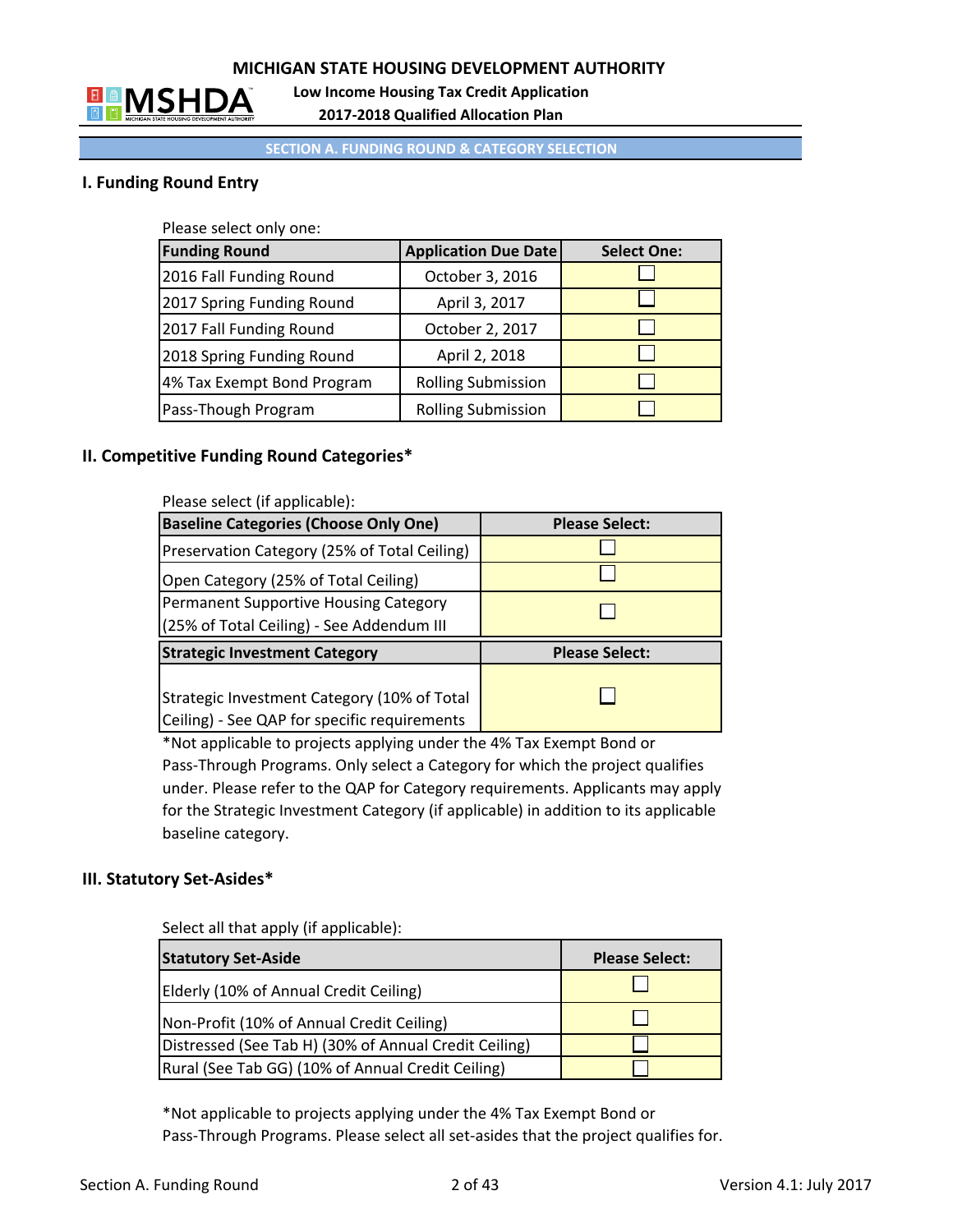

**Low Income Housing Tax Credit Application**

**2017‐2018 Qualified Allocation Plan**

#### **IV. General Information**

| 1. Has a LIHTC application been submitted for this project in a previous round?<br>Yes                            | No |
|-------------------------------------------------------------------------------------------------------------------|----|
| Date(s) submitted:                                                                                                |    |
| 2. Is this the second or third phase of a project which received LIHTC for an earlier<br>phase?                   |    |
| Yes                                                                                                               | No |
| Status of earlier phase(s):                                                                                       |    |
| 3. Have any principals involved in this project received a LIHTC reservation in<br>Michigan for the current year? |    |
| ∕ ہ<*                                                                                                             | No |

\*If yes, please list the project names and amount of the LIHTC reservations:

|                     |                            | % Interest in Cash |                    |
|---------------------|----------------------------|--------------------|--------------------|
| <b>Project Name</b> | <b>Annual LIHTC Amount</b> | Paid Dev. Fee      | LIHTC (% Interest) |
|                     |                            |                    | SC                 |
|                     |                            |                    | SC                 |
|                     |                            |                    | SC                 |
|                     |                            |                    | эı                 |

\*Please see Section V(D) of the Qualified Allocation Plan for Allocation Limits.

4. Have any of the principals submitted other LIHTC applications in Michigan for this funding round?

| Yes                             | No |
|---------------------------------|----|
| If yes, list the project names: |    |
|                                 |    |
|                                 |    |
|                                 |    |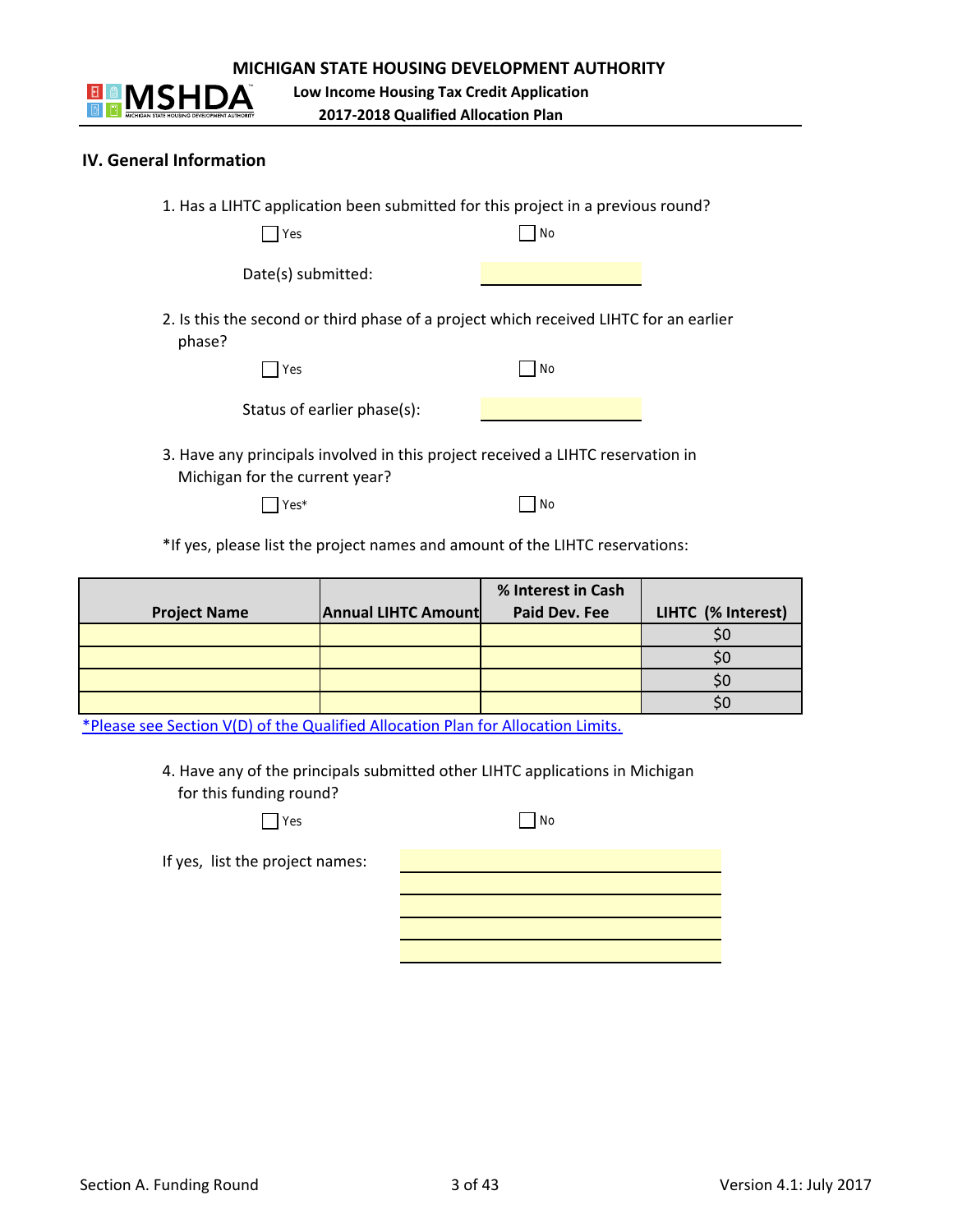

**Low Income Housing Tax Credit Application**

**2017‐2018 Qualified Allocation Plan**

|                             |                                                             | <b>SECTION B. PROJECT INFORMATION</b>                                                                                 |                                |                                             |
|-----------------------------|-------------------------------------------------------------|-----------------------------------------------------------------------------------------------------------------------|--------------------------------|---------------------------------------------|
| I. Name                     |                                                             |                                                                                                                       |                                |                                             |
| II. Location                |                                                             |                                                                                                                       |                                |                                             |
| <b>Project Address</b>      |                                                             |                                                                                                                       |                                |                                             |
| <b>Street Address</b>       |                                                             | <u> 1989 - Johann Barn, mars ann an t-Amhain an t-Amhain an t-Amhain an t-Amhain an t-Amhain an t-Amhain an t-Amh</u> |                                |                                             |
|                             |                                                             |                                                                                                                       |                                |                                             |
| City                        |                                                             | Township                                                                                                              |                                |                                             |
| County                      |                                                             | State                                                                                                                 | MI                             | Zip Code                                    |
| Political Jurisdiction      |                                                             |                                                                                                                       |                                |                                             |
| City/Twp.                   |                                                             |                                                                                                                       |                                |                                             |
| Name & Title of CEO         |                                                             |                                                                                                                       |                                |                                             |
|                             |                                                             |                                                                                                                       |                                |                                             |
| Street Address              |                                                             |                                                                                                                       |                                |                                             |
| City                        |                                                             | State                                                                                                                 | MI                             | Zip Code                                    |
| <b>Location Data</b>        |                                                             |                                                                                                                       |                                |                                             |
|                             | Is this project located in a Qualified Census Tract (QCT)?  |                                                                                                                       |                                |                                             |
|                             | Yes                                                         | No                                                                                                                    |                                |                                             |
| <b>Census Tract #</b>       |                                                             |                                                                                                                       | <b>State Senate District #</b> |                                             |
| Congress'l                  |                                                             |                                                                                                                       |                                |                                             |
| District #                  |                                                             |                                                                                                                       | <b>State House District #</b>  |                                             |
| <b>III. Characteristics</b> |                                                             |                                                                                                                       |                                |                                             |
| <b>Construction Type</b>    |                                                             |                                                                                                                       |                                |                                             |
|                             | New Construction                                            |                                                                                                                       |                                | Acquisition/Rehabilitation - Adaptive Reuse |
|                             | Acquistion/Rehabilitation<br>If Acquisistion/Rehabilitation |                                                                                                                       | Rehabilitation Only            |                                             |
|                             | Occupied Residential                                        |                                                                                                                       | <b>Unoccupied Residential</b>  |                                             |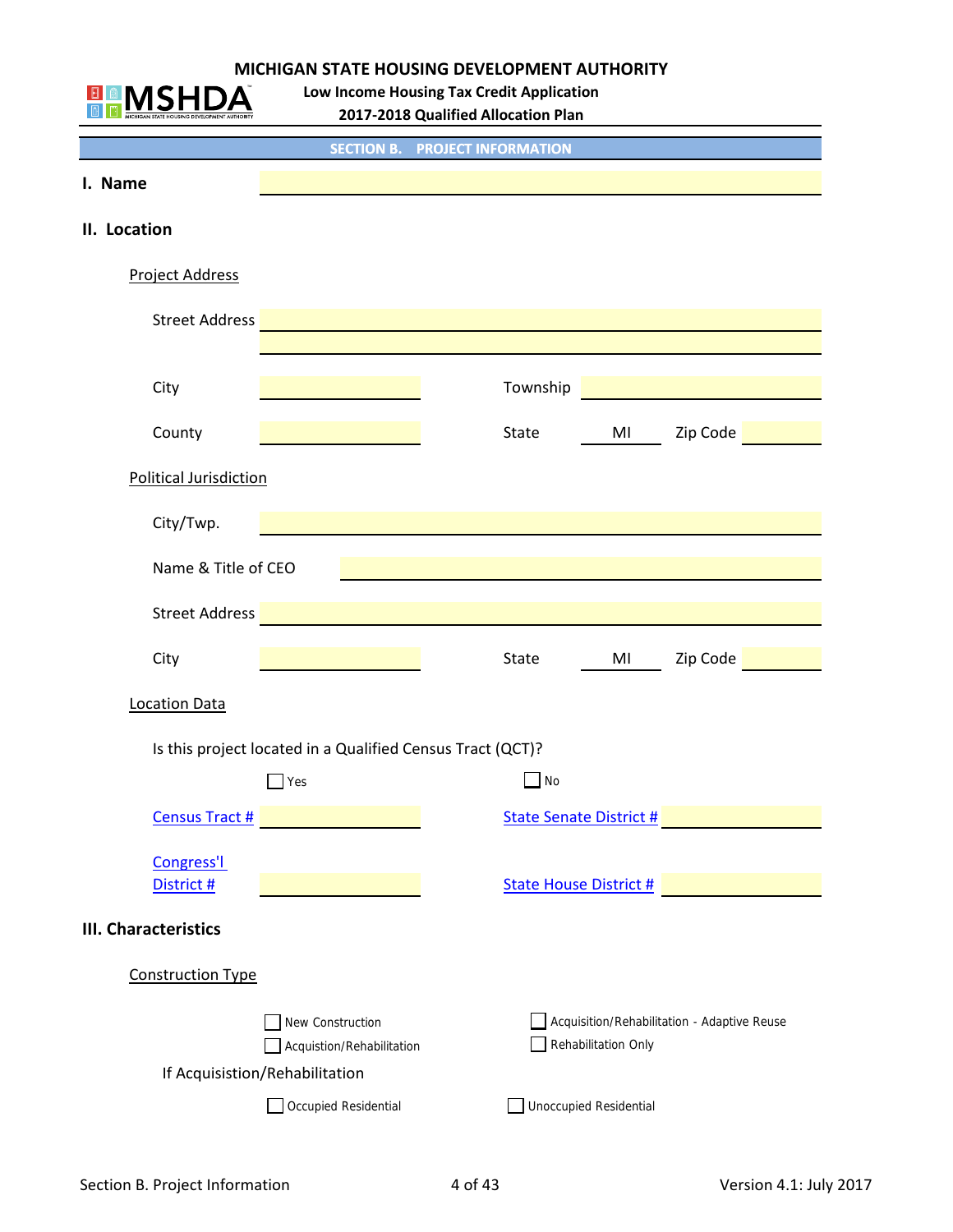

# **MICHIGAN STATE HOUSING DEVELOPMENT AUTHORITY**<br> **MICHIGAN** Low Income Housing Tax Credit Application<br>
2017-2018 Qualified Allocation Plan

# **Low Income Housing Tax Credit Application**

**2017‐2018 Qualified Allocation Plan**

|                                   | Development Type: (Check all applicable)         |                                                                                                      |
|-----------------------------------|--------------------------------------------------|------------------------------------------------------------------------------------------------------|
|                                   | Multi-family Residential Rental                  | Congregate Care                                                                                      |
|                                   | <b>Transitional Housing</b>                      | Cooperative                                                                                          |
|                                   | Single Family                                    | Other, Describe:                                                                                     |
| Other:                            |                                                  |                                                                                                      |
| Unit Type: (Check all applicable) |                                                  |                                                                                                      |
|                                   | Apartment                                        | Duplex                                                                                               |
|                                   | Single Room Occupancy                            | Townhome                                                                                             |
|                                   | Semi-Detached                                    | Detached Single Family                                                                               |
|                                   | Manufactured Home/Trailer Park                   | Other, Describe:                                                                                     |
| Other:                            |                                                  |                                                                                                      |
| Lease/Purchase:                   | family unit? (Attach as exhibit #24)             | Will the tenant have the option of buying the townhome or detached single                            |
|                                   | $\Box$ Yes                                       | No                                                                                                   |
|                                   | Developments with more than one building:        |                                                                                                      |
|                                   | Buildings are/will be on the same tract of land. |                                                                                                      |
|                                   |                                                  | Buildings are/will not be on the same tract of land, but will be financed pursuant to a common plan. |
| <b>Space Usage</b>                |                                                  |                                                                                                      |
| Land Area - Square Ft:            |                                                  | Land Area - Acres:                                                                                   |
|                                   | # Floors in Tallest<br>Building:                 | Elevator:<br>Yes<br>No                                                                               |
| # of Buildings w/ LIHTC           |                                                  | # of Buildings w/out                                                                                 |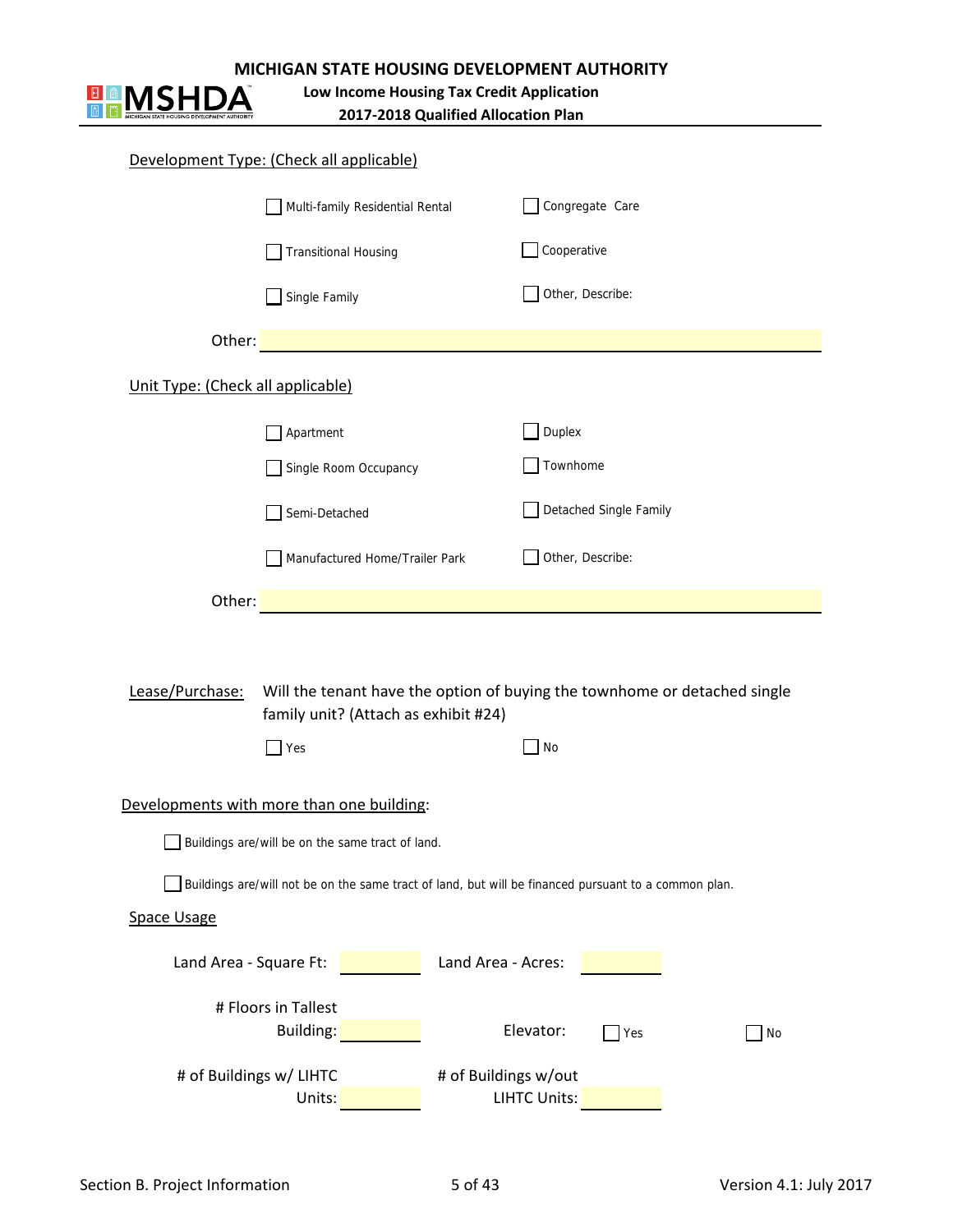

**Low Income Housing Tax Credit Application**

**2017‐2018 Qualified Allocation Plan**

**SECTION C. DEVELOPMENT TEAM INFORMATION**

# **I. Sponsor Information** (General Partner/Developer/Applicant)

| <b>Contact Person</b> |                                                                       | Tax ID# |           |  |
|-----------------------|-----------------------------------------------------------------------|---------|-----------|--|
| Legal Name            |                                                                       |         |           |  |
| <b>Street Address</b> |                                                                       |         |           |  |
| City                  | <b>State</b>                                                          |         | Zip Code  |  |
| Telephone #           | Facsimile #                                                           |         |           |  |
|                       |                                                                       |         |           |  |
| E-mail                | *If a corporation, is it inactive or newly formed (one year or less)? |         | Yes<br>No |  |

 Please list all persons or entities (including the amounts) who will be earning a portion of the developer fee:

| Name of Principal | Company | Amount |
|-------------------|---------|--------|
|                   |         |        |
|                   |         |        |
|                   |         |        |
|                   |         |        |
|                   |         |        |
|                   |         |        |
|                   |         |        |
|                   |         |        |

# **II. Ownership Entity Information** (Limited Partnership/Limited Liability Company)\*

| <b>Contact Person</b> |                                                                                       |              | Tax ID# |          |  |
|-----------------------|---------------------------------------------------------------------------------------|--------------|---------|----------|--|
| Legal Name            |                                                                                       |              |         |          |  |
| <b>Street Address</b> |                                                                                       |              |         |          |  |
| City                  |                                                                                       | <b>State</b> |         | Zip Code |  |
| Telephone #           |                                                                                       | Facsimile #  |         |          |  |
| E-mail                |                                                                                       |              |         |          |  |
|                       | *Informational letters and documents requiring signatures will be sent to the contact |              |         |          |  |

**person listed under Ownership Entity Information (from above). Please make sure the name, street address, telephone number, and e‐mail address are correct.**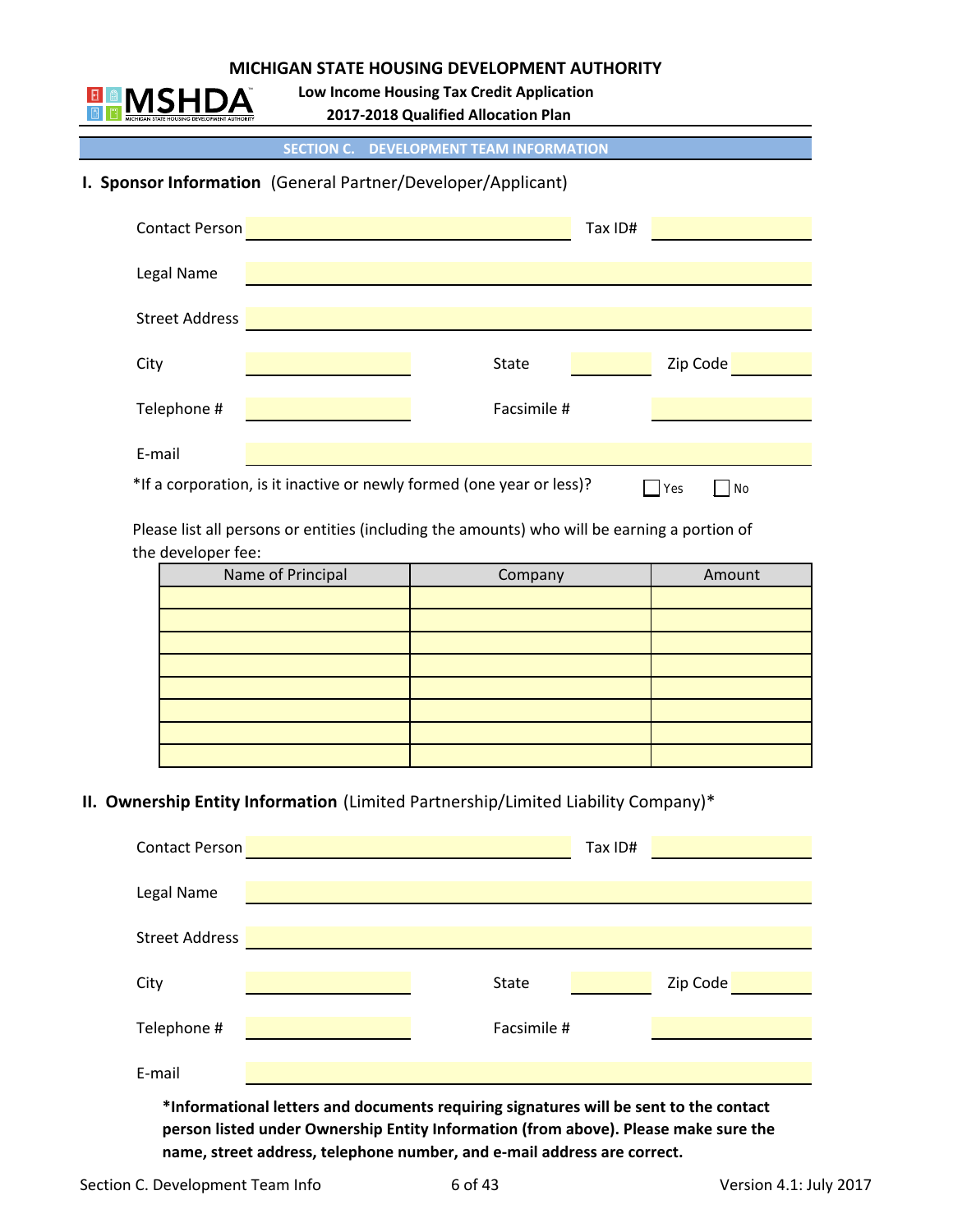

# Ownership Entity Structure:

| List Individuals/Entities which | $501(c)(3)$ or (4) or |               | % of  |
|---------------------------------|-----------------------|---------------|-------|
| Comprise the Ownership Entity   | Wholly Owned Sub.     | Taxpayer ID # | Owner |
|                                 |                       |               |       |
|                                 |                       |               |       |
|                                 |                       |               |       |
|                                 |                       |               |       |
|                                 |                       |               |       |

# **III. Nonprofit Organization (If applicable)**

|                                              |                         |                                                                                                                                                                                                                                | Tax ID# |                    |
|----------------------------------------------|-------------------------|--------------------------------------------------------------------------------------------------------------------------------------------------------------------------------------------------------------------------------|---------|--------------------|
| Name of Org                                  |                         |                                                                                                                                                                                                                                |         |                    |
| <b>Street Address</b>                        |                         |                                                                                                                                                                                                                                |         |                    |
| City                                         |                         | <b>State</b>                                                                                                                                                                                                                   |         | Zip Code           |
| Telephone #                                  |                         | Facsimile #                                                                                                                                                                                                                    |         |                    |
| E-mail                                       |                         |                                                                                                                                                                                                                                |         |                    |
| <b>Nonprofit Participation</b><br>$\Box$ Yes |                         | 1. Will there be material participation in the project by a nonprofit organization?<br>No                                                                                                                                      |         |                    |
| Check all that apply:<br>Developer           |                         | 2. Indicate the capacity in which the nonprofit organization will participate in the project.<br>General Partner/Managing Member                                                                                               |         | Management Company |
|                                              | Sponsoring Organization | Social Service Provider                                                                                                                                                                                                        |         | Other, Describe:   |
|                                              |                         | Other: with a company of the company of the company of the company of the company of the company of the company of the company of the company of the company of the company of the company of the company of the company of th |         |                    |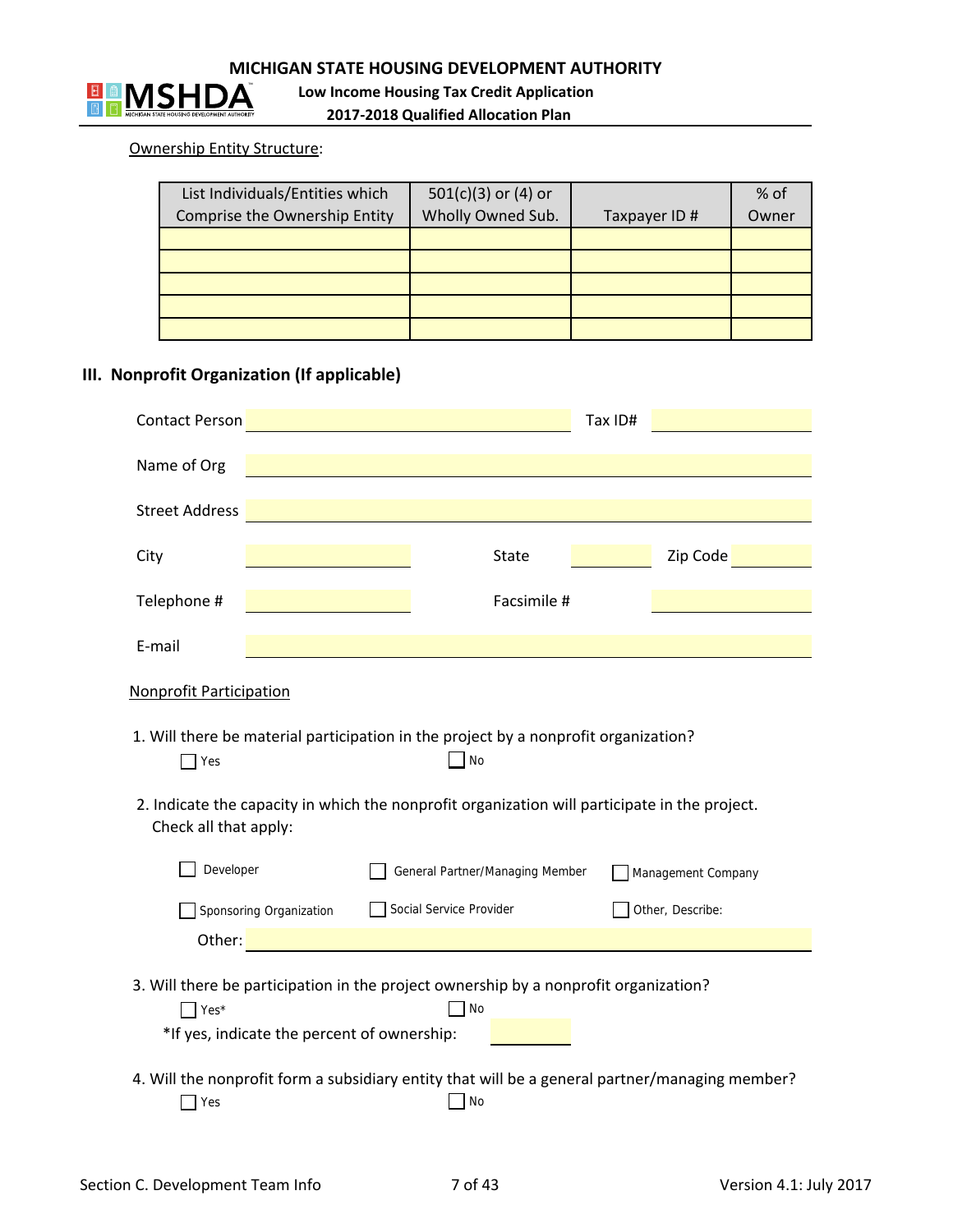

**2017‐2018 Qualified Allocation Plan Low Income Housing Tax Credit Application**

5. Describe the material participation of the nonprofit in this project:

6. Describe the nonprofit's purpose/mission:

7. List the number of employees and volunteers involved with the nonprofit organization:

Employees/Volunteers:

8. Name of the locality and boundaries of the locality served by the organization:

| List:                            |                                                                      |     |                   |         |          |
|----------------------------------|----------------------------------------------------------------------|-----|-------------------|---------|----------|
|                                  | 9. Indicate the number of years the nonprofit has been in existence: |     |                   |         |          |
| 10. Is the organization a CHDO?  |                                                                      | Yes | $\blacksquare$ No |         |          |
| IV. Development Team Information |                                                                      |     |                   |         |          |
| <b>Management Entity</b>         |                                                                      |     |                   |         |          |
| <b>Contact Person</b>            |                                                                      |     |                   | Tax ID# |          |
| Name of Firm*                    |                                                                      |     |                   |         |          |
| <b>Street Address</b>            |                                                                      |     |                   |         |          |
| City                             |                                                                      |     | <b>State</b>      |         | Zip Code |
| Telephone #                      |                                                                      |     | Facsimile #       |         |          |
| E-mail                           |                                                                      |     |                   |         |          |
|                                  | *Is the Management Firm a Related Entity?                            |     | Yes               | No      |          |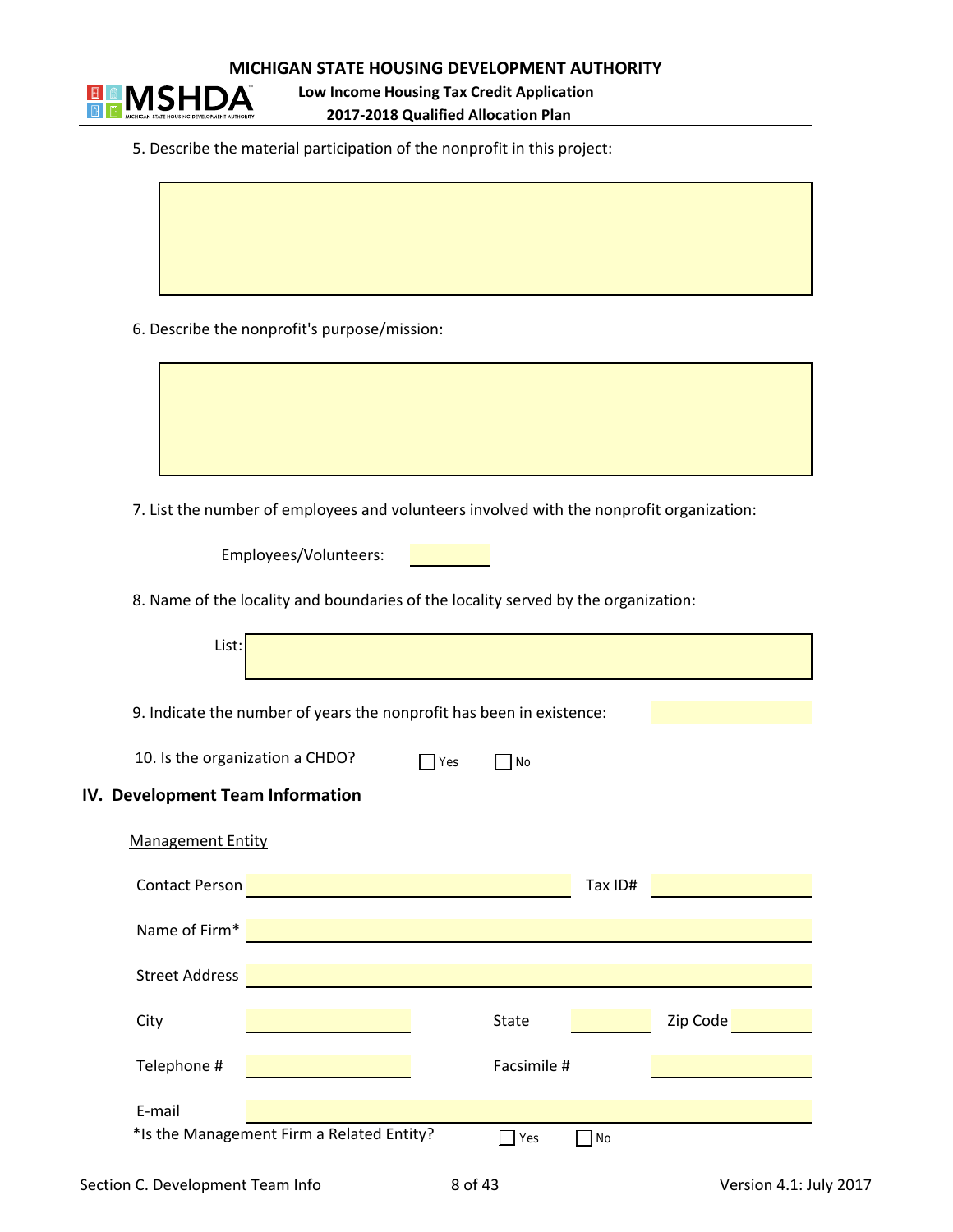|                           |                                                                                                                                                                                                                                    | Low Income Housing Tax Credit Application<br>2017-2018 Qualified Allocation Plan |           |                                                      |
|---------------------------|------------------------------------------------------------------------------------------------------------------------------------------------------------------------------------------------------------------------------------|----------------------------------------------------------------------------------|-----------|------------------------------------------------------|
| <b>Project Attorney</b>   |                                                                                                                                                                                                                                    |                                                                                  |           |                                                      |
| Contact Person            |                                                                                                                                                                                                                                    |                                                                                  |           |                                                      |
| Name of Firm*             | <u> 1989 - Jan Sterling von Berger von Berger von Berger von Berger von Berger von Berger von Berger von Berger</u>                                                                                                                |                                                                                  |           |                                                      |
| <b>Street Address</b>     |                                                                                                                                                                                                                                    |                                                                                  |           |                                                      |
| City                      |                                                                                                                                                                                                                                    | <b>State</b>                                                                     |           | Zip Code                                             |
| Telephone #               |                                                                                                                                                                                                                                    | Facsimile #                                                                      |           |                                                      |
| E-mail                    |                                                                                                                                                                                                                                    |                                                                                  |           |                                                      |
|                           | *Is the Law Firm a Related Entity?                                                                                                                                                                                                 | $\exists$ Yes                                                                    | $\Box$ No |                                                      |
| <b>Project Accountant</b> |                                                                                                                                                                                                                                    |                                                                                  |           |                                                      |
| Contact Person            |                                                                                                                                                                                                                                    |                                                                                  |           |                                                      |
| Name of Firm*             |                                                                                                                                                                                                                                    |                                                                                  |           |                                                      |
| <b>Street Address</b>     |                                                                                                                                                                                                                                    |                                                                                  |           |                                                      |
| City                      |                                                                                                                                                                                                                                    | <b>State</b>                                                                     |           | Zip Code                                             |
| Telephone #               |                                                                                                                                                                                                                                    | Facsimile #                                                                      |           |                                                      |
| E-mail                    |                                                                                                                                                                                                                                    |                                                                                  |           |                                                      |
|                           |                                                                                                                                                                                                                                    |                                                                                  |           |                                                      |
| Consultant                | *Is the Accounting Firm a Related Entity?                                                                                                                                                                                          | Yes                                                                              | $\Box$ No |                                                      |
| Contact Person            |                                                                                                                                                                                                                                    |                                                                                  |           |                                                      |
|                           | Name of Firm* <b>The Community of Second Community</b> and Community and Community and Community and Community and Community and Community and Community and Community and Community and Community and Community and Community and |                                                                                  |           |                                                      |
| <b>Street Address</b>     |                                                                                                                                                                                                                                    |                                                                                  |           |                                                      |
| City                      |                                                                                                                                                                                                                                    | State                                                                            |           | Zip Code <b>Communist Contract Contract Contract</b> |
| Telephone #               |                                                                                                                                                                                                                                    | Facsimile #                                                                      |           |                                                      |
|                           |                                                                                                                                                                                                                                    |                                                                                  |           |                                                      |
| E-mail                    |                                                                                                                                                                                                                                    |                                                                                  |           |                                                      |
|                           | *Is the Consulting Firm a Related Entity?                                                                                                                                                                                          | $\Box$ Yes                                                                       | $\Box$ No |                                                      |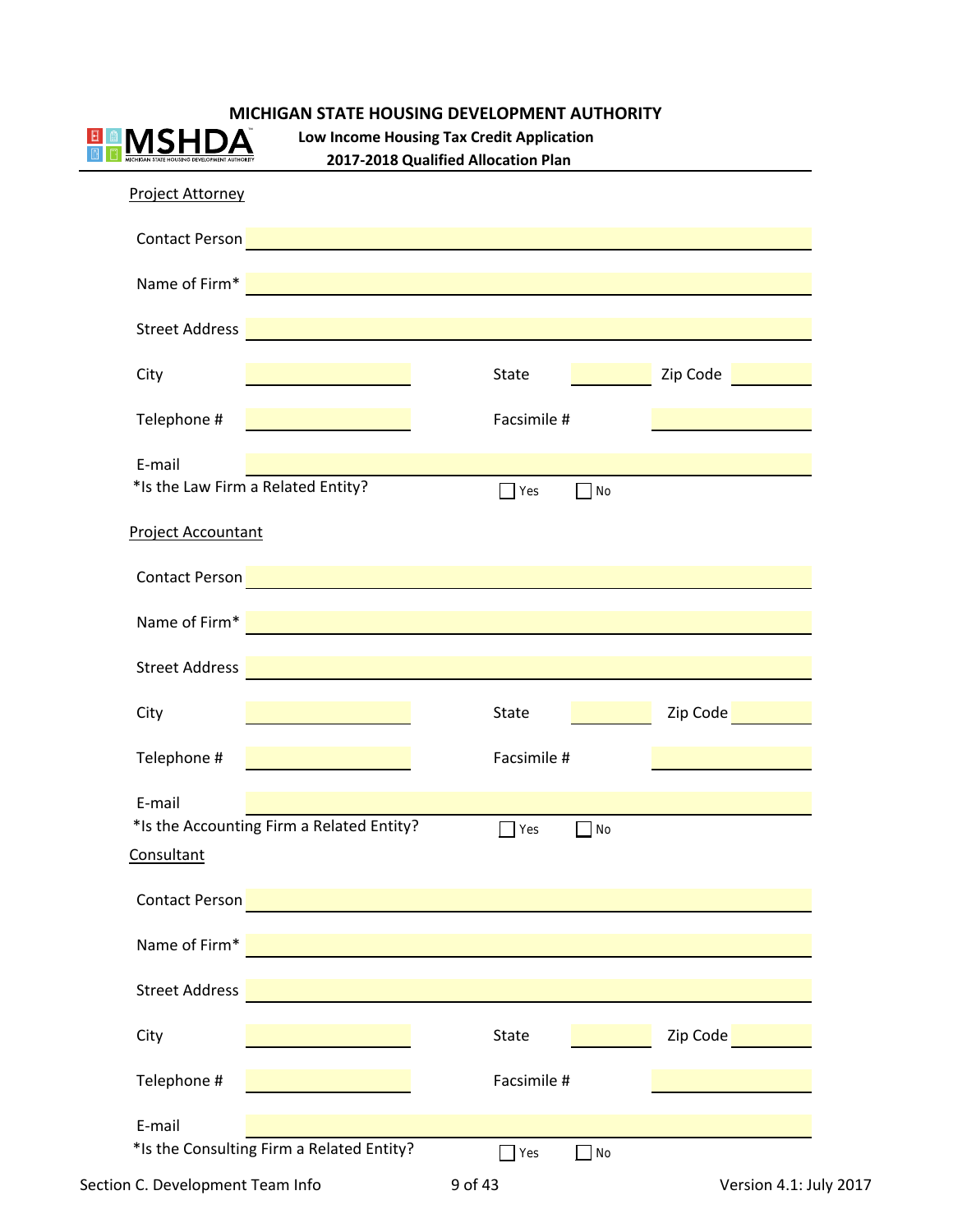|                                                      | <b>MICHIGAN STATE HOUSING DEVELOPMENT AUTHORITY</b>                              |                                 |                         |
|------------------------------------------------------|----------------------------------------------------------------------------------|---------------------------------|-------------------------|
|                                                      | Low Income Housing Tax Credit Application<br>2017-2018 Qualified Allocation Plan |                                 |                         |
| Builder/Contractor                                   |                                                                                  |                                 |                         |
| <b>Contact Person</b>                                | <u> 1980 - Jan Barnett, fransk politiker (d. 1980)</u>                           |                                 |                         |
| Name of Firm*                                        |                                                                                  |                                 |                         |
| <b>Street Address</b>                                |                                                                                  |                                 |                         |
| City                                                 |                                                                                  | State                           | Zip Code                |
| Telephone #                                          |                                                                                  | Facsimile #                     |                         |
| E-mail<br>*Is the Contracting Firm a Related Entity? | *If a corporation, is it inactive or newly formed (one year or less)?            | $\Box$ Yes<br>$\Box$ No         | $\Box$ No<br>$\Box$ Yes |
| <b>Architect</b>                                     |                                                                                  |                                 |                         |
| Contact Person                                       |                                                                                  |                                 |                         |
| Name of Firm*                                        |                                                                                  |                                 |                         |
| <b>Street Address</b>                                |                                                                                  |                                 |                         |
| City                                                 |                                                                                  | State                           | Zip Code                |
| Telephone #                                          |                                                                                  | Facsimile #                     |                         |
| E-mail                                               |                                                                                  |                                 |                         |
| *Is the Architecture Firm a Related Entity?          |                                                                                  | $\Box$ Yes<br>No                |                         |
| Other (Describe)                                     |                                                                                  |                                 |                         |
| Contact Person                                       |                                                                                  |                                 |                         |
| Name of Firm*                                        |                                                                                  |                                 |                         |
| <b>Street Address</b>                                |                                                                                  |                                 |                         |
| City                                                 |                                                                                  | State                           | Zip Code                |
| Telephone #                                          |                                                                                  | Facsimile #                     |                         |
| E-mail                                               |                                                                                  |                                 |                         |
| *Is this Firm a Related Entity?                      |                                                                                  | $\blacksquare$ Yes<br>$\Box$ No |                         |
| Section C. Development Team Info                     |                                                                                  | 10 of 43                        | Version 4.1: July 2017  |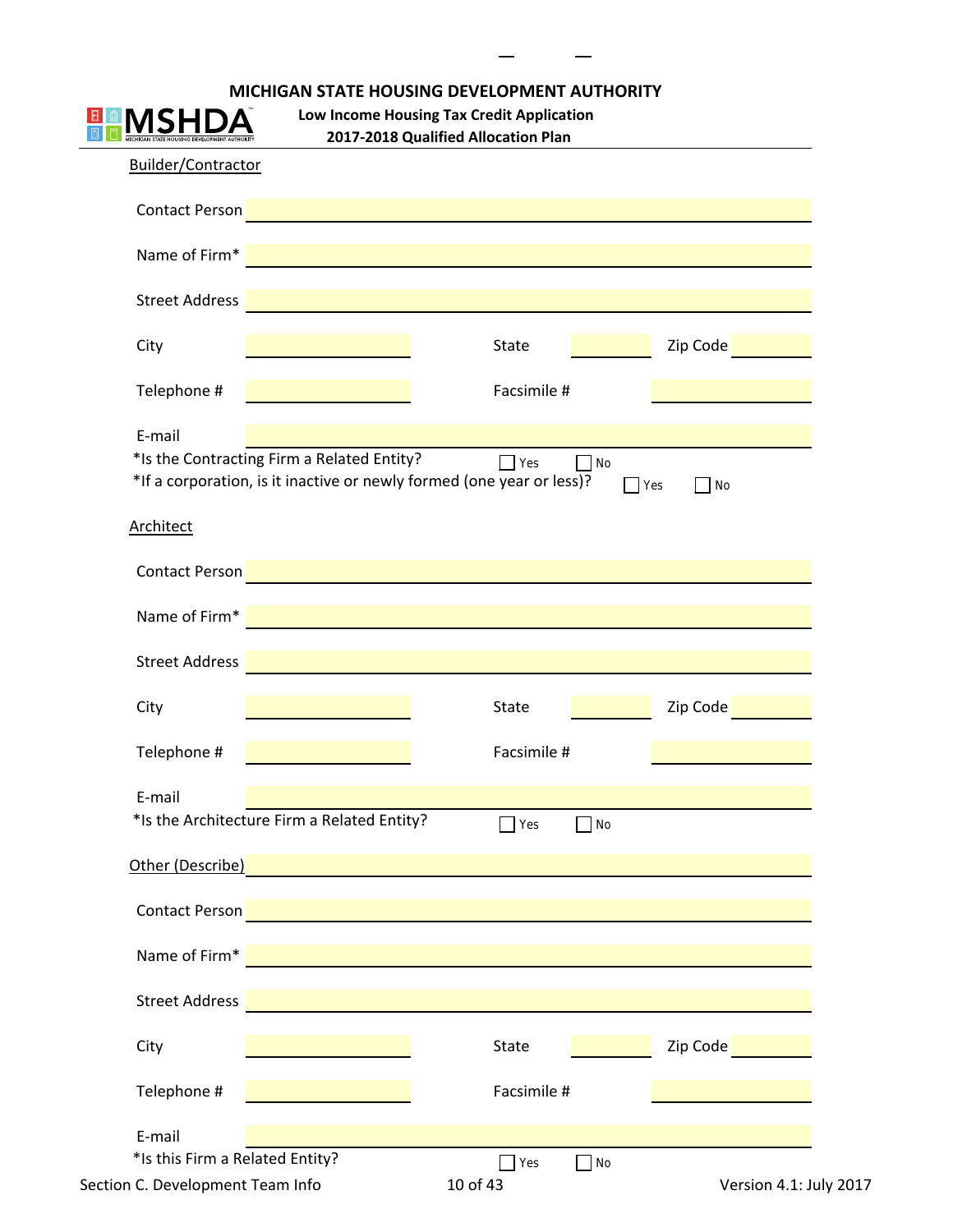| MICHIGAN STATE HOUSING DEVELOPMENT AUTHORITY |
|----------------------------------------------|

**Low Income Housing Tax Credit Application 2017‐2018 Qualified Allocation Plan**

|                       |                                                                                                                                                                                                                                      | $\sim$ 2010 Quanned Anocation Fig.1                      |          |
|-----------------------|--------------------------------------------------------------------------------------------------------------------------------------------------------------------------------------------------------------------------------------|----------------------------------------------------------|----------|
|                       | <u>Other (Describe) and the contract of the contract of the contract of the contract of the contract of the contract of the contract of the contract of the contract of the contract of the contract of the contract of the cont</u> |                                                          |          |
|                       |                                                                                                                                                                                                                                      |                                                          |          |
|                       | Contact Person <b>Product of the Contact Person Product 2019</b>                                                                                                                                                                     |                                                          |          |
| Name of Firm*         |                                                                                                                                                                                                                                      | <u> 1980 - Jan Stein, Amerikaansk politiker († 1908)</u> |          |
|                       |                                                                                                                                                                                                                                      |                                                          |          |
| Street Address        |                                                                                                                                                                                                                                      |                                                          |          |
| City                  |                                                                                                                                                                                                                                      | State                                                    | Zip Code |
|                       |                                                                                                                                                                                                                                      |                                                          |          |
| Telephone #           |                                                                                                                                                                                                                                      | Facsimile #                                              |          |
| E-mail                |                                                                                                                                                                                                                                      |                                                          |          |
|                       | *Is this Firm a Related Entity?                                                                                                                                                                                                      | $\Box$ Yes<br><b>No</b>                                  |          |
|                       | other (Describe) and the contract of the contract of the contract of the contract of the contract of the contract of the contract of the contract of the contract of the contract of the contract of the contract of the contr       |                                                          |          |
|                       |                                                                                                                                                                                                                                      |                                                          |          |
|                       | Contact Person <b>Contact Person Contact Person</b> Contact Person and Contact Person Contact Person Contact Person                                                                                                                  |                                                          |          |
|                       | Name of Firm* <u>Name and Southern Community of the Southern Community of the Southern Community of the Southern Community of the Southern Community of the Southern Community of the Southern Community of the Southern Communi</u> |                                                          |          |
|                       |                                                                                                                                                                                                                                      |                                                          |          |
|                       | Street Address <b>Committee Committee Committee Committee Committee Committee Committee Committee Committee Commi</b>                                                                                                                |                                                          |          |
| City                  |                                                                                                                                                                                                                                      | <b>State</b>                                             | Zip Code |
|                       |                                                                                                                                                                                                                                      |                                                          |          |
| Telephone #           |                                                                                                                                                                                                                                      | Facsimile #                                              |          |
| E-mail                |                                                                                                                                                                                                                                      |                                                          |          |
|                       | *Is this Firm a Related Entity?                                                                                                                                                                                                      | Yes<br>No                                                |          |
|                       |                                                                                                                                                                                                                                      |                                                          |          |
| Other (Describe)      |                                                                                                                                                                                                                                      |                                                          |          |
| Contact Person        |                                                                                                                                                                                                                                      |                                                          |          |
| Name of Firm*         |                                                                                                                                                                                                                                      |                                                          |          |
|                       |                                                                                                                                                                                                                                      |                                                          |          |
| <b>Street Address</b> |                                                                                                                                                                                                                                      |                                                          |          |
|                       |                                                                                                                                                                                                                                      |                                                          |          |
| City                  |                                                                                                                                                                                                                                      | State                                                    | Zip Code |
| Telephone #           |                                                                                                                                                                                                                                      | Facsimile #                                              |          |
| E-mail                |                                                                                                                                                                                                                                      |                                                          |          |
|                       | *Is this Firm a Related Entity?                                                                                                                                                                                                      | Yes<br>No                                                |          |
|                       |                                                                                                                                                                                                                                      |                                                          |          |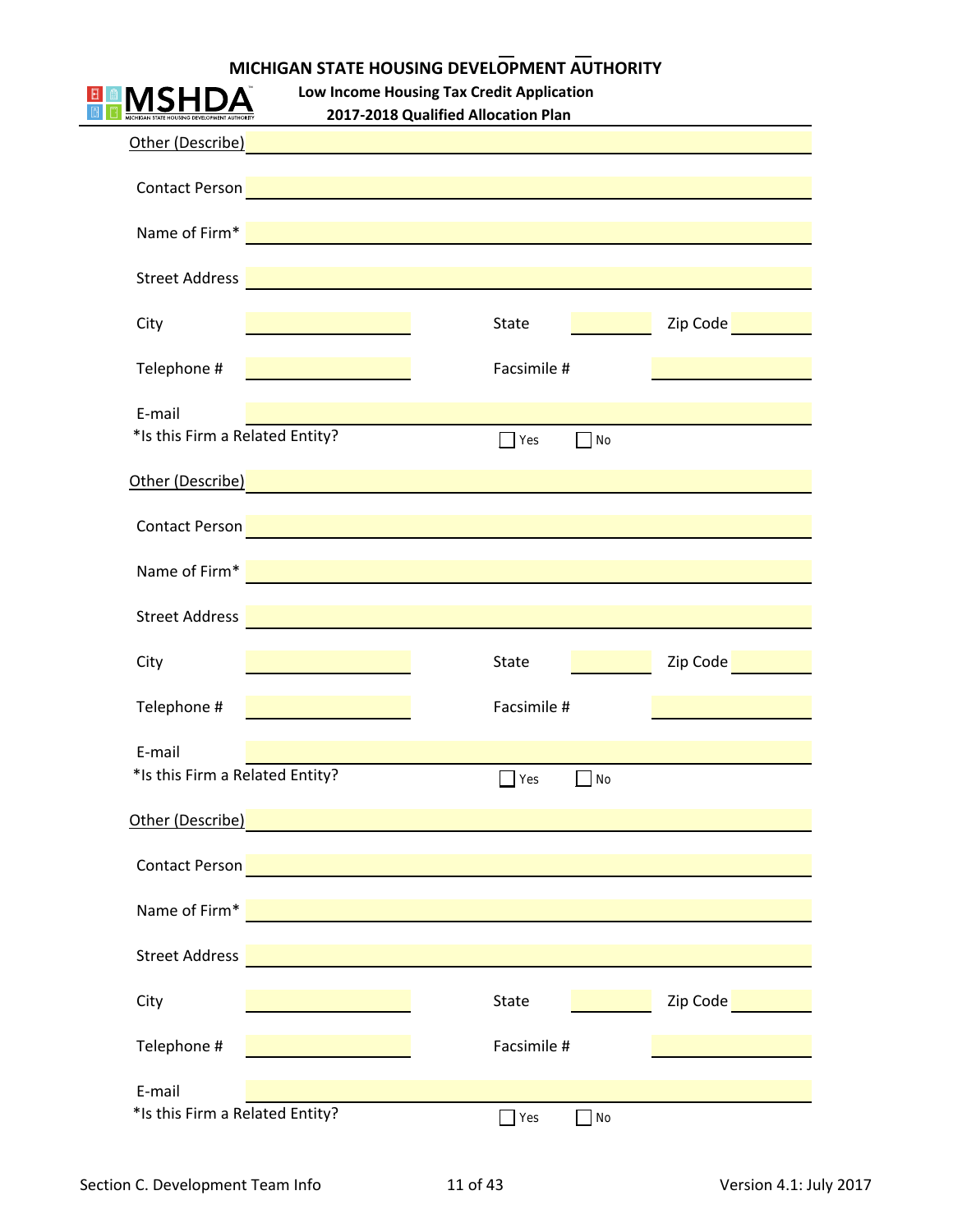

**Low Income Housing Tax Credit Application**

**2017‐2018 Qualified Allocation Plan**

|                                                  | <b>SECTION D. PROJECT SCHEDULE</b> |  |  |  |  |
|--------------------------------------------------|------------------------------------|--|--|--|--|
| <b>Project Stage</b>                             | <b>Estimated/Actual Date</b>       |  |  |  |  |
| <b>PRE-DEVELOPMENT</b>                           |                                    |  |  |  |  |
| <b>Ownership Entity Formation</b>                |                                    |  |  |  |  |
| <b>Zoning Approval</b>                           |                                    |  |  |  |  |
| Site Plan Approval                               |                                    |  |  |  |  |
| <b>Site Control Established</b>                  |                                    |  |  |  |  |
| <b>Tax Abatement Approval</b>                    |                                    |  |  |  |  |
| <b>FINANCING COMMITMENT/APPROVALS</b>            |                                    |  |  |  |  |
| <b>Construction Financing</b>                    |                                    |  |  |  |  |
| <b>Permanent Financing</b>                       |                                    |  |  |  |  |
| <b>Secondary Financing</b>                       |                                    |  |  |  |  |
| <b>Grant/Subsidy Financing</b>                   |                                    |  |  |  |  |
| <b>Equity Financing</b>                          |                                    |  |  |  |  |
| <b>CLOSING AND DISBURSEMENTS</b>                 |                                    |  |  |  |  |
| <b>Initial Subsidy Layering Review</b>           |                                    |  |  |  |  |
| Acquisition of Land/Building(s)*                 |                                    |  |  |  |  |
| <b>Construction Financing Disbursement</b>       |                                    |  |  |  |  |
| Permanent Financing Disbursement                 |                                    |  |  |  |  |
| <b>Secondary Financing Disbursement</b>          |                                    |  |  |  |  |
| <b>Grant/Subsidy Financing Disbursement</b>      |                                    |  |  |  |  |
| <b>Initial Equity Disbursement</b>               |                                    |  |  |  |  |
| <b>CONSTRUCTION/REHABILITATION</b>               |                                    |  |  |  |  |
| <b>Building Permit Issued</b>                    |                                    |  |  |  |  |
| <b>Final Plans and Specifications</b>            |                                    |  |  |  |  |
| <b>Construction Start</b>                        |                                    |  |  |  |  |
| 50% Completion                                   |                                    |  |  |  |  |
| <b>Construction Completion</b>                   |                                    |  |  |  |  |
| <b>POST-CONSTRUCTION</b>                         |                                    |  |  |  |  |
| Temporary/Final Certificates of Occupancy Issued |                                    |  |  |  |  |
| Placed in Service Date*                          |                                    |  |  |  |  |
| Begin Lease-Up                                   |                                    |  |  |  |  |
| Substantial Rent-Up                              |                                    |  |  |  |  |
| Completion of Cost Certification by CPA          |                                    |  |  |  |  |
| Final Subsidy Layering Review                    |                                    |  |  |  |  |
| 8609 Request Submitted                           |                                    |  |  |  |  |

\*For an occupied building, the placed in service date is the date of acquisition. Therefore, acquisition credit cannot be allocated to an occupied building in a year following the year in which the building was purchased. For new construction and rehabilitation, credit cannot be allocated to any building in a year after the building is placed in service.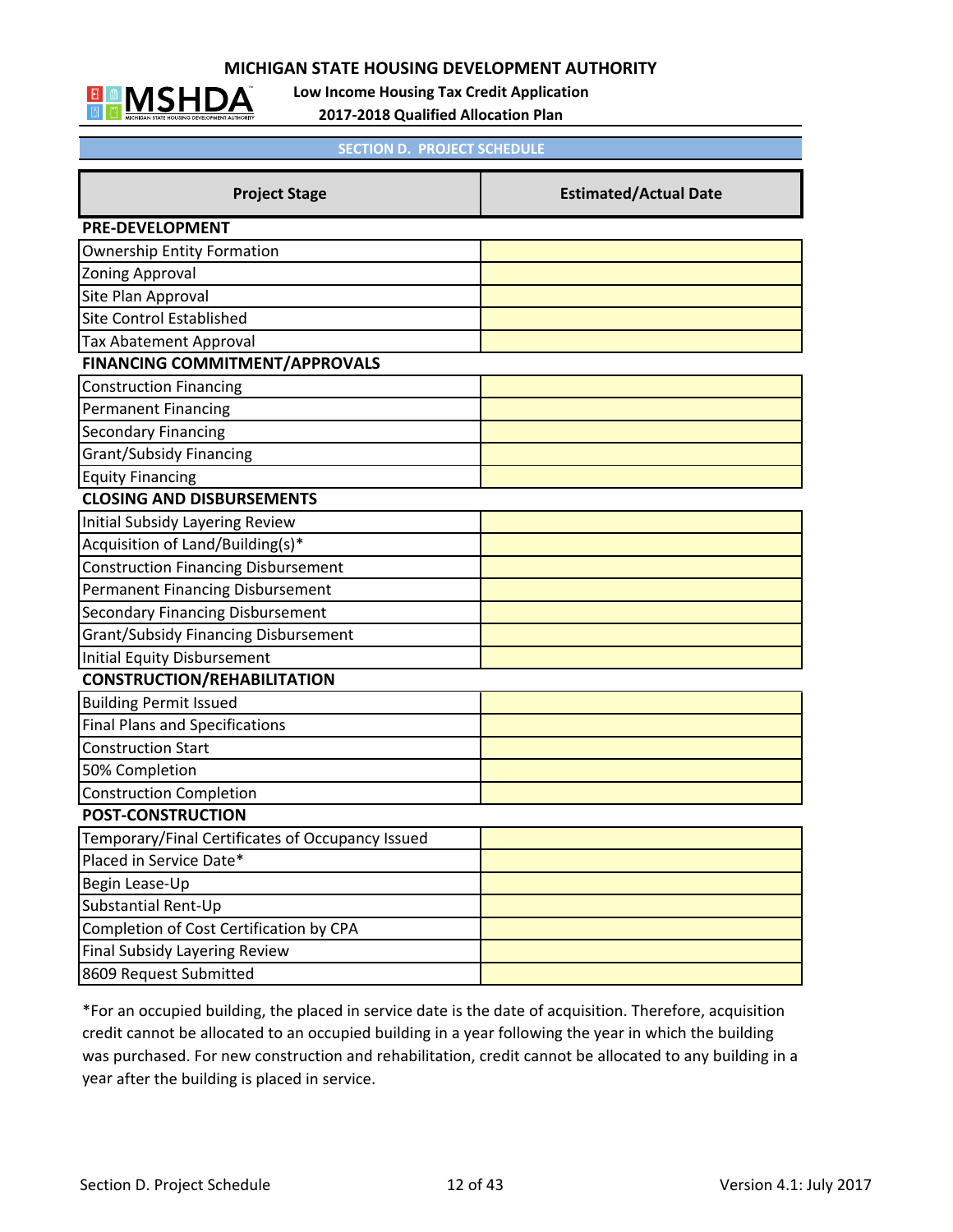

**2017‐2018 Qualified Allocation Plan Low Income Housing Tax Credit Application**

#### **SECTION E. PROJECT ELECTIONS AND GENERAL INFORMATION**

## **I. Project Elections**

Minimum Set‐Aside (Check only one):

 $\Box$ 

 At least 20% of the residential rental units in the project will be income and rent restricted to serve individuals and families whose income is no greater than 50% of area median income, adjusted for family size **(20/50)**. (If this set-aside is elected, ALL tax credit units in the project must be income and rent restricted at no greater than 50% of area median income).

At least 40% of the residential rental units in the project will be income and  $\Box$ rent restricted to serve individuals and families whose income is no greater than 60% of area median income, adjusted for family size **(40/60)**.

Affordability Commitment (Complete the following):

 The owner will sign a covenant running with the land agreeing to serve qualified low income tenants in the percentage outlined above for years in addition to the 15 year compliance period and the IRS required 15 year "Extended Use Period" for a total of 30 years.\*

| <b>Compliance Period</b>                 | 15 Years        |
|------------------------------------------|-----------------|
| plus: IRS Required "Extended Use Period" | 15 Years        |
| plus: Additionally Committed Year        | 0 Years         |
| equals: Total Affordability Commitment   | <b>30 Years</b> |

\*Applicants will be required to keep the project affordable for a minimum of 30 years. See Section C.4 of the Scoring Summary. Applicant can only receive points for an Affordability Commitment of between 30 to 45 years.

#### **II. Acquisition/Rehabilitation Information**

- 1. The total number of buildings to be acquired is:
- 2. The total number of buildings under control is:
- 3. Will the buildings and/or land be acquired from a related party?  $Yes$  No

|  |  | 4. Actual or projected acquisition date of the buildings: |  |  |
|--|--|-----------------------------------------------------------|--|--|
|  |  |                                                           |  |  |

- 5. Identify when the project was last placed in service:
- 6. List the date of the last substantial improvements: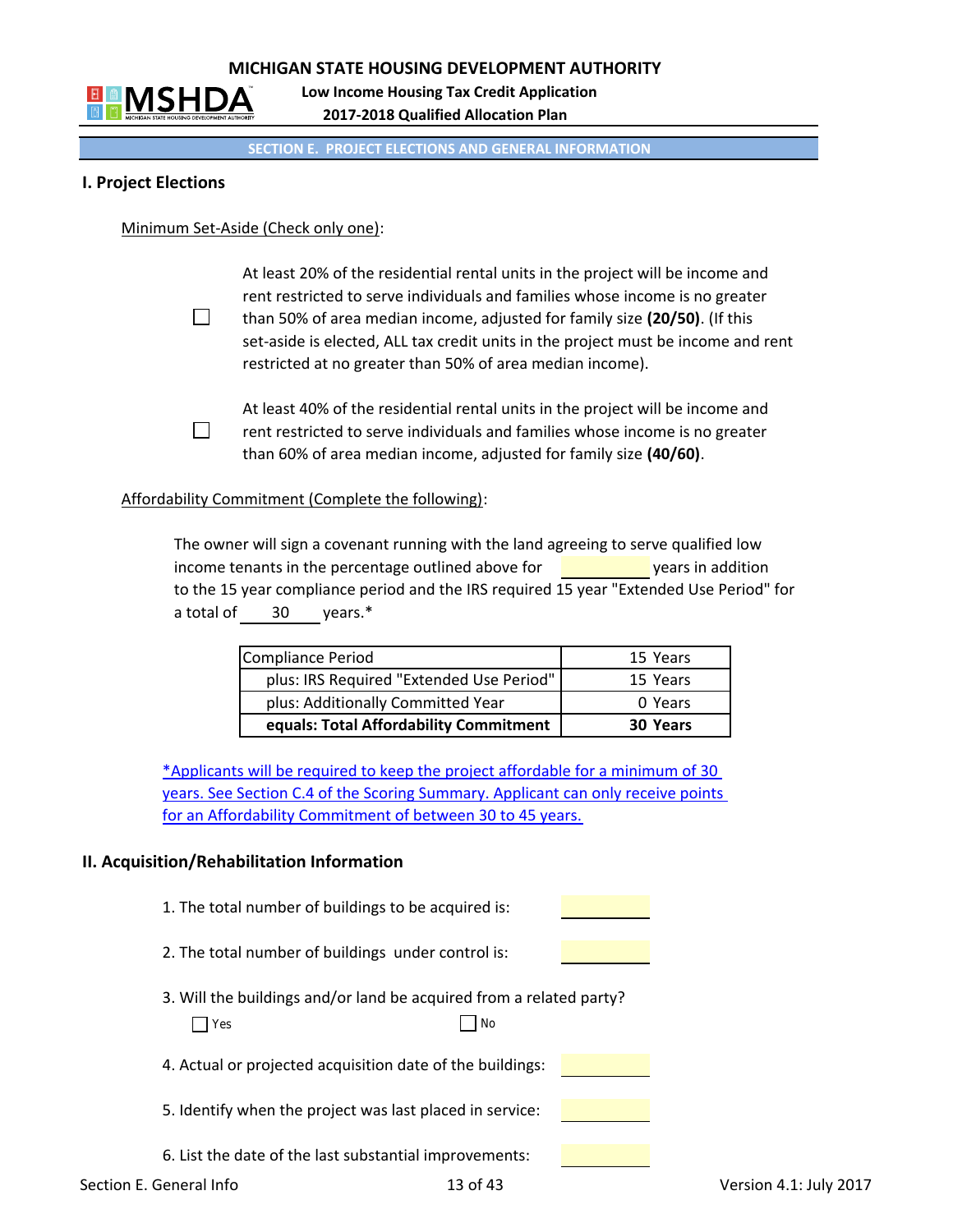

**2017‐2018 Qualified Allocation Plan Low Income Housing Tax Credit Application**

| 7. Have substantial improvements greater than 25% of<br>the adjusted projected basis been performed during the                                           |    |                        |
|----------------------------------------------------------------------------------------------------------------------------------------------------------|----|------------------------|
| 10 years prior to its acquisition by the owner?<br>$\vert$ Yes                                                                                           | No |                        |
| Dates:                                                                                                                                                   |    |                        |
| 8. If less than 10 years since last placed in service, is the<br>project eligible for a waiver from the Secretary of the<br>U.S. Department of Treasury? |    |                        |
| $\vert$ Yes                                                                                                                                              | No |                        |
| Date waiver request submitted:<br>Actual/projected date of approval:                                                                                     |    |                        |
| 9. Does the buyer's basis equal the seller's basis?                                                                                                      |    |                        |
| $\vert$ Yes                                                                                                                                              | No |                        |
| 10. Are any of the buildings owner-occupied single family dwellings?<br>$\Box$ Yes                                                                       | No |                        |
| 11. Were/are any of the buildings purchased from a decedent's estate?<br>$\overline{\phantom{a}}$ Yes                                                    | No |                        |
| 12. Purchased from a non-profit or government; or tax-exempt?<br>$\exists$ Yes                                                                           | No |                        |
| 13. Acquired through gift/non-purchase?<br>$\blacksquare$ Yes                                                                                            | No |                        |
| 14. Preserves low income housing from market rate?<br>∫ Yes                                                                                              | No |                        |
| 15. Approval of asset transfer required from HUD?<br>$\vert$ Yes <sup>*</sup>                                                                            | No | (Attach as Exhibit #9) |
| *If yes, the appropriate asset transfer documentation as referenced in Exhibit<br>#9 of the checklist must be submitted with the application.            |    |                        |
| 16. Approval of asset transfer required from RHS?<br>$\vert$ Yes <sup>*</sup>                                                                            | No | (Attach as Exhibit #9) |
| *If yes, the appropriate asset transfer documentation as referenced in Exhibit                                                                           |    |                        |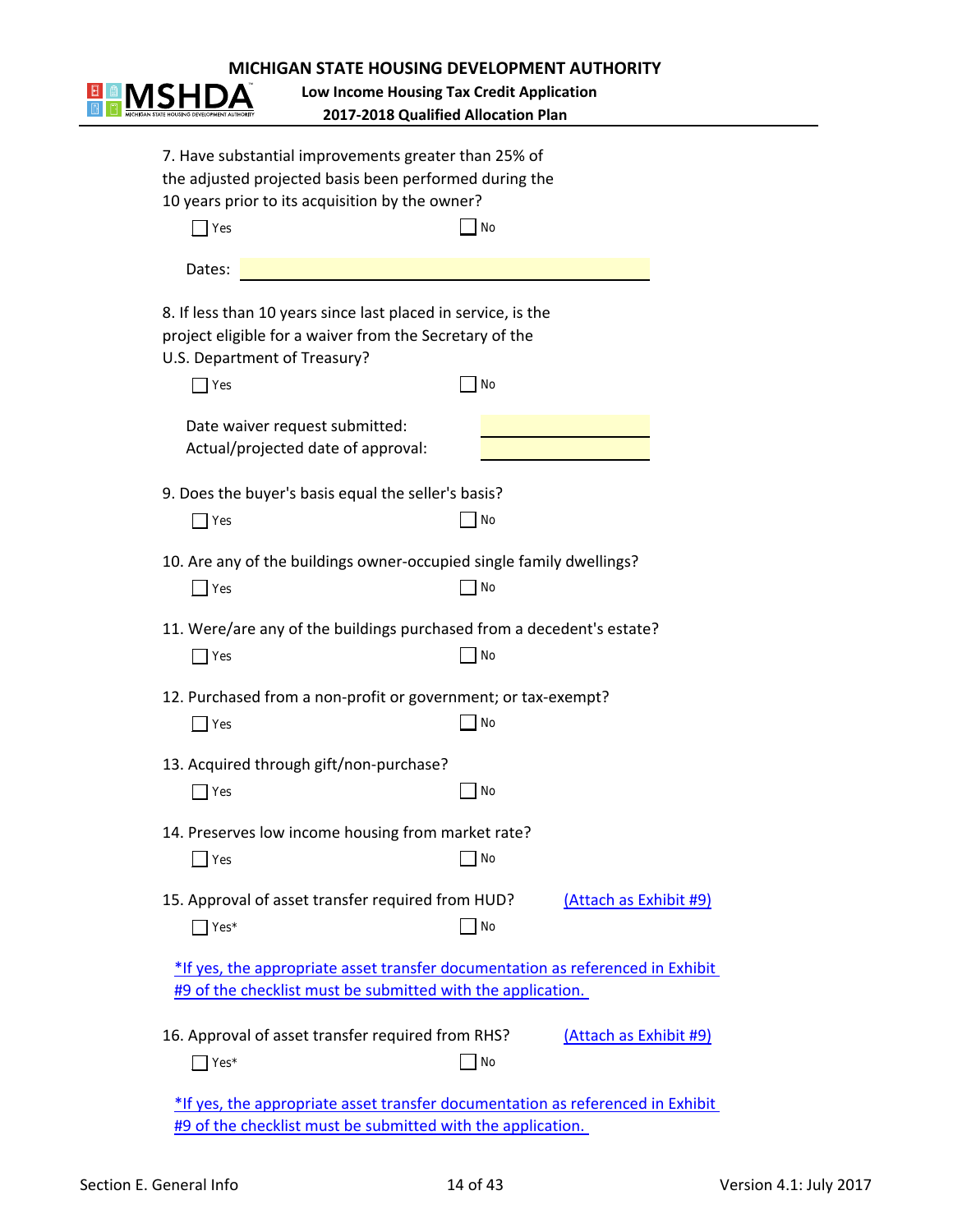



**Low Income Housing Tax Credit Application 2017‐2018 Qualified Allocation Plan**

#### **III. Job Creation**

1. Indicate the estimated amount of jobs to be created as a result of this project:

Permanent Jobs: <u>New York: Temporary Jobs: New York: New York: New York: New York: New York: New York: New York: New York: New York: New York: New York: New York: New York: New York: New York: New York: New York: New York:</u>

2. Please include an explanation/analysis for how these numbers were determined: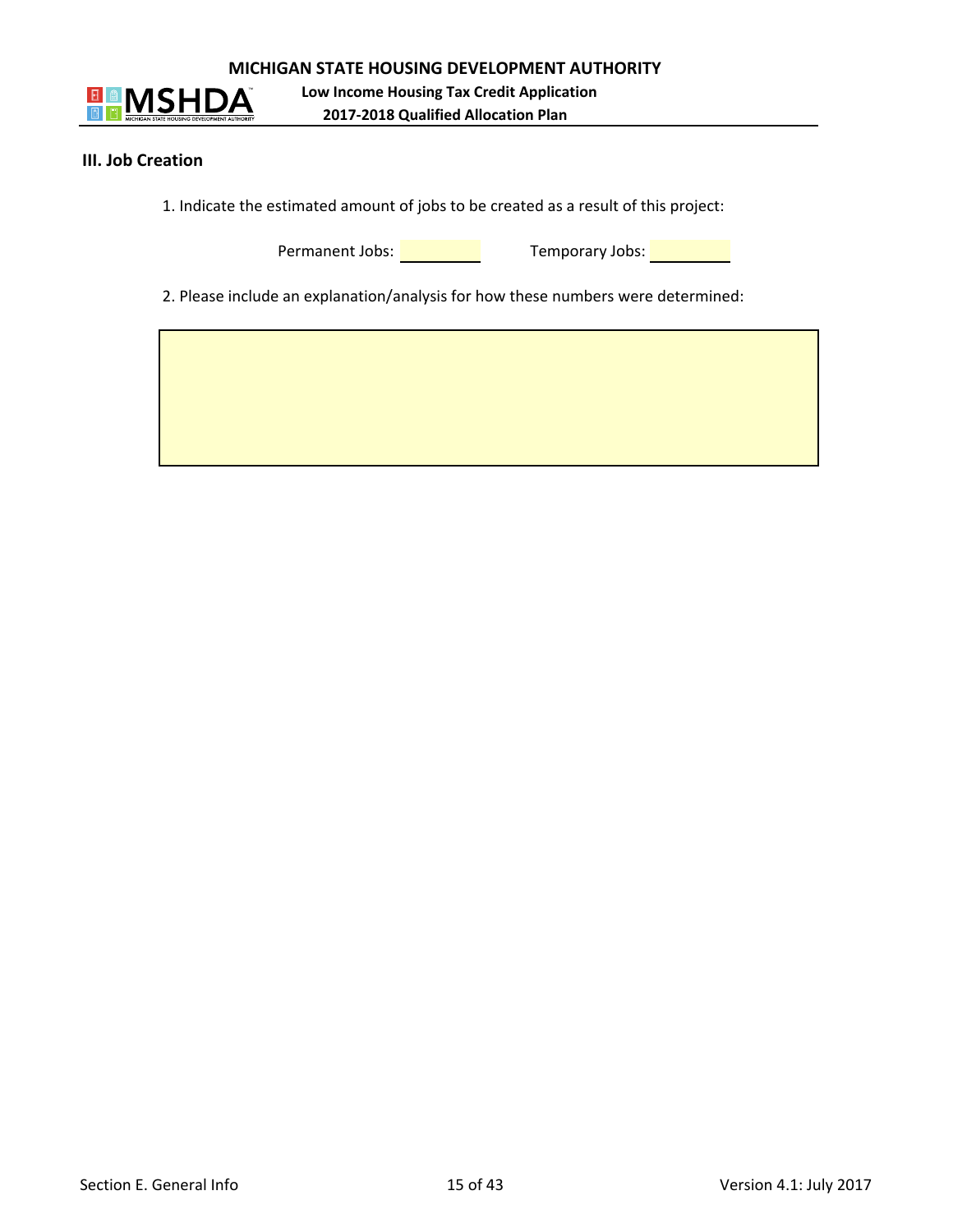

 **Low Income Housing Tax Credit Application**

 **2017‐2018 Qualified Allocation Plan**

**SECTION F. PRESERVATION**

# **V. Preservation Category\***

\*Answer the following questions only if applying under the Preservation Category

1. If the project has operated under a different name(s), please list below:

| 2. Specify the number of buildings to be rehabilitated:   |                                 |
|-----------------------------------------------------------|---------------------------------|
| 3. Specify the number of units to be rehabilitated:       |                                 |
| 4. Indicate how many units are currently occupied:        |                                 |
| a) Units currently occupied by LIHTC eligible tenants:    |                                 |
| b) Units currently occupied by market rate tenants:       |                                 |
| 5. How long have any unoccupied units been vacant?        |                                 |
| 6. Existing Government Assistance (check all that apply): |                                 |
| HUD 221(d)(3) or (4)                                      | <b>RHS</b>                      |
| Section 236                                               | Section 202                     |
| Project Based Section 8                                   | HUD Financed or Insured         |
| Project will retain federal assistance                    | Other below market federal loan |
| <b>MSHDA</b>                                              | HOPE VI/RHF                     |
| Other, please describe:                                   | Year 15 LIHTC property          |
| Describe:                                                 |                                 |
|                                                           |                                 |

7. Is the project in a compliance period for a previous LIHTC allocation?

 $\Box$  Yes  $\Box$  No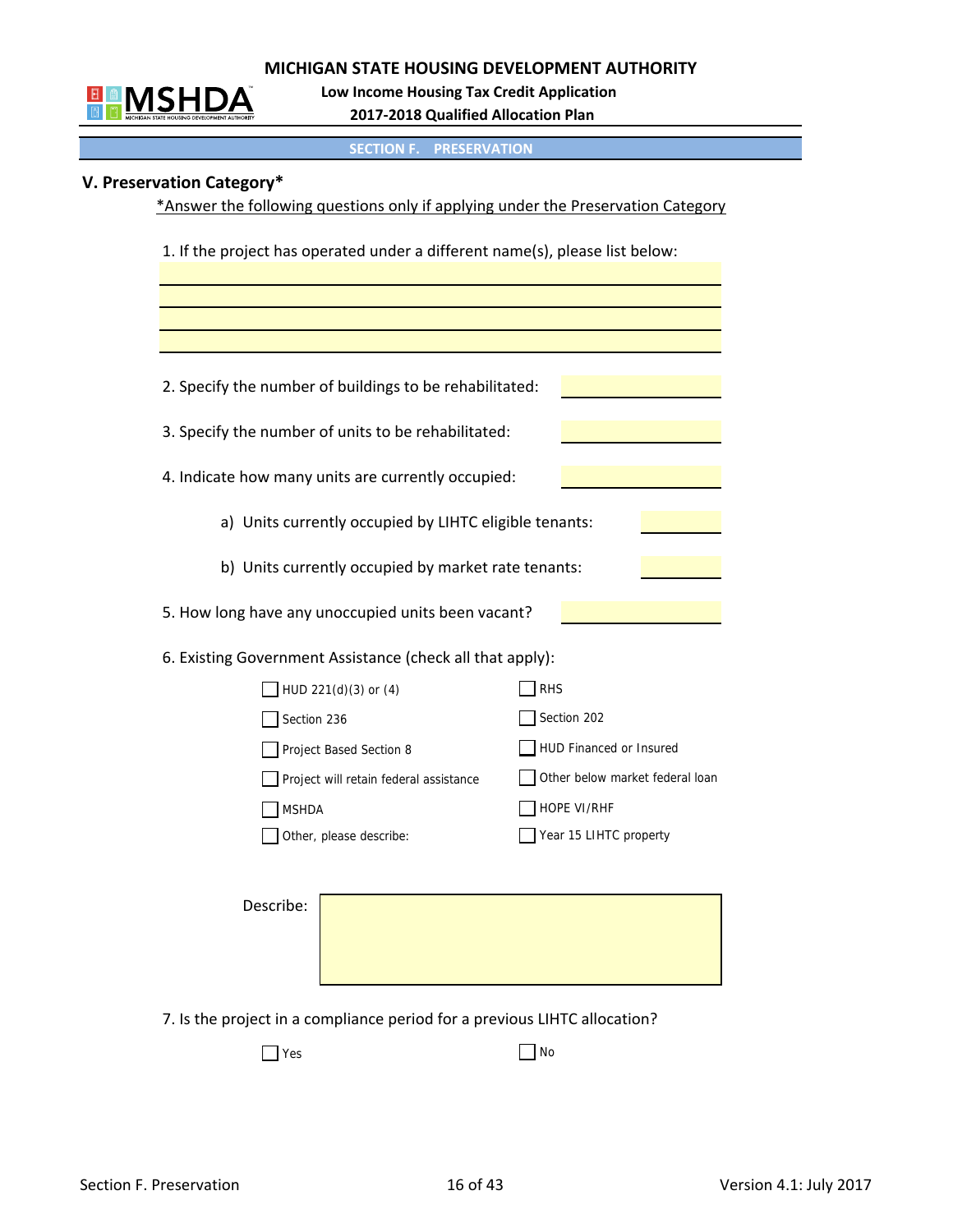**2017‐2018 Qualified Allocation Plan Low Income Housing Tax Credit Application**

| low income use restrictions?                                                                                                                                                                                                                                                                                                                                                                            | 8. Is the project within five years of any permitted prepayment or equivalent loss of |  |  |
|---------------------------------------------------------------------------------------------------------------------------------------------------------------------------------------------------------------------------------------------------------------------------------------------------------------------------------------------------------------------------------------------------------|---------------------------------------------------------------------------------------|--|--|
| Yes                                                                                                                                                                                                                                                                                                                                                                                                     | No                                                                                    |  |  |
| 9. Will the project preserve occupied and restricted low income units provided the<br>rehabilitation will repair or replace components that are:<br>i. In immediate need of repair or replacement; or<br>ii. Either substantially functionally obsolete or being improved to provide<br>modifications or betterments consistent with new building code<br>requirements and MSHDA's Design Requirements. |                                                                                       |  |  |
| Yes                                                                                                                                                                                                                                                                                                                                                                                                     | <b>No</b>                                                                             |  |  |
|                                                                                                                                                                                                                                                                                                                                                                                                         | 10. Is the development deteriorated to the point of requiring demolition?             |  |  |
| Yes                                                                                                                                                                                                                                                                                                                                                                                                     | <b>No</b>                                                                             |  |  |
| process within the last five (5) years?                                                                                                                                                                                                                                                                                                                                                                 | 11. Has the development completed a full debt restructuring under the Mark to Market  |  |  |
| /es                                                                                                                                                                                                                                                                                                                                                                                                     | No                                                                                    |  |  |

**E MSHDA**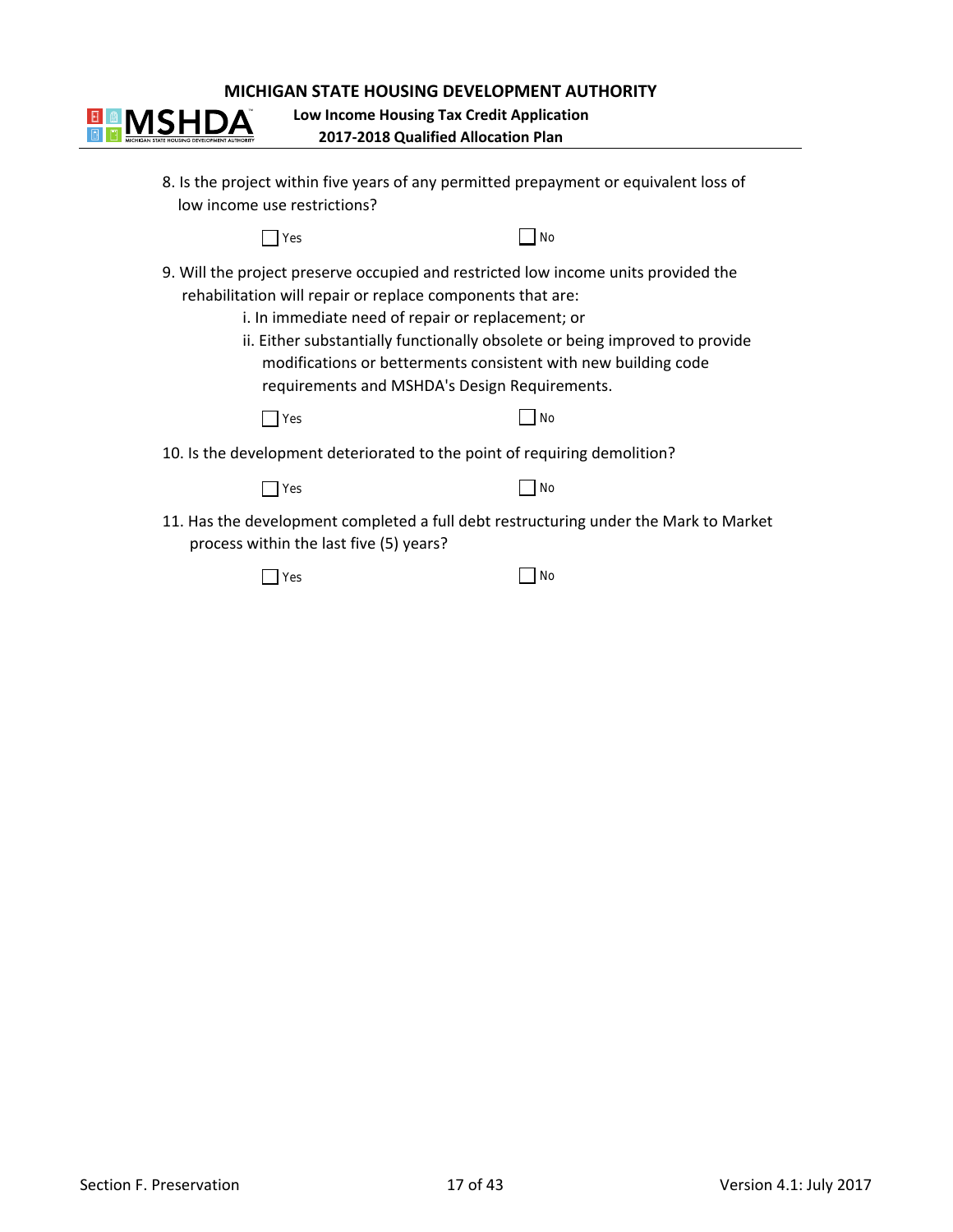

**PROJECT NAME:**

#### **MICHIGAN STATE HOUSING DEVELOPMENT AUTHORITY Low Income Housing Tax Credit Application 2017‐2018 Qualified Allocation Plan**

**SECTION G. ADDENDUM III FUNDING ANALYSIS**

All projects submitting under the Permanent Supportive Housing Category must complete the Addendum III Funding Analysis in its entirety and submit it with the Addendum III exhibit 8.1. Projects are required to show documented evidence of service funding to support the projected expenses for a minimum of the initial year with renewals available and a detailed description of future funding sources through year 15. The sources should be supported by MOUs, letters of support, and other confirmation included in the Addendum III submission and should be included in the Supportive Services Commitment Chart (included in the Addendum III Checklist and Application).

**Year**r 1 Year 2 Year 3 Year 4 Year 5 Year 6 Year 7 Year 8 Year 9 Year 10 Year 11 Year 12 Year 13 Year 14 Year 15 Year 15 <mark>Beginning Balance is the company of the company of the company of the company of the company of the company of the company of the company of the company of the company of the company of the company of the company of the c</mark> **Sources:** Developer Fee ‐ ‐ ‐ ‐ ‐ ‐ ‐ ‐ ‐ ‐ ‐ ‐ ‐ ‐ ‐ SOURCE NAME  ${\sf ENAME}$  , and the set of the set of the set of the set of the set of the set of the set of the set of the set of the set of the set of the set of the set of the set of the set of the set of the set of the set of the set **SOURCE NAME**  NAME ‐ ‐ ‐ ‐ ‐ ‐ ‐ ‐ ‐ ‐ ‐ ‐ ‐ ‐ ‐ **SOURCE NAME**  ${\sf ENAME}$  , and the set of the set of the set of the set of the set of the set of the set of the set of the set of the set of the set of the set of the set of the set of the set of the set of the set of the set of the set **SOURCE NAME**  ${\sf ENAME}$  , and the set of the set of the set of the set of the set of the set of the set of the set of the set of the set of the set of the set of the set of the set of the set of the set of the set of the set of the set **SOURCE NAME**  ${\sf ENAME}$  , and the set of the set of the set of the set of the set of the set of the set of the set of the set of the set of the set of the set of the set of the set of the set of the set of the set of the set of the set Interest on Reserve ‐ ‐ ‐ ‐ ‐ ‐ ‐ ‐ ‐ ‐ ‐ ‐ ‐ ‐ ‐ **Total** ‐ ‐ ‐ ‐ ‐ ‐ ‐ ‐ ‐ ‐ ‐ ‐ ‐ ‐ ‐ **Uses:**Support Hours ‐ ‐ ‐ ‐ ‐ ‐ ‐ ‐ ‐ ‐ ‐ ‐ ‐ ‐ ‐ **Office Expenses** e Expenses in the second that the second the second the second the second the second the second the second the second the second the second the second the second the second the second the second the second the second the s **EXPLAIN USE** N USE the second contract the second contract  $\mathcal{A}=\mathcal{A}$  . The second contract of  $\mathcal{A}=\mathcal{A}$  , we can contract the second contract of  $\mathcal{A}$ **EXPLAIN USE** N USE the second contract the second contract  $\mathcal{A}=\mathcal{A}$  . The second contract of  $\mathcal{A}=\mathcal{A}$  , we can contract the second contract of  $\mathcal{A}$ **EXPLAIN USE** N USE the second contract the second contract  $\mathcal{A}=\mathcal{A}$  . The second contract of  $\mathcal{A}=\mathcal{A}$  , we can contract the second contract of  $\mathcal{A}$ **EXPLAIN USE** N USE the second contract the second contract  $\mathcal{A} = \mathcal{A}$  . The second contract of  $\mathcal{A} = \mathcal{A}$  , we can contract the second contract of  $\mathcal{A} = \mathcal{A}$  . The second contract of  $\mathcal{A} = \mathcal{A}$ **Total** ‐ ‐ ‐ ‐ ‐ ‐ ‐ ‐ ‐ ‐ ‐ ‐ ‐ ‐ ‐ **Ending Balance** ‐ ‐ ‐ ‐ ‐ ‐ ‐ ‐ ‐ ‐ ‐ ‐ ‐ ‐ ‐ Inflation Rate 3%Interest Rate 3%**Notes:**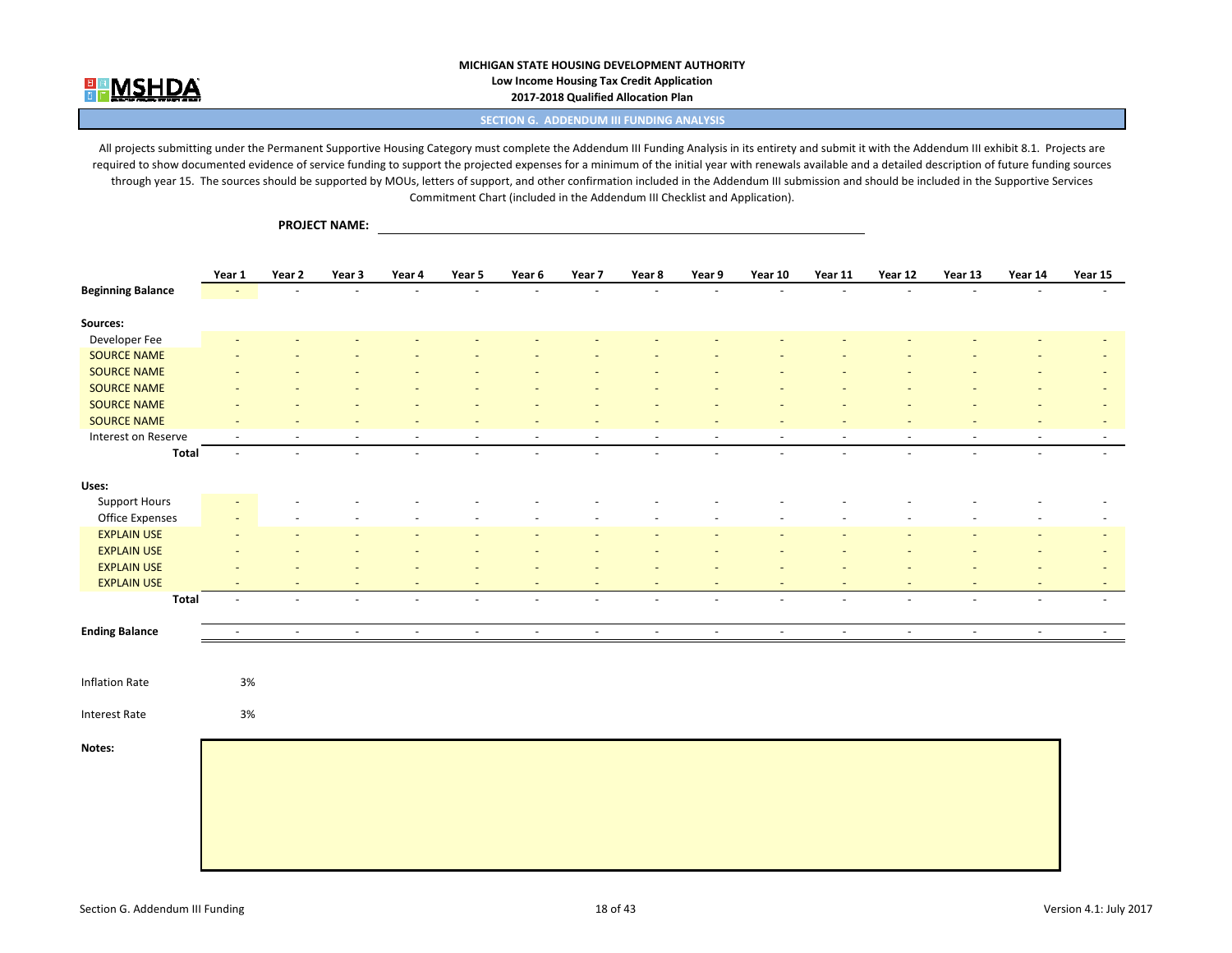**Low Income Housing Tax Credit Application**

**2017‐2018 Qualified Allocation Plan**

™

| MICHIGAN STATE HOUSING DEVELOPMENT AUTHORITY |                                                               | 2017-2018 Qualified Allocation Plan                                |       |          |
|----------------------------------------------|---------------------------------------------------------------|--------------------------------------------------------------------|-------|----------|
|                                              |                                                               | <b>SECTION H. SYNDICATION INFORMATION</b>                          |       |          |
| I. Type of Offering                          |                                                               |                                                                    |       |          |
|                                              | Public Placement<br>Private Placement<br>Owner Keeping Credit |                                                                    |       |          |
| <b>Contact Person</b>                        |                                                               |                                                                    |       |          |
| <b>Equity Firm</b>                           |                                                               |                                                                    |       |          |
| <b>Street Address</b>                        |                                                               |                                                                    |       |          |
| City                                         |                                                               | <b>State</b>                                                       |       | Zip Code |
| Telephone #                                  |                                                               | Facsimile #                                                        |       |          |
| E-mail                                       |                                                               |                                                                    |       |          |
| II. Type of Investors                        |                                                               |                                                                    |       |          |
| Individuals                                  |                                                               | Corporations                                                       | Other |          |
| <b>III. Syndication Proceeds</b>             |                                                               |                                                                    |       |          |
|                                              |                                                               | 1. Estimated amount of annual LIHTC the syndicator will receive:   |       |          |
|                                              | 2. Indicate the equity rate per dollar of annual LIHTC:       |                                                                    |       |          |
|                                              |                                                               | 3. Estimated gross proceeds to the project from sale of LIHTC:     |       |          |
|                                              |                                                               | 4. Estimated net proceeds to the project from sale of LIHTC:       |       |          |
|                                              |                                                               | 5. Amount of syndication expenses incurred by the sponsor:         |       |          |
|                                              | 6. Amount of Federal Historic Tax Credit:                     |                                                                    |       |          |
|                                              |                                                               | 7. Estimated proceeds to the project from Federal Historic Credit: |       |          |
|                                              | 8. Amount of State Historic Tax Credit:                       |                                                                    |       |          |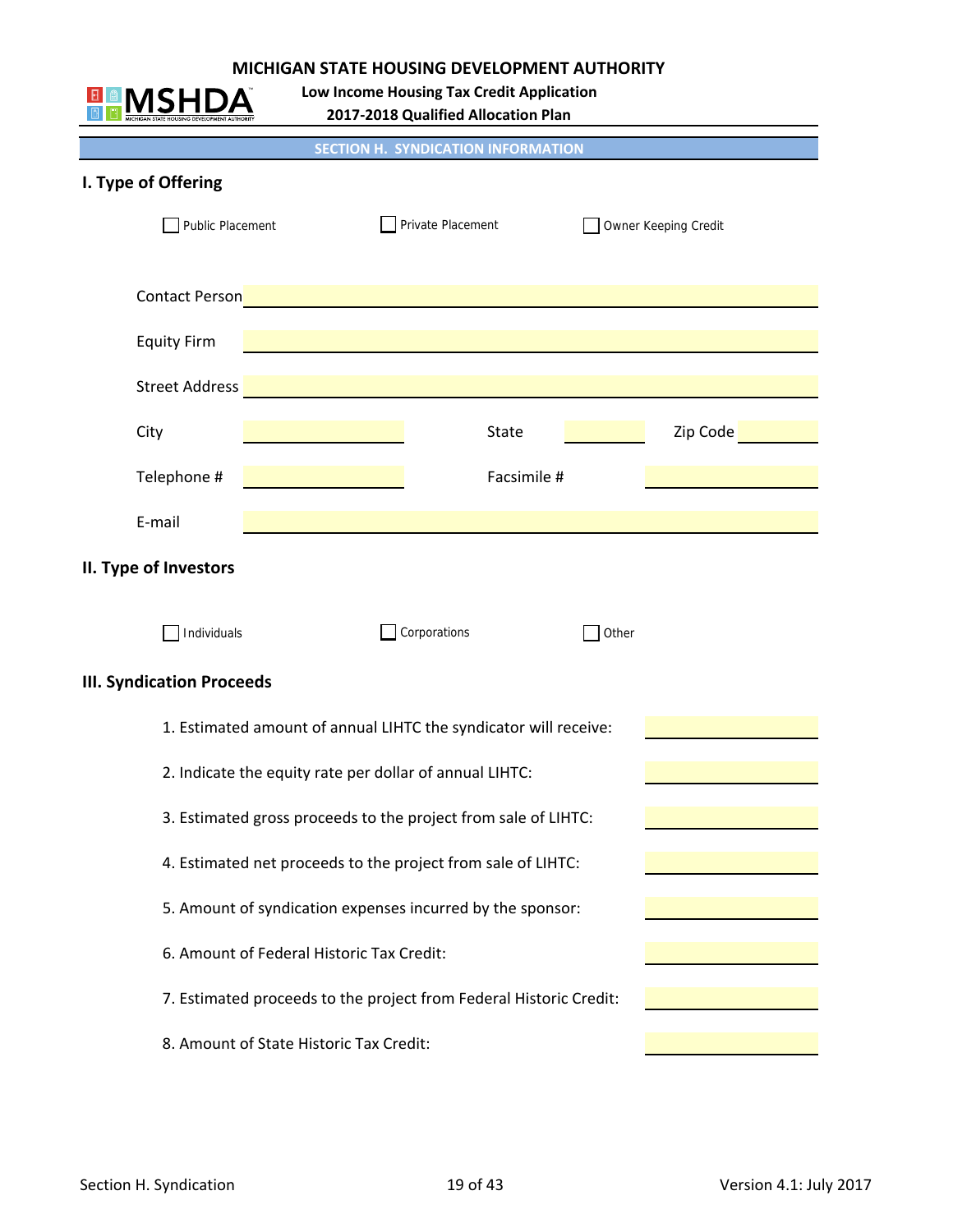

**2017‐2018 Qualified Allocation Plan Low Income Housing Tax Credit Application**

- 9. Estimated proceeds to the project from State Historic Credit:
- 10. Amount of Brownfield Credit:
- 11. Estimated proceeds to the project from Brownfield Credit:

#### **IV. Equity Pay‐In Schedule**

| <b>Benchmark</b> | $\%$ | Amount |
|------------------|------|--------|
|                  |      |        |
|                  |      |        |
|                  |      |        |
|                  |      |        |
|                  |      |        |
|                  |      |        |
|                  |      |        |
| <b>Total</b>     |      | \$0    |

# **V. Syndication Commitment**

| 1. Please select one:         |                             |                                   |
|-------------------------------|-----------------------------|-----------------------------------|
| Limited Partnership Agreement | <b>Operating Agreement</b>  | Notarized Letter from Individuals |
| Letter of Intent              | Letter of Interest/Guidance | Letter of Commitment              |
| Other, Please describe:       |                             |                                   |
|                               |                             |                                   |
|                               |                             |                                   |

2. Describe any special conditions, contingencies, etc. affecting syndication: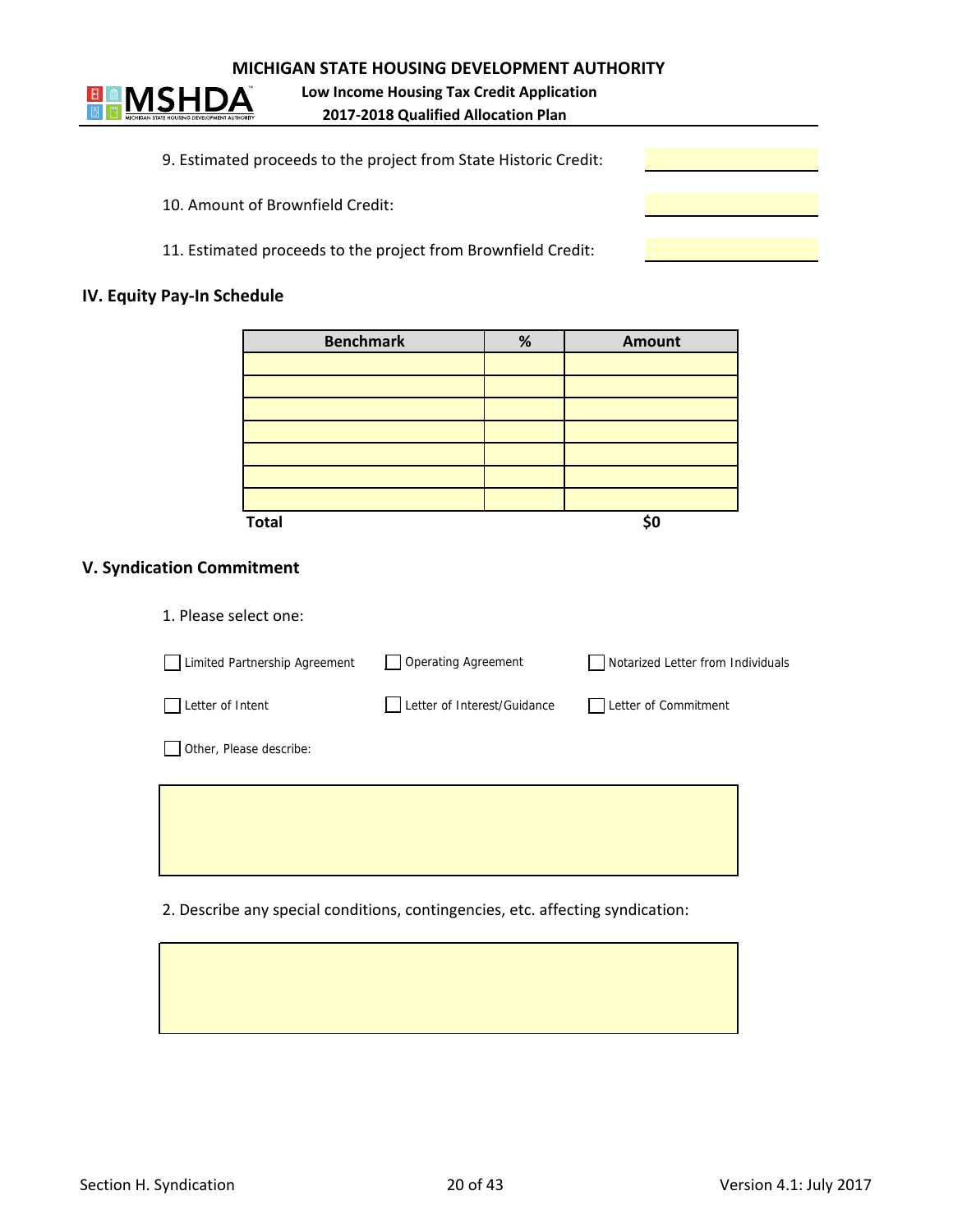

**Low Income Housing Tax Credit Application**

**2017‐2018 Qualified Allocation Plan**

**SECTION I. UTILITY ALLOWANCES**

#### **I. Utility Allowances**

1. Utility Allowance Method\* (please select): Other:

2. Complete the Following Chart:

| <b>Utility Type</b>                         | Paid By (Select Owner OR Tenant) |        | 0 <sub>BR</sub> | 1 BR | 2 BR | 3 BR | 4 BR |
|---------------------------------------------|----------------------------------|--------|-----------------|------|------|------|------|
| <b>Heating</b>                              | Owner                            | Tenant |                 |      |      |      |      |
| Cooking                                     | Owner                            | Tenant |                 |      |      |      |      |
| Lighting                                    | Owner                            | Tenant |                 |      |      |      |      |
| Hot Water                                   | Owner                            | Tenant |                 |      |      |      |      |
| Sewer                                       | Owner                            | Tenant |                 |      |      |      |      |
| Trash                                       | Owner                            | Tenant |                 |      |      |      |      |
| Air Conditioning                            | Owner                            | Tenant |                 |      |      |      |      |
| Service Charge                              | Owner                            | Tenant |                 |      |      |      |      |
| Other:                                      | Owner                            | Tenant |                 |      |      |      |      |
| Total (includes only tenant paid utilities) |                                  |        | \$0             | \$0  | \$0  | \$0  | \$0  |

\*Please see LIHTC Allocation Policy Bulletin #13 in Tab W for further information. (Submit as Exhibit #4(b))

3. Additional Comments\*:

\*If units with the same amount of bedrooms have different utility allowances, then please input the average utility allowances among those respective units above. Please note that the information in this section no longer automatically transfers to Section I.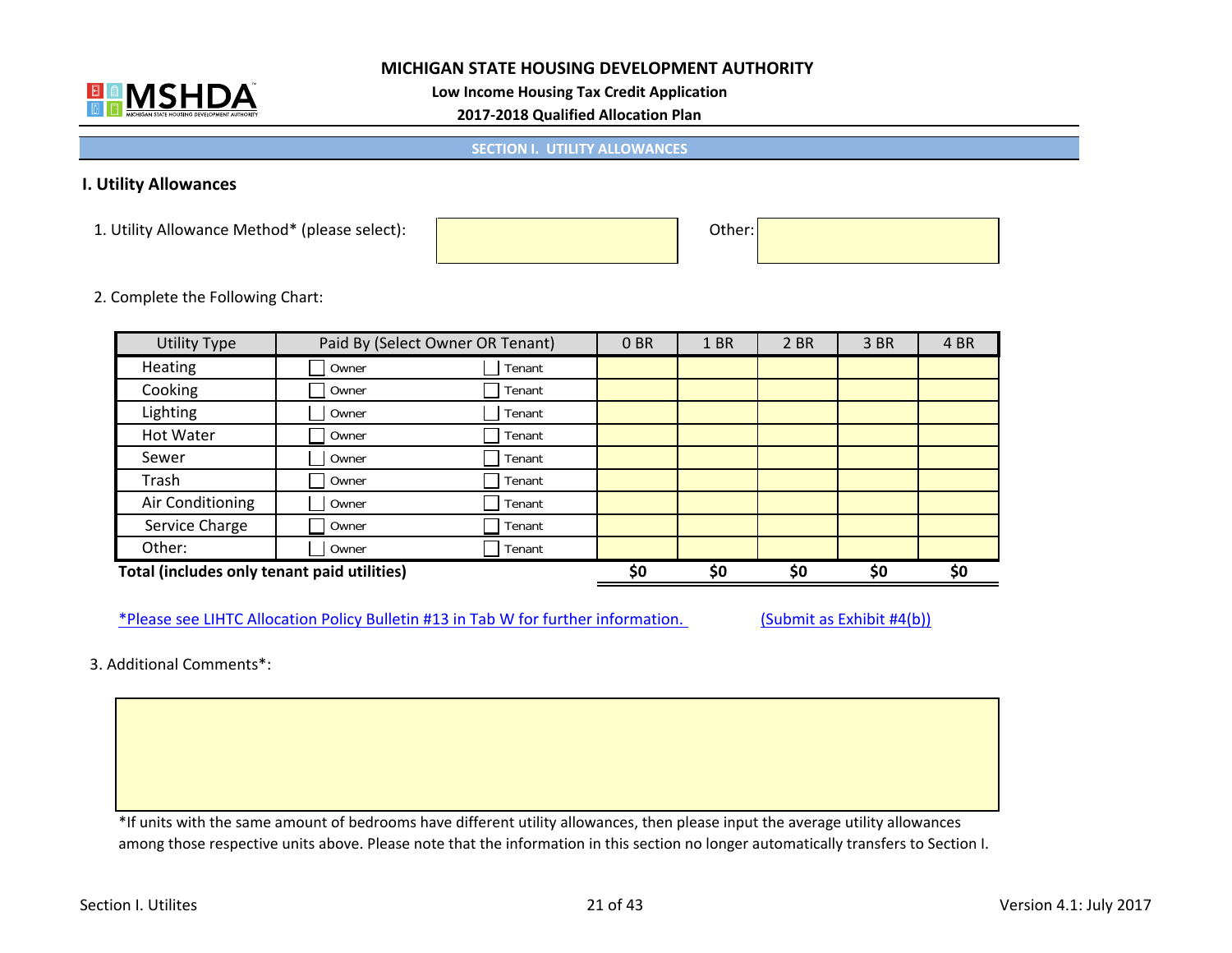

**Low Income Housing Tax Credit Application**

**2017‐2018 Qualified Allocation Plan**

**SECTION J. RENTAL INCOME AND RENTAL ASSISTANCE**

#### **I. Distribution of Rents**

| Complete the following chart: | (Include and Identify Market Rate and Employee Occupied Units) |  |
|-------------------------------|----------------------------------------------------------------|--|
|-------------------------------|----------------------------------------------------------------|--|

| No. of Units | Unit Type | Income<br>Restriction | No. of<br>Bedrooms | Rental<br>Assistance                                            | Unit Square<br>Footage | Monthly<br>Rent    | Utility<br>Allowance | <b>Gross Rent</b>   | Gross Rent Limit | AMI %                 | <b>Gross Rent</b><br><b>Compliance Check</b> |
|--------------|-----------|-----------------------|--------------------|-----------------------------------------------------------------|------------------------|--------------------|----------------------|---------------------|------------------|-----------------------|----------------------------------------------|
|              |           |                       |                    |                                                                 |                        |                    |                      |                     |                  |                       |                                              |
|              |           |                       |                    |                                                                 |                        |                    |                      |                     |                  |                       |                                              |
|              |           |                       |                    |                                                                 |                        |                    |                      |                     |                  |                       |                                              |
|              |           |                       |                    |                                                                 |                        |                    |                      |                     |                  |                       |                                              |
|              |           |                       |                    |                                                                 |                        |                    |                      |                     |                  |                       |                                              |
|              |           |                       |                    |                                                                 |                        |                    |                      |                     |                  |                       |                                              |
|              |           |                       |                    |                                                                 |                        |                    |                      |                     |                  |                       |                                              |
|              |           |                       |                    |                                                                 |                        |                    |                      |                     |                  |                       |                                              |
|              |           |                       |                    |                                                                 |                        |                    |                      |                     |                  |                       |                                              |
|              |           |                       |                    |                                                                 |                        |                    |                      |                     |                  |                       |                                              |
|              |           |                       |                    |                                                                 |                        |                    |                      |                     |                  |                       |                                              |
|              |           |                       |                    |                                                                 |                        |                    |                      |                     |                  |                       |                                              |
|              |           |                       |                    |                                                                 |                        |                    |                      |                     |                  |                       |                                              |
|              |           |                       |                    |                                                                 |                        |                    |                      |                     |                  |                       |                                              |
|              |           |                       |                    |                                                                 |                        |                    |                      |                     |                  |                       |                                              |
|              |           |                       |                    |                                                                 |                        |                    |                      |                     |                  |                       |                                              |
|              |           |                       |                    |                                                                 |                        |                    |                      |                     |                  |                       |                                              |
|              |           |                       |                    |                                                                 |                        |                    |                      |                     |                  |                       |                                              |
|              |           |                       |                    |                                                                 |                        |                    |                      |                     |                  |                       |                                              |
|              |           |                       |                    |                                                                 |                        |                    |                      |                     |                  |                       |                                              |
|              |           |                       |                    |                                                                 |                        |                    |                      |                     |                  |                       |                                              |
|              |           |                       |                    | *Please Note: Section 811 vouchers are limited to 50% AMI rents |                        |                    |                      |                     |                  |                       |                                              |
|              |           | <b>Total Units</b>    |                    | <b>Unit Square Footage</b>                                      |                        | <b>LIHTC Units</b> |                      | <b>Market Units</b> |                  | <b>Employee Units</b> |                                              |
|              |           |                       |                    |                                                                 |                        |                    |                      |                     |                  |                       |                                              |
|              |           | $\mathbf 0$           |                    | $\mathbf 0$                                                     |                        | $\mathbf 0$        |                      | $\mathbf 0$         |                  | $\bf{0}$              |                                              |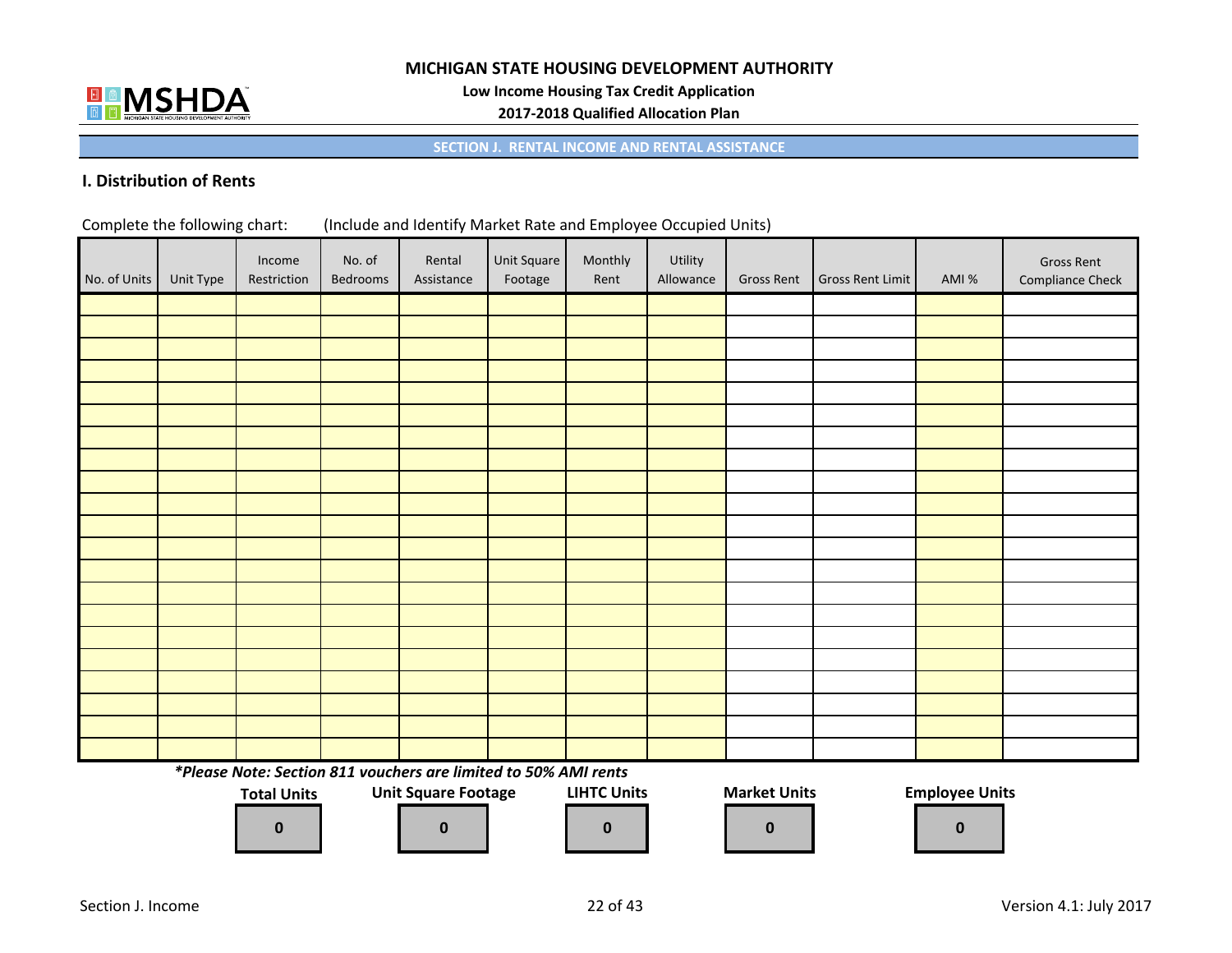

#### **II. Rental Income Summary**

| Total Monthly Income for Low Income Housing Units (Base Rent from previous page)  | \$0 |
|-----------------------------------------------------------------------------------|-----|
| Total Monthly Income for Market Rate Housing Units (Base Rent from previous page) | S0  |
| <b>Total Monthly Rental Income</b>                                                | \$0 |
|                                                                                   |     |
| Monthly Garage/Carport Income                                                     |     |
| Monthly Non-Rental Income (Tenant generated - Please describe below)              |     |
| Monthly Miscellaneous Income (Non-tenant generated - Please describe below)       |     |
| Monthly Gross Potential Income (GPI)                                              | S0  |

1. Describe the monthly non‐rental income sources and amounts:

2. Describe the monthly miscellaneous income sources and amounts: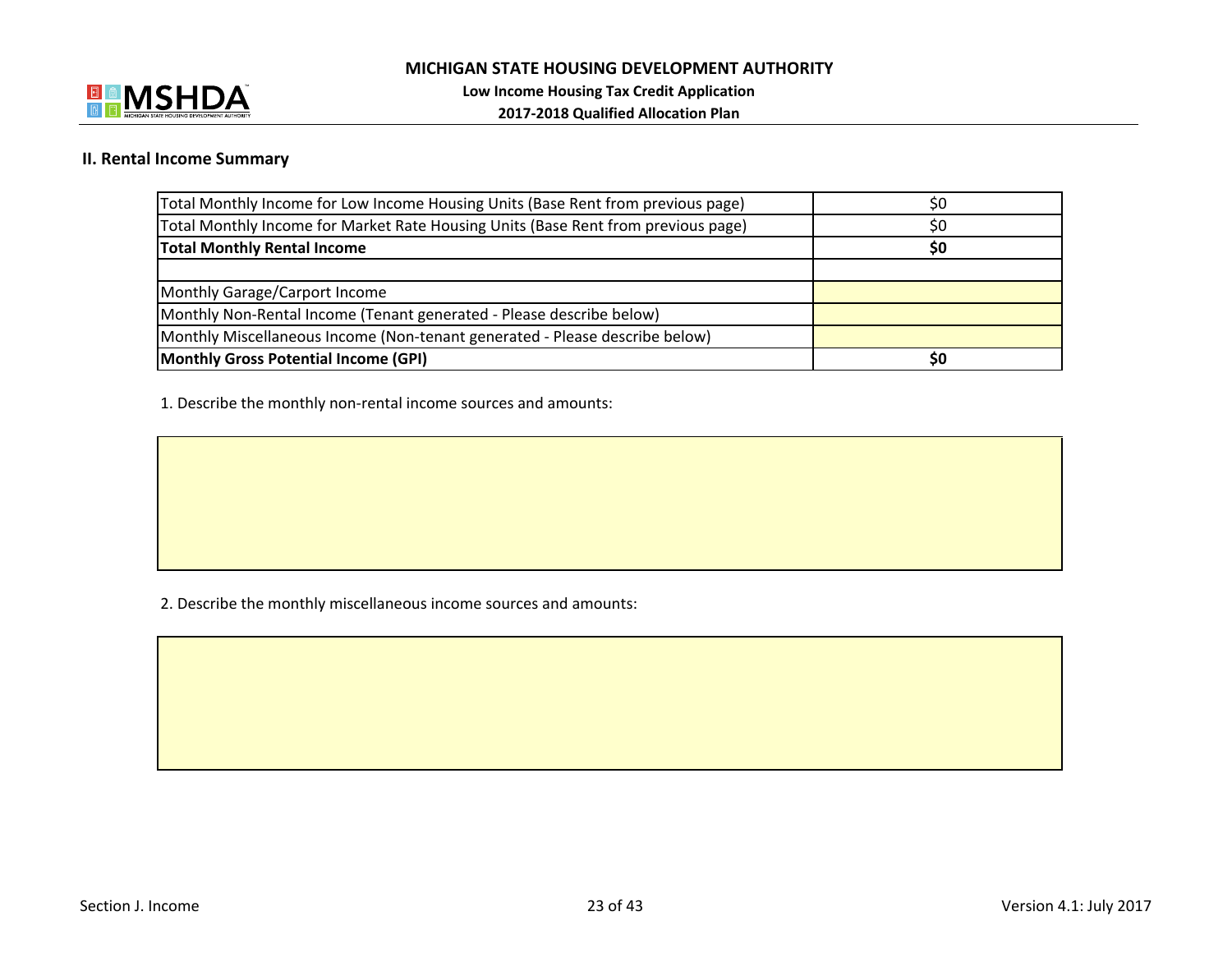

**2017‐2018 Qualified Allocation Plan**

#### **III. Rental Assistance**

|  |  |  |  |  |  | 1. Do (or will) any units receive rental assistance (not including tenant-based or MSHDA vouchers)? |
|--|--|--|--|--|--|-----------------------------------------------------------------------------------------------------|
|--|--|--|--|--|--|-----------------------------------------------------------------------------------------------------|

| $\Box$ Yes | No                                                                  |                                           |
|------------|---------------------------------------------------------------------|-------------------------------------------|
|            | 2. If yes, please describe the following:                           |                                           |
|            | a. Type of Rental Assistance:                                       | b. Total Number of Assisted Units:        |
|            | c. When will the Rental Assistance Contract Expire?                 |                                           |
|            | d. Contract Administrator Contact:                                  | Phone:                                    |
|            | e. Will the rental assistance "float" or be fixed to certain units? | Float<br>$\vert \ \vert$<br>$\vert$ Fixed |
|            | 3. Will this project request Project Based Voucher's from MSHDA?    |                                           |
| $\Box$ Yes | No                                                                  |                                           |
|            | 4. If yes, please indicate how many vouchers will be requested:     |                                           |

5. If answered "yes" to either #1 or #3 above, please complete the following chart:

|                                          |                              | <b>Effective Date of Current</b> |                 | <b>Expected Contract Rent</b> |
|------------------------------------------|------------------------------|----------------------------------|-----------------|-------------------------------|
| No. of Units   Type of Rental Assistance | <b>Current Contract Rent</b> | <b>Contract Rent</b>             | Type of Renewal | Post-Rehab                    |
|                                          |                              |                                  |                 |                               |
|                                          |                              |                                  |                 |                               |
|                                          |                              |                                  |                 |                               |
|                                          |                              |                                  |                 |                               |
|                                          |                              |                                  |                 |                               |
|                                          |                              |                                  |                 |                               |
|                                          |                              |                                  |                 |                               |

**\*Please Note: Section 811 voucher are limited to 50% AMI rents**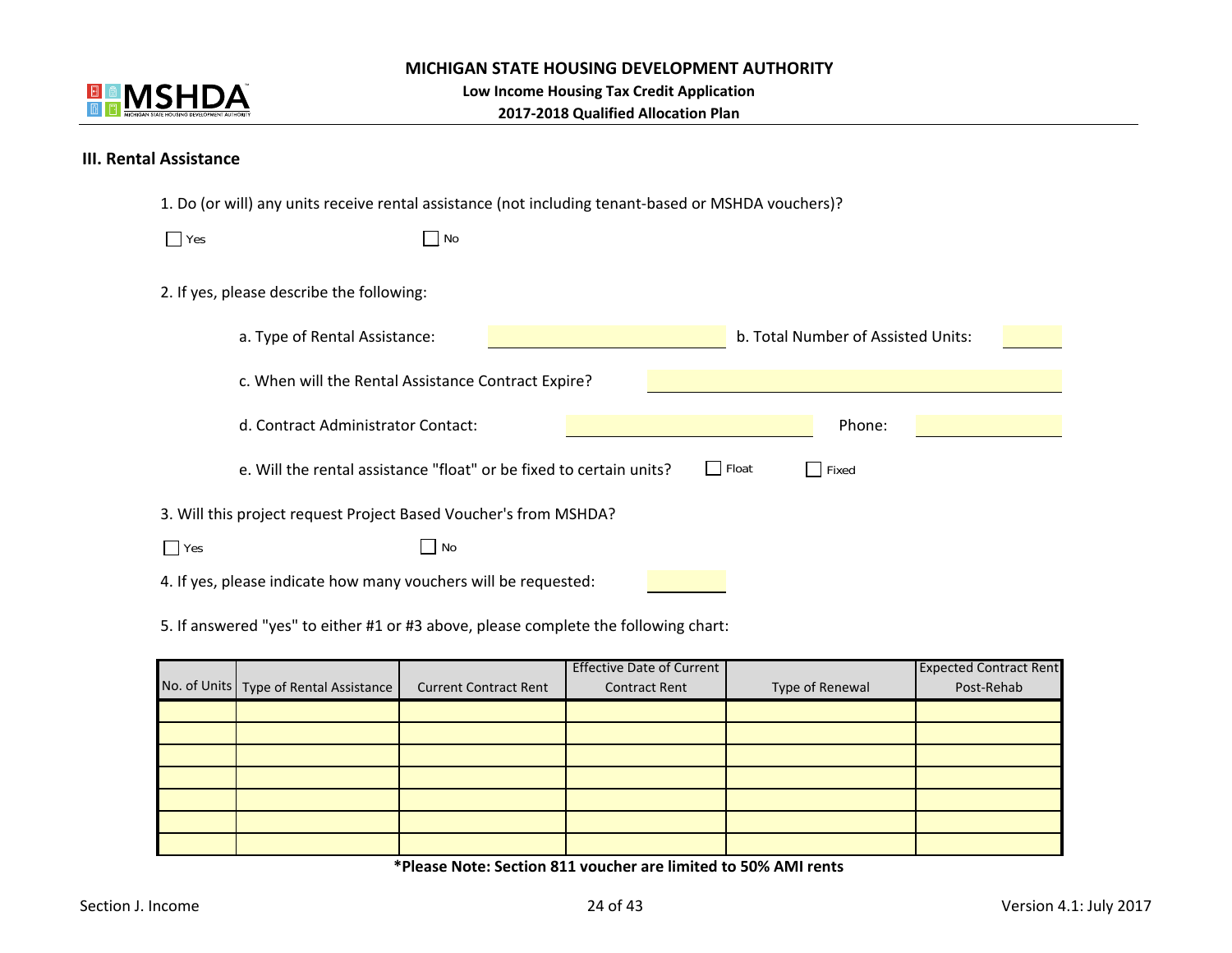

6. Please enter any additional comments: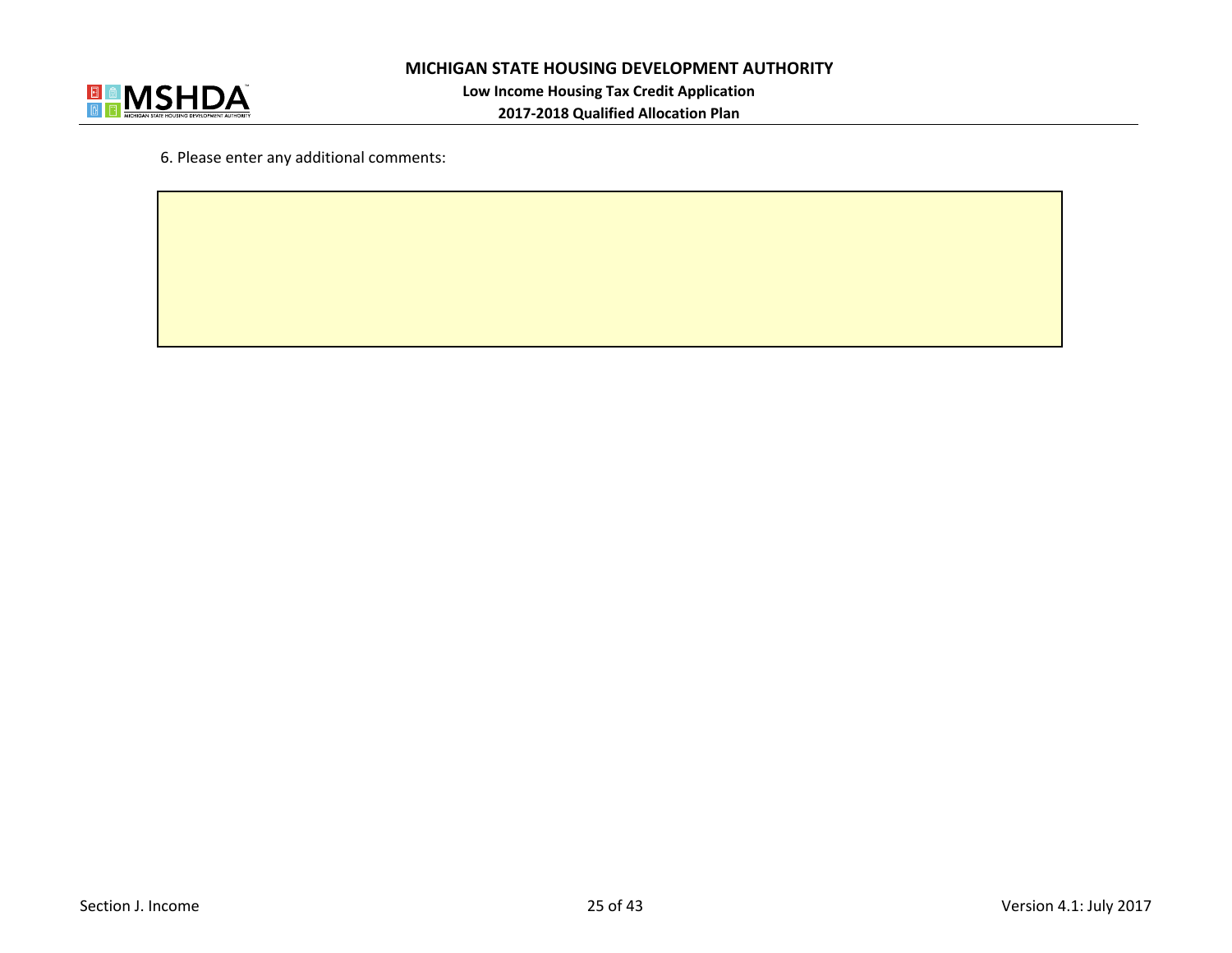

**Low Income Housing Tax Credit Application**

**2017‐2018 Qualified Allocation Plan**

#### **SECTION K. UNIT SUMMARY ‐ TENANT INFORMATION ‐ INCOME TARGETING**

# **I. Unit Configuration**

Complete the following (where applicable):

|                                  | <b>Total Units</b> | Square Footage |
|----------------------------------|--------------------|----------------|
| Total Commercial Space*          |                    |                |
| Total Common Space**             |                    |                |
| <b>Total LIHTC Units</b>         |                    |                |
| <b>Total Market Rate Units</b>   |                    |                |
| Total Employee (Full-time) Units |                    |                |
| Total                            |                    |                |

\*Includes store space, restaurants, other businesses, etc.

\*\*Includes clubhouses, leasing office, hallways, lobby, community bldg, etc.

#### **II. Tenant Information**

Complete the following chart:

|                               | <b>Total Units</b> | % of Total Units |
|-------------------------------|--------------------|------------------|
| <b>Family Units</b>           |                    | #DIV/0!          |
| <b>Elderly Units</b>          |                    | #DIV/0!          |
| <b>Employee Units</b>         |                    | #DIV/0!          |
| <b>Undesignated Units</b>     |                    | #DIV/0!          |
| Supportive Housing (Describe) |                    | #DIV/0!          |
| <b>Total</b>                  | 0                  | #DIV/0!          |

Please indicate the target population for the supportive housing units:

#### **III. Income Targeting**

| <b>Income Restrictions</b> | <b>Total Units</b> | % of Total Units |
|----------------------------|--------------------|------------------|
| 30% of Area Median Income  |                    | #DIV/0!          |
| 40% of Area Median Income  |                    | #DIV/0!          |
| 50% of Area Median Income  |                    | #DIV/0!          |
| 60% of Area Median Income  |                    | #DIV/0!          |
| <b>Market Rate Units</b>   |                    | #DIV/0!          |
| <b>Total</b>               |                    | #DIV/0!          |

**Low Income Unit Percentage**

| #DIV/0! |  |
|---------|--|
|---------|--|

**Low Income Square Foot Percentage #DIV/0! #DIV/0!**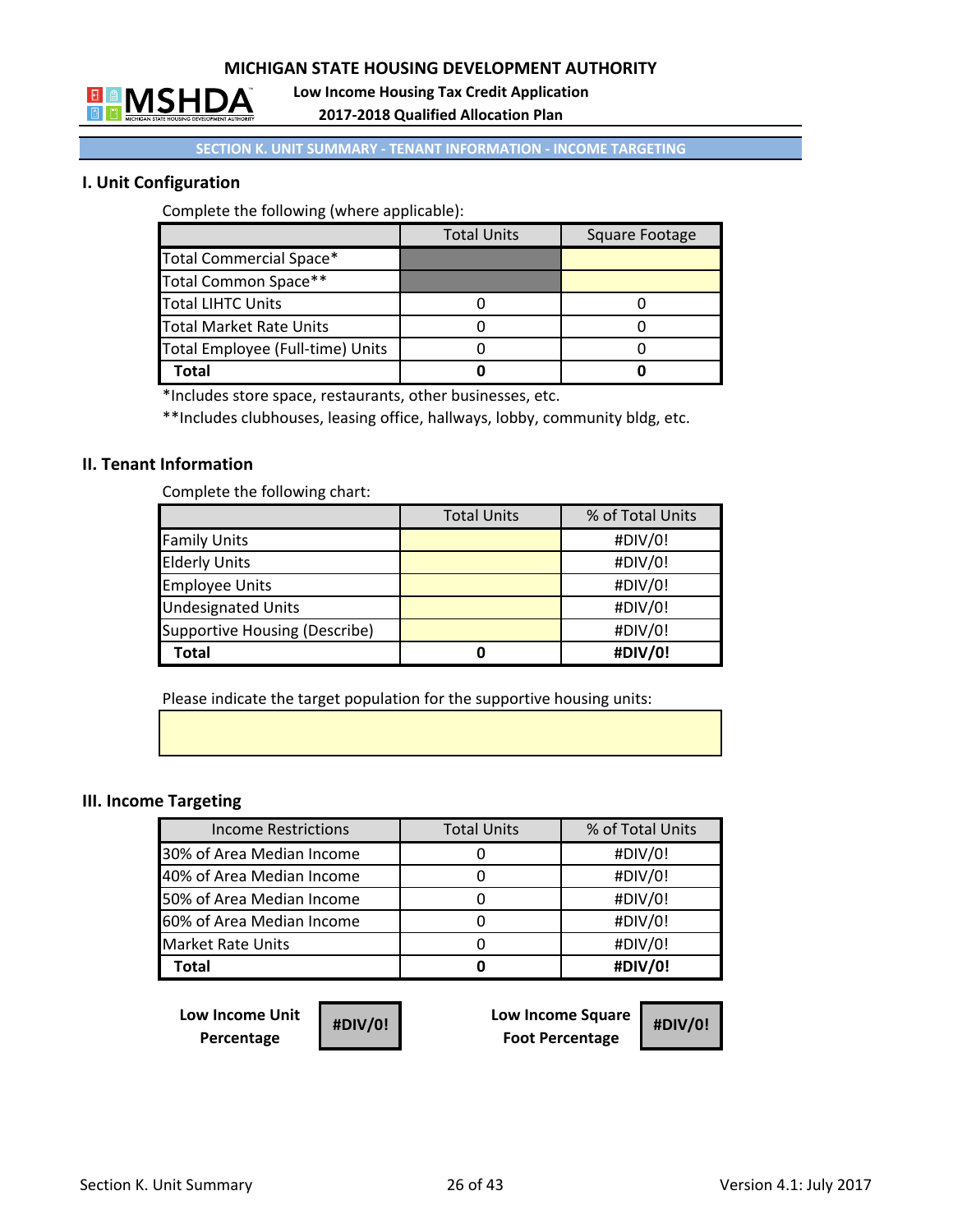

**Low Income Housing Tax Credit Application**

#### **2017‐2018 Qualified Allocation Plan**

|                             |                 | <b>SECTION L.</b> |                 |                 | <b>EXPENSES AND REPLACEMENT RESERVES</b> |
|-----------------------------|-----------------|-------------------|-----------------|-----------------|------------------------------------------|
|                             | <b>Expenses</b> | <b>Per Unit</b>   | <b>Audited</b>  | <b>Per Unit</b> | <b>Comments</b>                          |
| I. Management               |                 |                   |                 |                 |                                          |
| Management Fee              |                 | #DIV/0!           |                 | #DIV/0!         |                                          |
| Other                       |                 | #DIV/0!           |                 | #DIV/0!         |                                          |
| Other                       |                 | #DIV/0!           |                 | #DIV/0!         |                                          |
| Subtotal                    | \$0             | #DIV/0!           | \$0             | #DIV/0!         |                                          |
| II. Administrative          |                 |                   |                 |                 |                                          |
| Marketing                   |                 | #DIV/0!           |                 | #DIV/0!         |                                          |
| Payroll                     |                 | #DIV/0!           |                 | #DIV/0!         |                                          |
| Office                      |                 | #DIV/0!           |                 | #DIV/0!         |                                          |
| Telephone                   |                 | #DIV/0!           |                 | #DIV/0!         |                                          |
| Auditing                    |                 | #DIV/0!           |                 | #DIV/0!         |                                          |
| Other                       |                 | #DIV/0!           |                 | #DIV/0!         |                                          |
| Other                       |                 | #DIV/0!           |                 | #DIV/0!         |                                          |
| Subtotal                    | \$0             | #DIV/0!           | \$0\$           | #DIV/0!         |                                          |
| <b>III. Utilities</b>       |                 |                   |                 |                 |                                          |
| Project-paid Fuel           |                 | #DIV/0!           |                 | #DIV/0!         |                                          |
| <b>Common Electricity</b>   |                 | #DIV/0!           |                 | #DIV/0!         |                                          |
| Water & Sewer               |                 | #DIV/0!           |                 | #DIV/0!         |                                          |
| <b>Other Utility 1</b>      |                 | #DIV/0!           |                 | #DIV/0!         |                                          |
| <b>Other Utility 2</b>      |                 | #DIV/0!           |                 | #DIV/0!         |                                          |
| Subtotal                    | \$0             | #DIV/0!           | $\overline{50}$ | #DIV/0!         |                                          |
| IV. Operating & Maintenance |                 |                   |                 |                 |                                          |
| Payroll & Benefits          |                 | #DIV/0!           |                 | #DIV/0!         |                                          |
| Repairs & Maintenance       |                 | #DIV/0!           |                 | #DIV/0!         |                                          |
| Supplies                    |                 | #DIV/0!           |                 | #DIV/0!         |                                          |
| Snow Removal                |                 | #DIV/0!           |                 | #DIV/0!         |                                          |
| Extermination               |                 | #DIV/0!           |                 | #DIV/0!         |                                          |
| <b>Trash Removal</b>        |                 | #DIV/0!           |                 | #DIV/0!         |                                          |
| Other                       |                 | #DIV/0!           |                 | #DIV/0!         |                                          |
| Other                       |                 | #DIV/0!           |                 | #DIV/0!         |                                          |
| Subtotal                    | \$0             | #DIV/0!           | \$0             | #DIV/0!         |                                          |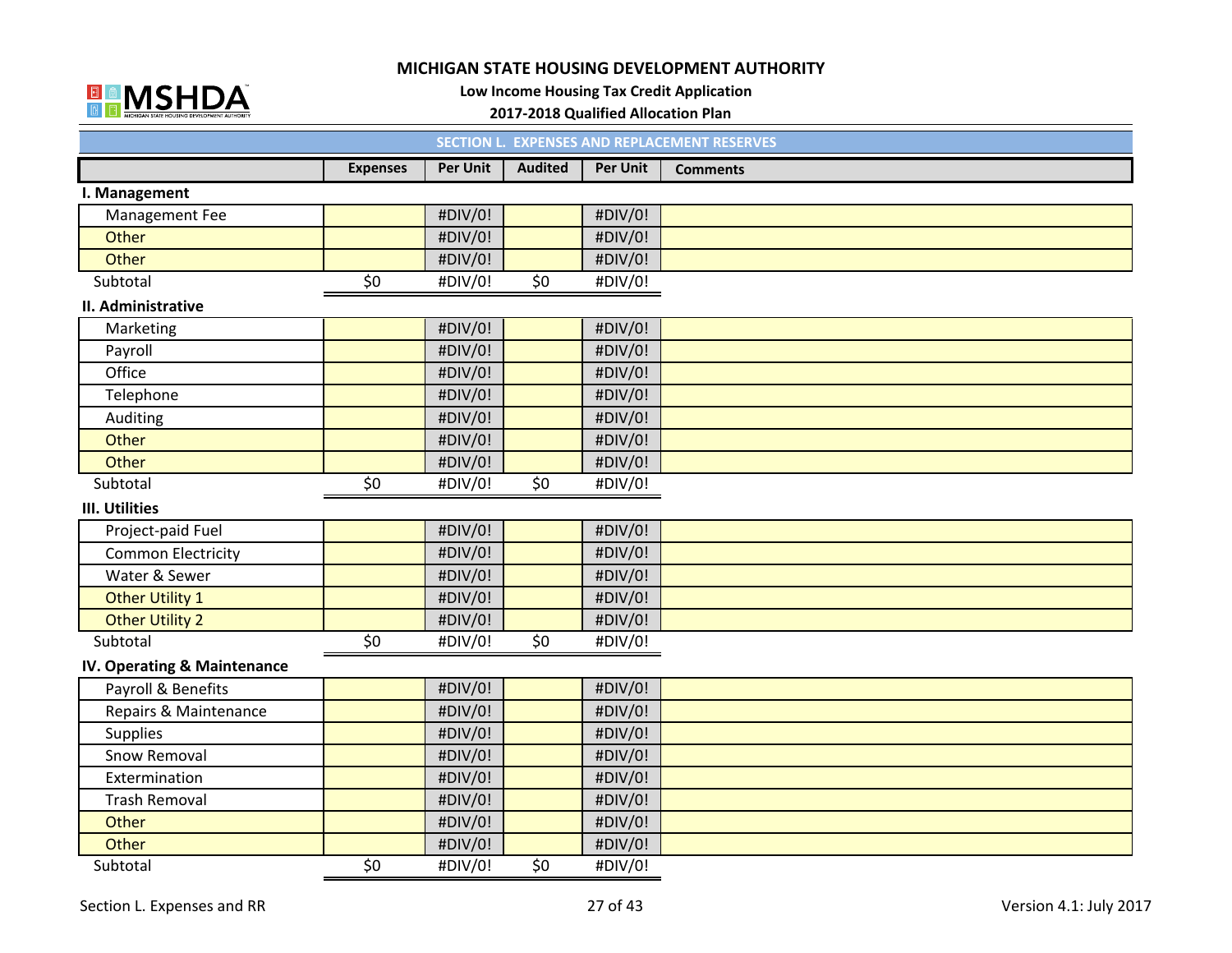#### **V. Taxes & Insurance**

| Real Estate Taxes/ Market Rate |     | #DIV/0! |     | #DIV/0! |
|--------------------------------|-----|---------|-----|---------|
| PILOT<br>Rate:                 | 0   | #DIV/0! |     | #DIV/0! |
| Insurance                      |     | #DIV/0! |     | #DIV/0! |
| Other                          |     | #DIV/0! |     | #DIV/0! |
| Other                          |     | #DIV/0! |     | #DIV/0! |
| Subtotal                       | \$0 | #DIV/0! | \$0 | #DIV/0! |
| <b>VI. Miscellaneous</b>       |     |         |     |         |
| Other                          |     | #DIV/0! |     | #DIV/0! |
| Other                          |     | #DIV/0! |     | #DIV/0! |
| Other                          |     | #DIV/0! |     | #DIV/0! |
| Other                          |     | #DIV/0! |     | #DIV/0! |
| Other                          |     | #DIV/0! |     | #DIV/0! |
| Subtotal                       | \$0 | #DIV/0! | \$0 | #DIV/0! |
|                                |     |         |     |         |
| <b>Total</b>                   | \$0 | #DIV/0! | \$0 | #DIV/0! |

| <b>MSHDA Underwriting Verification</b> |         |  |  |  |  |  |  |  |  |
|----------------------------------------|---------|--|--|--|--|--|--|--|--|
| Per Unit Operating Expenses:           | #DIV/0! |  |  |  |  |  |  |  |  |
| Minimum Regional Standard:             | H N/A   |  |  |  |  |  |  |  |  |
| Difference:                            | #DIV/0! |  |  |  |  |  |  |  |  |
| Percent Difference:                    | #DIV/0! |  |  |  |  |  |  |  |  |

| <b>Replacement Reserve Verification</b> |                         |  |  |  |  |  |  |  |  |
|-----------------------------------------|-------------------------|--|--|--|--|--|--|--|--|
| <b>Enter Annual Replacement Res.:</b>   |                         |  |  |  |  |  |  |  |  |
| <b>Select Construction Type:</b>        |                         |  |  |  |  |  |  |  |  |
| Minimum Standard Per Unit:              | ^Identify Constr. Type^ |  |  |  |  |  |  |  |  |
|                                         |                         |  |  |  |  |  |  |  |  |

If projected operating expenses or replacement reserves deviate from MSHDA standards or are significantly different than information shown in the project's latest financial audit, provide an explanation below.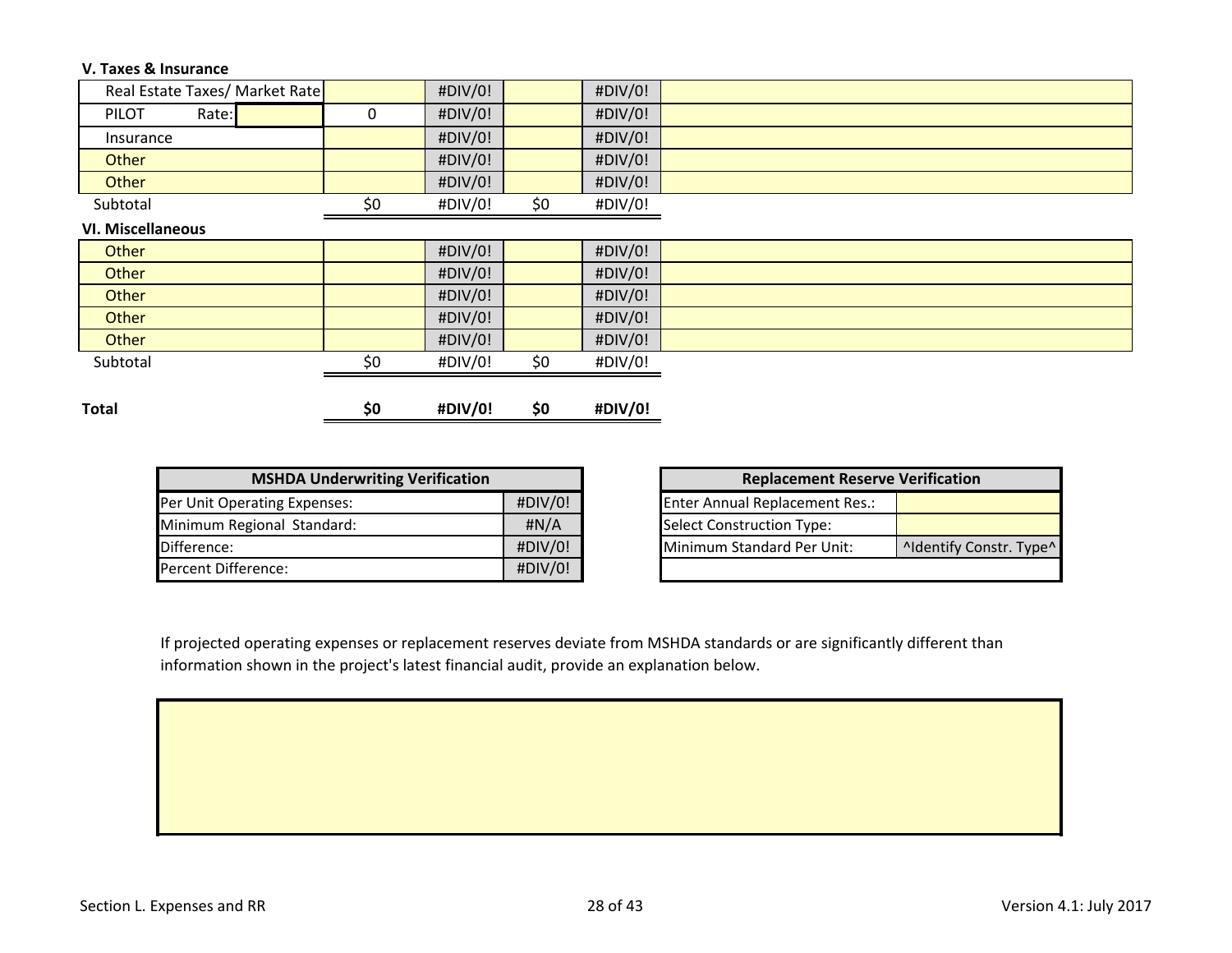

**Low Income Housing Tax Credit Application**

**2017‐2018 Qualified Allocation Plan**

#### **SECTION M. SOURCES**

**1. Construction Sources:**

| <b>Source Name</b> | Amount | <b>Type</b> |  | Rate Term   Amort | D/S | <b>Notes</b> |
|--------------------|--------|-------------|--|-------------------|-----|--------------|
|                    |        |             |  |                   |     |              |
|                    |        |             |  |                   |     |              |
|                    |        |             |  |                   |     |              |
|                    |        |             |  |                   |     |              |
|                    |        |             |  |                   |     |              |
| <b>Total</b>       | \$0    |             |  |                   | \$0 |              |

#### **2. Permanent Sources (↓ENTER SPECIFIC NAME OF ALL FUNDING SOURCES UNDER "SOURCE NAME"):**

| <b>Source Name</b> | Amount | <b>Type</b> | Rate | Term   Amort | D/S | <b>MIP</b> | <b>Notes</b> |
|--------------------|--------|-------------|------|--------------|-----|------------|--------------|
|                    |        |             |      |              |     |            |              |
|                    |        |             |      |              |     |            |              |
|                    |        |             |      |              |     |            |              |
|                    |        |             |      |              |     |            |              |
|                    |        |             |      |              |     |            |              |
|                    |        |             |      |              |     |            |              |
|                    |        |             |      |              |     |            |              |
|                    |        |             |      |              |     |            |              |
|                    |        |             |      |              |     |            |              |
|                    |        |             |      |              |     |            |              |
|                    |        |             |      |              |     |            |              |
|                    |        |             |      |              |     |            |              |
|                    |        |             |      |              |     |            |              |
| <b>Total</b>       | \$0    |             |      |              | \$0 |            |              |

#### **3. Additional Comments:**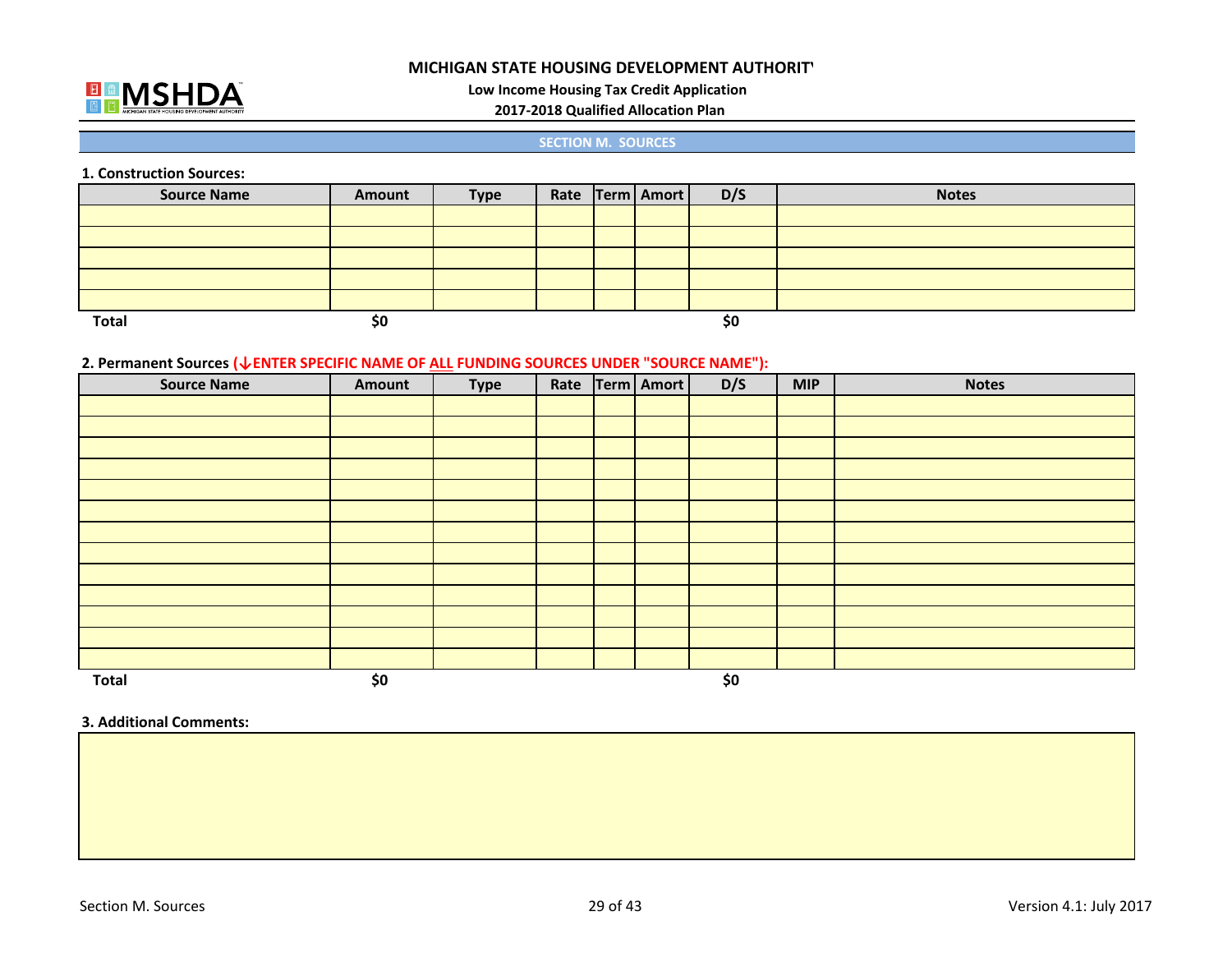

**Low Income Housing Tax Credit Application**

**2017‐2018 Qualified Allocation Plan**

| <b>SECTION N. PROJECT COSTS</b>                                                                                                             |            |                                       |    |        |  |  |  |  |  |  |  |  |
|---------------------------------------------------------------------------------------------------------------------------------------------|------------|---------------------------------------|----|--------|--|--|--|--|--|--|--|--|
| Will temporary tenant relocation costs be included in the project?*                                                                         |            |                                       |    |        |  |  |  |  |  |  |  |  |
| Will the project include garages or carports, which are available at an additional cost to tenants?**                                       |            |                                       |    |        |  |  |  |  |  |  |  |  |
| Will the project include laundry facilities that are not leased, which will be available at an additional cost                              |            |                                       |    |        |  |  |  |  |  |  |  |  |
| to tenants?**                                                                                                                               |            |                                       |    |        |  |  |  |  |  |  |  |  |
| Will the project include a pool, which is available at an additional cost to tenants?**                                                     |            |                                       |    |        |  |  |  |  |  |  |  |  |
| *If yes, a certification from an attorney or CPA will be required at Placed-In-Service to include costs in basis. **If yes, costs cannot be |            |                                       |    |        |  |  |  |  |  |  |  |  |
|                                                                                                                                             |            | included in eligible basis            |    |        |  |  |  |  |  |  |  |  |
|                                                                                                                                             |            |                                       |    | Rehab/ |  |  |  |  |  |  |  |  |
|                                                                                                                                             | <b>TDC</b> | <b>TDC/Unit</b><br><b>Acquisition</b> |    |        |  |  |  |  |  |  |  |  |
| <b>LAND</b>                                                                                                                                 |            |                                       |    |        |  |  |  |  |  |  |  |  |
| <b>Land Purchase</b>                                                                                                                        |            | #DIV/0!                               |    |        |  |  |  |  |  |  |  |  |
| Closing/Title & Recording                                                                                                                   |            | #DIV/0!                               |    |        |  |  |  |  |  |  |  |  |
| <b>Real Estate Expenses</b>                                                                                                                 |            | #DIV/0!                               |    |        |  |  |  |  |  |  |  |  |
| Other Land Related Expenses                                                                                                                 |            | #DIV/0!                               |    |        |  |  |  |  |  |  |  |  |
| Other: (Describe)                                                                                                                           |            | #DIV/0!                               |    |        |  |  |  |  |  |  |  |  |
| <b>SUBTOTAL</b>                                                                                                                             | ड़         | #DIV/0!                               |    |        |  |  |  |  |  |  |  |  |
| <b>BUILDING ACQUISITION</b>                                                                                                                 |            |                                       |    |        |  |  |  |  |  |  |  |  |
| <b>Existing Structures</b>                                                                                                                  |            | #DIV/0!                               |    |        |  |  |  |  |  |  |  |  |
| Demolition (Exterior)                                                                                                                       |            | #DIV/0!                               |    |        |  |  |  |  |  |  |  |  |
| <b>Other: Describe</b>                                                                                                                      |            | #DIV/0!                               |    |        |  |  |  |  |  |  |  |  |
| <b>SUBTOTAL</b>                                                                                                                             | \$         | #DIV/0!                               | \$ | ॱऽ     |  |  |  |  |  |  |  |  |
| <b>SITE WORK</b>                                                                                                                            |            |                                       |    |        |  |  |  |  |  |  |  |  |
| On Site                                                                                                                                     |            | #DIV/0!                               |    |        |  |  |  |  |  |  |  |  |
| Off Site Improvement                                                                                                                        |            | #DIV/0!                               |    |        |  |  |  |  |  |  |  |  |
| Other: (Describe)                                                                                                                           |            | #DIV/0!                               |    |        |  |  |  |  |  |  |  |  |
| <b>SUBTOTAL</b>                                                                                                                             | \$         | #DIV/0!                               |    | ड़     |  |  |  |  |  |  |  |  |
| <b>CONSTRUCTION COSTS</b>                                                                                                                   |            |                                       |    |        |  |  |  |  |  |  |  |  |
| <b>New Structures</b>                                                                                                                       |            | #DIV/0!                               |    |        |  |  |  |  |  |  |  |  |
| Rehabilitation                                                                                                                              |            | #DIV/0!                               |    |        |  |  |  |  |  |  |  |  |
| Garages/Carports                                                                                                                            |            | #DIV/0!                               |    |        |  |  |  |  |  |  |  |  |
| <b>Laundry Facilities</b>                                                                                                                   |            | #DIV/0!                               |    |        |  |  |  |  |  |  |  |  |
| <b>Accessory Building</b>                                                                                                                   |            | #DIV/0!                               |    |        |  |  |  |  |  |  |  |  |
| Pool                                                                                                                                        |            | #DIV/0!                               |    |        |  |  |  |  |  |  |  |  |
| <b>Site Security</b>                                                                                                                        |            | #DIV/0!                               |    |        |  |  |  |  |  |  |  |  |
| <b>Building Permits</b>                                                                                                                     |            | #DIV/0!                               |    |        |  |  |  |  |  |  |  |  |
| <b>Bond Premium</b>                                                                                                                         |            | #DIV/0!                               |    |        |  |  |  |  |  |  |  |  |
| Tap Fees/Soil Borings                                                                                                                       |            | #DIV/0!                               |    |        |  |  |  |  |  |  |  |  |
| <b>Contractor Cost Certification</b>                                                                                                        |            | #DIV/0!                               |    |        |  |  |  |  |  |  |  |  |
| General Requirements                                                                                                                        |            | #DIV/0!                               |    |        |  |  |  |  |  |  |  |  |
| <b>Builder Overhead</b>                                                                                                                     |            | #DIV/0!                               |    |        |  |  |  |  |  |  |  |  |
| <b>Builder Profit</b>                                                                                                                       |            | #DIV/0!                               |    |        |  |  |  |  |  |  |  |  |
| <b>Construction Contingency</b>                                                                                                             |            | #DIV/0!                               |    |        |  |  |  |  |  |  |  |  |
| Other: (Describe)                                                                                                                           |            | #DIV/0!                               |    |        |  |  |  |  |  |  |  |  |
| <b>SUBTOTAL</b>                                                                                                                             | \$         | #DIV/0!                               | \$ | \$     |  |  |  |  |  |  |  |  |
| <b>PROFESSIONAL FEES</b>                                                                                                                    |            |                                       |    |        |  |  |  |  |  |  |  |  |
| Design Architect                                                                                                                            |            | #DIV/0!                               |    |        |  |  |  |  |  |  |  |  |
| <b>Supervisor Architect</b>                                                                                                                 |            | #DIV/0!                               |    |        |  |  |  |  |  |  |  |  |
| Real Estate Attorney                                                                                                                        |            | #DIV/0!                               |    |        |  |  |  |  |  |  |  |  |
| Engineer/Survey                                                                                                                             |            | #DIV/0!                               |    |        |  |  |  |  |  |  |  |  |
| Other: (Describe)                                                                                                                           |            | #DIV/0!                               |    |        |  |  |  |  |  |  |  |  |
| <b>SUBTOTAL</b>                                                                                                                             | \$         | #DIV/0!                               |    | \$     |  |  |  |  |  |  |  |  |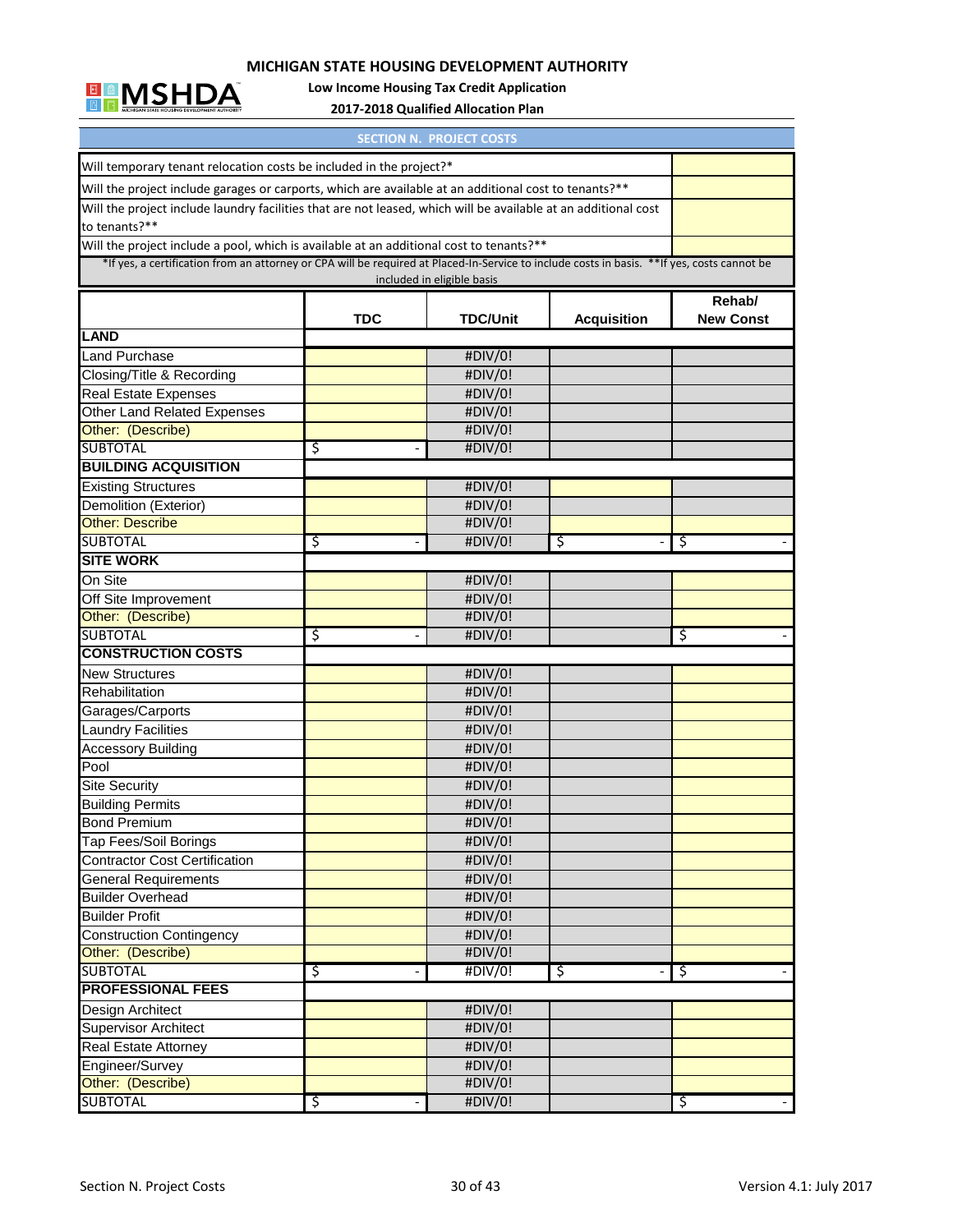|                                   | <b>TDC</b> | <b>TDC/Unit</b> | <b>Acquisition</b> | Rehab/<br><b>New Const</b> |
|-----------------------------------|------------|-----------------|--------------------|----------------------------|
| <b>INTERIM CONSTRUCTION COSTS</b> |            |                 |                    |                            |
| <b>Hazard Insurance</b>           |            | #DIV/0!         |                    |                            |
| Liability Insurance               |            | #DIV/0!         |                    |                            |
| Interest                          |            | #DIV/0!         |                    |                            |
| Loan Origination Fee              |            | #DIV/0!         |                    |                            |
| Loan Enhancement                  |            | #DIV/0!         |                    |                            |
| Title & Recording                 |            | #DIV/0!         |                    |                            |
| <b>Legal Fees</b>                 |            | #DIV/0!         |                    |                            |
| Taxes                             |            | #DIV/0!         |                    |                            |
| Other: (Describe)                 |            | #DIV/0!         |                    |                            |
| <b>SUBTOTAL</b>                   | \$         | #DIV/0!         |                    | \$                         |
| <b>PERMANENT FINANCING</b>        |            |                 |                    |                            |
| <b>Bond Premium</b>               |            | #DIV/0!         |                    |                            |
| <b>Credit Report</b>              |            | #DIV/0!         |                    |                            |
| Loan Origination Fee              |            | #DIV/0!         |                    |                            |
| Loan Credit Enhancement           |            | #DIV/0!         |                    |                            |
| Title & Recording                 |            | #DIV/0!         |                    |                            |
| <b>Legal Fees</b>                 |            | #DIV/0!         |                    |                            |
| Taxes                             |            | #DIV/0!         |                    |                            |
| Other: (Describe)                 |            | #DIV/0!         |                    |                            |
| <b>SUBTOTAL</b>                   | \$         | #DIV/0!         |                    |                            |
| <b>OTHER COSTS</b>                |            |                 |                    |                            |
| <b>Feasibility Study</b>          |            | #DIV/0!         |                    |                            |
| <b>Market Study</b>               |            | #DIV/0!         |                    |                            |
| <b>Environmental Study</b>        |            | #DIV/0!         |                    |                            |
| <b>Tax Credit Reservation Fee</b> |            | #DIV/0!         |                    |                            |
| <b>Tax Credit Application Fee</b> |            | #DIV/0!         |                    |                            |
| <b>Compliance Fees</b>            |            | #DIV/0!         |                    |                            |
| Marketing/Rent-up                 |            | #DIV/0!         |                    |                            |
| <b>Owner Cost Certification</b>   |            | #DIV/0!         |                    |                            |
| Other: (Describe)                 |            | #DIV/0!         |                    |                            |
| Other: (Describe)                 |            | #DIV/0!         |                    |                            |
| <b>SUBTOTAL</b>                   | \$         | #DIV/0!         |                    | \$                         |
| <b>SYNDICATION COSTS</b>          |            |                 |                    |                            |
| Organizational                    |            | #DIV/0!         |                    |                            |
| <b>Tax Opinion</b>                |            | #DIV/0!         |                    |                            |
| PV Adjustment                     |            | #DIV/0!         |                    |                            |
| Other: (Describe)                 |            | #DIV/0!         |                    |                            |
| Other: (Describe)                 |            | #DIV/0!         |                    |                            |
| <b>SUBTOTAL</b>                   | \$         | #DIV/0!         |                    |                            |
| <b>DEVELOPER FEES</b>             |            |                 |                    |                            |
| Developer Overhead                |            | #DIV/0!         |                    |                            |
| Developer Fee                     |            | #DIV/0!         |                    |                            |
| <b>Consultant Fee</b>             |            | #DIV/0!         |                    |                            |
| <b>SUBTOTAL</b>                   | \$         | #DIV/0!         | \$                 | \$                         |
| <b>PROJECT RESERVES</b>           |            |                 |                    |                            |
| <b>Rent Up Reserves</b>           |            | #DIV/0!         |                    |                            |
| <b>Operating Reserves</b>         |            | #DIV/0!         |                    |                            |
| <b>Replacement Reserves</b>       |            | #DIV/0!         |                    |                            |
| Other: (Describe)                 |            | #DIV/0!         |                    |                            |
| <b>SUBTOTAL</b>                   | \$         | #DIV/0!         |                    |                            |
| <b>TOTAL</b>                      | ॱऽ         | #DIV/0!         | \$                 | \$                         |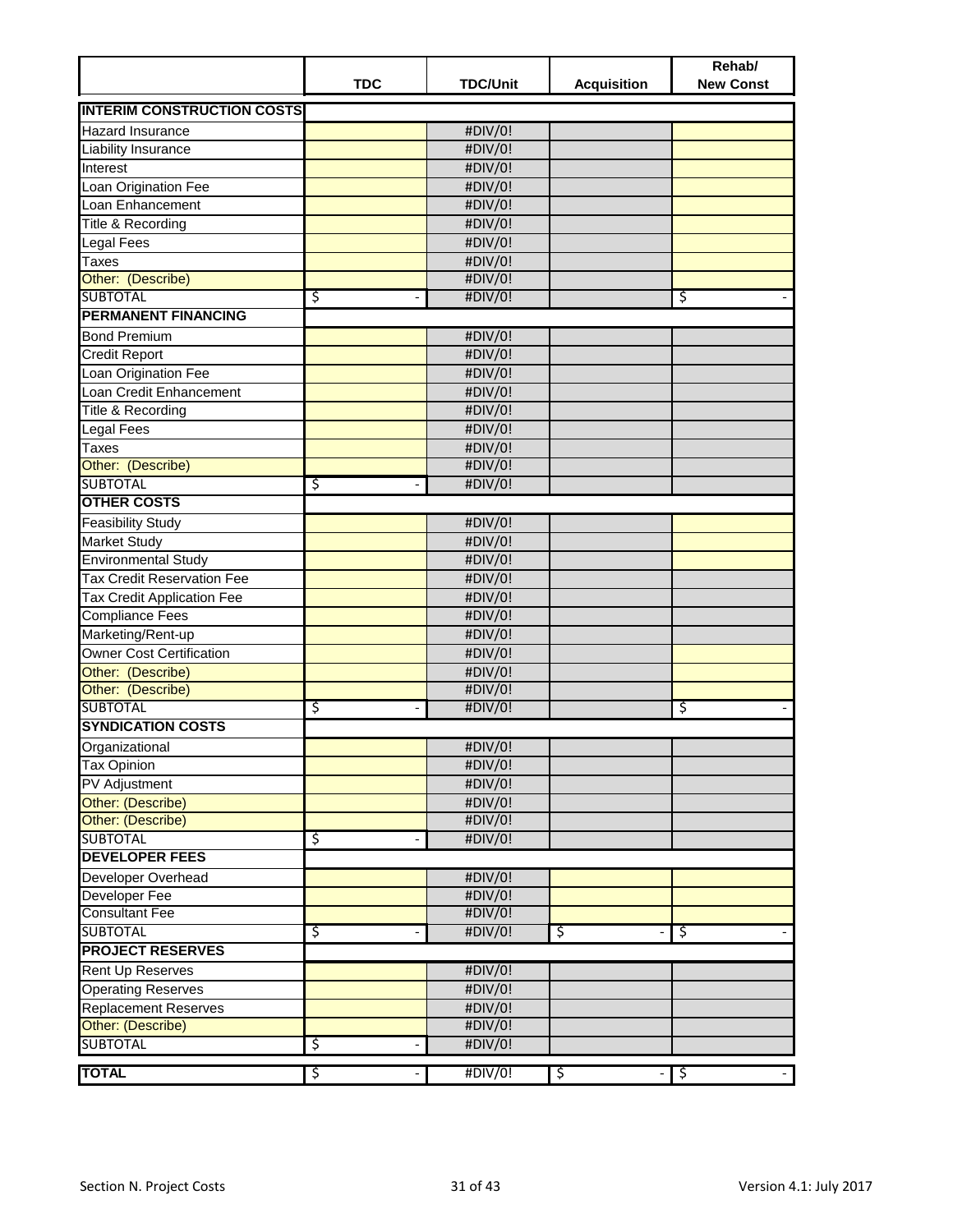

Max Developer Fee to Cover Gap

Funding Gap Less Defer. Dev. Fee #DIV/0!

**Low Income Housing Tax Credit Application**

**2017‐2018 Qualified Allocation Plan**

| <b>SECTION O. CREDIT CALCULATION</b> |  |  |
|--------------------------------------|--|--|
|                                      |  |  |
|                                      |  |  |

|                                      |                                                                                                                   |                          | <b>MSHDA Tax Credit Program Limits</b>   |                                                                                |                          |                        |  |
|--------------------------------------|-------------------------------------------------------------------------------------------------------------------|--------------------------|------------------------------------------|--------------------------------------------------------------------------------|--------------------------|------------------------|--|
|                                      | Is this a Tax-Exempt bond financed project?                                                                       |                          |                                          |                                                                                |                          |                        |  |
|                                      | Construction costs from app (excluding GR/BP/BO)                                                                  |                          |                                          | \$                                                                             |                          |                        |  |
|                                      | From Application                                                                                                  |                          | <b>MSHDA Limit</b>                       | Diff.                                                                          |                          | Limit Compliance Check |  |
| Gen. Requirements                    | N/A                                                                                                               |                          | N/A                                      | N/A                                                                            |                          |                        |  |
| <b>Builder Overhead</b>              | N/A                                                                                                               |                          | N/A                                      | N/A                                                                            |                          |                        |  |
| <b>Builder Profit</b>                | N/A                                                                                                               |                          | N/A                                      | N/A                                                                            |                          |                        |  |
| 20% Aggregate                        | #DIV/0!                                                                                                           |                          | 20.00%                                   | #DIV/0!<br>#DIV/0!                                                             |                          |                        |  |
| Developer Fee                        | \$                                                                                                                | $\overline{\phantom{a}}$ |                                          | #VALUE!                                                                        |                          |                        |  |
|                                      |                                                                                                                   |                          |                                          |                                                                                |                          |                        |  |
|                                      |                                                                                                                   |                          | <b>Total Eligible Credit Calculation</b> |                                                                                |                          |                        |  |
|                                      |                                                                                                                   |                          | Acquisition                              |                                                                                | New Const./Rehab         |                        |  |
| <b>Eligible Basis</b>                |                                                                                                                   | \$                       |                                          | \$                                                                             |                          |                        |  |
| Less: Federal Historic Credit        |                                                                                                                   |                          |                                          |                                                                                |                          |                        |  |
| Less: Other                          |                                                                                                                   |                          |                                          |                                                                                |                          |                        |  |
| Less: Other                          |                                                                                                                   |                          |                                          |                                                                                |                          |                        |  |
| <b>Adjusted Eligible Basis</b>       |                                                                                                                   | \$                       |                                          | \$                                                                             |                          |                        |  |
| x Low Income Percentage* See comment |                                                                                                                   |                          | #DIV/0!                                  |                                                                                | #DIV/0!                  |                        |  |
|                                      | x Basis Boost(100%/110%/120%/130%*                                                                                |                          | 100.00%                                  |                                                                                |                          |                        |  |
|                                      |                                                                                                                   |                          | Select Basis Boost Justification         |                                                                                |                          |                        |  |
| <b>Total Qualified Basis</b>         |                                                                                                                   | #DIV/0!                  |                                          | Enter Boost Above                                                              |                          |                        |  |
| Applicable Credit Percentage         |                                                                                                                   |                          |                                          |                                                                                |                          |                        |  |
| Eligible Annual Credit               |                                                                                                                   |                          | #DIV/0!                                  | <b>Enter Boost Above</b>                                                       |                          |                        |  |
| Total Annual Eligible Credit         |                                                                                                                   |                          |                                          | #DIV/0!                                                                        |                          |                        |  |
|                                      | * 130% Basis Boost is only available to Tax-Exempt projects located in a QCT or DDA. See 2017-2018 QAP, Exhibit V |                          |                                          |                                                                                |                          |                        |  |
|                                      | <b>Funding Gap Calculation</b>                                                                                    |                          |                                          |                                                                                | 50% Test (if applicable) |                        |  |
| <b>Total Dev. Cost</b>               |                                                                                                                   | \$                       |                                          | Tax Exempt Loan Amt.                                                           |                          |                        |  |
| <b>Less: Other Costs</b>             |                                                                                                                   | \$                       |                                          | Aggregate Basis                                                                |                          |                        |  |
| <b>Less: Funding Sources</b>         |                                                                                                                   |                          |                                          | <b>50% Test</b>                                                                |                          |                        |  |
| <b>Funding Gap</b>                   |                                                                                                                   | \$                       |                                          |                                                                                |                          |                        |  |
| <b>Equity Price</b>                  |                                                                                                                   |                          |                                          |                                                                                |                          |                        |  |
| 10-Year Value of Credit              |                                                                                                                   | #DIV/0!                  |                                          | <b>Hard Construction Cost Per Unit</b><br>\$0<br><b>Hard Construction Cost</b> |                          |                        |  |
|                                      |                                                                                                                   |                          |                                          | <b>Total Units</b>                                                             |                          | 0                      |  |
|                                      |                                                                                                                   |                          | #DIV/0!                                  | <b>Hard Cost Per Unit</b>                                                      |                          | #DIV/0!                |  |
| Adj. Maximum Eligible Credit:        |                                                                                                                   |                          |                                          |                                                                                |                          |                        |  |
| <b>Remaining Funding Gap</b>         |                                                                                                                   | #DIV/0!                  |                                          |                                                                                |                          |                        |  |

#DIV/0!

Credit Requested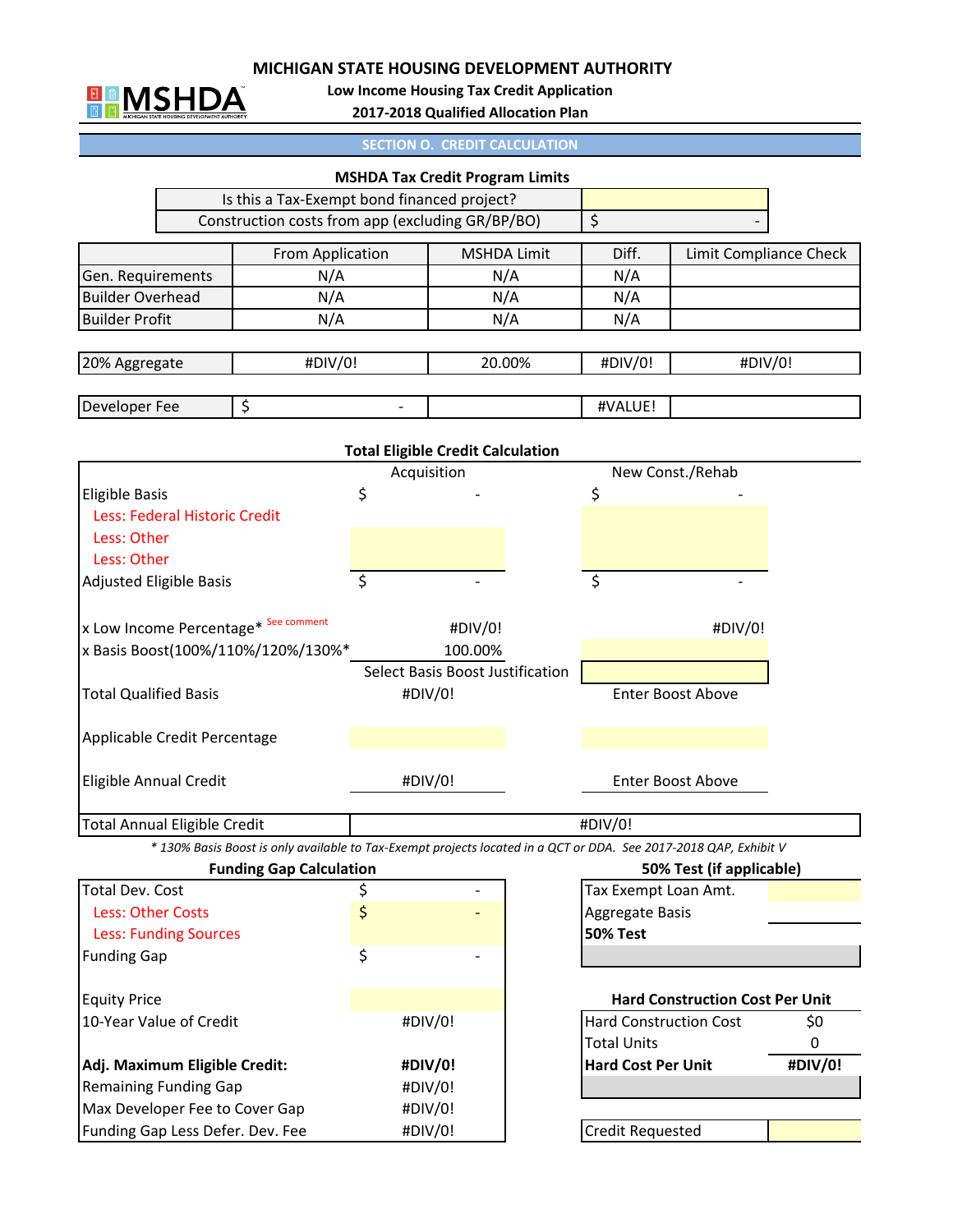## $\frac{\Box}{\Box R}$ ™

| <b>SECTION P. PAY-IN SCHEDULE</b> |             |             |         |             |             |         |             |             |         |         |             |                 |
|-----------------------------------|-------------|-------------|---------|-------------|-------------|---------|-------------|-------------|---------|---------|-------------|-----------------|
|                                   | Date:       |             |         |             |             |         |             |             |         |         |             |                 |
| <b>Total Uses</b>                 | Amount      | Closing     | Draw #2 | Draw #3     | Draw #4     | Draw #5 | Draw #6     | Draw #7     | Draw #8 | Draw #9 | Draw #10    | <b>Draw #11</b> |
| Acquisition                       | 0           |             |         |             |             |         |             |             |         |         |             |                 |
| Site Work                         | 0           |             |         |             |             |         |             |             |         |         |             |                 |
| <b>Construction Costs</b>         | 0           |             |         |             |             |         |             |             |         |         |             |                 |
| <b>Contractor Fees</b>            | 0           |             |         |             |             |         |             |             |         |         |             |                 |
| Professional Fees                 | 0           |             |         |             |             |         |             |             |         |         |             |                 |
| <b>Interim Construction</b>       | 0           |             |         |             |             |         |             |             |         |         |             |                 |
| <b>Permanent Financing</b>        | 0           |             |         |             |             |         |             |             |         |         |             |                 |
| Other                             | $\mathbf 0$ |             |         |             |             |         |             |             |         |         |             |                 |
| Syndication                       | 0           |             |         |             |             |         |             |             |         |         |             |                 |
| Developer Fees                    | 0           |             |         |             |             |         |             |             |         |         |             |                 |
| Reserves                          | 0           |             |         |             |             |         |             |             |         |         |             |                 |
| Total                             | 0           | $\mathbf 0$ | 0       | $\mathbf 0$ | $\mathbf 0$ | 0       | $\mathbf 0$ | $\mathbf 0$ | 0       | 0       | $\mathbf 0$ | 0               |

| <b>Total Sources</b> | Amount    | Closing     | Draw #2     | Draw #3     | Draw #4     | Draw #5     | Draw #6   | Draw #7     | Draw #8     | Draw #9   | <b>Draw #10</b> | <b>Draw #11</b> |
|----------------------|-----------|-------------|-------------|-------------|-------------|-------------|-----------|-------------|-------------|-----------|-----------------|-----------------|
|                      |           |             |             |             |             |             |           |             |             |           |                 |                 |
|                      |           |             |             |             |             |             |           |             |             |           |                 |                 |
|                      |           |             |             |             |             |             |           |             |             |           |                 |                 |
|                      |           |             |             |             |             |             |           |             |             |           |                 |                 |
|                      |           |             |             |             |             |             |           |             |             |           |                 |                 |
|                      |           |             |             |             |             |             |           |             |             |           |                 |                 |
|                      |           |             |             |             |             |             |           |             |             |           |                 |                 |
|                      |           |             |             |             |             |             |           |             |             |           |                 |                 |
|                      |           |             |             |             |             |             |           |             |             |           |                 |                 |
|                      |           |             |             |             |             |             |           |             |             |           |                 |                 |
|                      |           |             |             |             |             |             |           |             |             |           |                 |                 |
|                      |           |             |             |             |             |             |           |             |             |           |                 |                 |
|                      |           |             |             |             |             |             |           |             |             |           |                 |                 |
|                      |           |             |             |             |             |             |           |             |             |           |                 |                 |
|                      |           |             |             |             |             |             |           |             |             |           |                 |                 |
| Total                | $\pmb{0}$ | $\mathbf 0$ | $\mathbf 0$ | $\mathbf 0$ | $\mathbf 0$ | $\mathbf 0$ | $\pmb{0}$ | $\mathbf 0$ | $\mathbf 0$ | $\pmb{0}$ | $\mathbf 0$     | 0               |
| Surplus/(Deficit):   |           | 0           | 0           | 0           | 0           | 0           | 0         | 0           | 0           | 0         | 0               | 0               |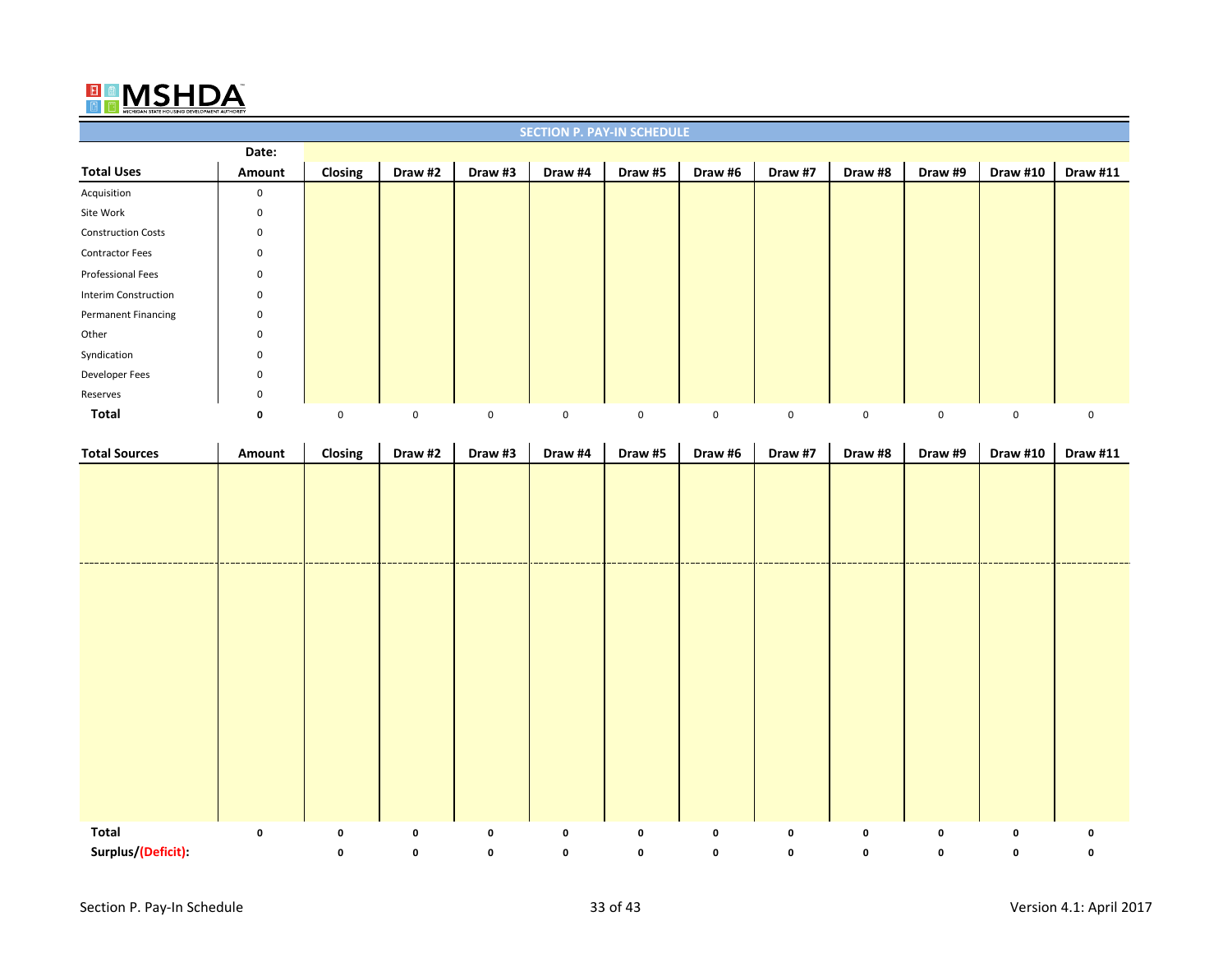## $\frac{E}{E}$ ™

|                             | Date:       |                 |                 |                 |                 |                 |                 |                 |                 |          |              |                 |
|-----------------------------|-------------|-----------------|-----------------|-----------------|-----------------|-----------------|-----------------|-----------------|-----------------|----------|--------------|-----------------|
| <b>Total Uses</b>           | Amount      | <b>Draw #12</b> | <b>Draw #13</b> | <b>Draw #14</b> | <b>Draw #15</b> | <b>Draw #16</b> | <b>Draw #17</b> | <b>Draw #18</b> | <b>Draw #19</b> | Draw #20 | <b>TOTAL</b> | <b>VARIANCE</b> |
| Acquisition                 | $\mathbf 0$ |                 |                 |                 |                 |                 |                 |                 |                 |          | 0            | 0               |
| Site Work                   | $\mathbf 0$ |                 |                 |                 |                 |                 |                 |                 |                 |          | 0            | 0               |
| <b>Construction Costs</b>   | $\mathbf 0$ |                 |                 |                 |                 |                 |                 |                 |                 |          | 0            | 0               |
| <b>Contractor Fees</b>      | $\mathbf 0$ |                 |                 |                 |                 |                 |                 |                 |                 |          | 0            | 0               |
| Professional Fees           | 0           |                 |                 |                 |                 |                 |                 |                 |                 |          | 0            | 0               |
| <b>Interim Construction</b> | $\mathbf 0$ |                 |                 |                 |                 |                 |                 |                 |                 |          | 0            | 0               |
| <b>Permanent Financing</b>  | $\mathbf 0$ |                 |                 |                 |                 |                 |                 |                 |                 |          | 0            | 0               |
| Other                       | $\mathbf 0$ |                 |                 |                 |                 |                 |                 |                 |                 |          | 0            |                 |
| Syndication                 | $\mathbf 0$ |                 |                 |                 |                 |                 |                 |                 |                 |          | $\mathbf 0$  | 0               |
| Developer Fees              | $\mathbf 0$ |                 |                 |                 |                 |                 |                 |                 |                 |          | 0            | 0               |
| Reserves                    | $\mathbf 0$ |                 |                 |                 |                 |                 |                 |                 |                 |          | 0            | 0               |
| Total                       | 0           | $\mathbf 0$     | 0               | $\mathbf 0$     | $\mathbf 0$     | $\mathbf 0$     | 0               | 0               | $\mathbf 0$     | 0        | 0            |                 |

| <b>Total Sources</b> | Amount | Draw #12 | <b>Draw #13</b> | Draw #14 | <b>Draw #15</b> | Draw #16 | Draw #17 | Draw #18 | Draw #19 | <b>Draw #20</b> | <b>TOTAL</b> | <b>VARIANCE</b> |
|----------------------|--------|----------|-----------------|----------|-----------------|----------|----------|----------|----------|-----------------|--------------|-----------------|
|                      |        |          |                 |          |                 |          |          |          |          |                 | 0            | $\Omega$        |
|                      |        |          |                 |          |                 |          |          |          |          |                 | 0            |                 |
|                      |        |          |                 |          |                 |          |          |          |          |                 | 0            |                 |
|                      |        |          |                 |          |                 |          |          |          |          |                 |              |                 |
|                      |        |          |                 |          |                 |          |          |          |          |                 | 0            |                 |
|                      |        |          |                 |          |                 |          |          |          |          |                 | 0            |                 |
|                      |        |          |                 |          |                 |          |          |          |          |                 | 0            |                 |
|                      |        |          |                 |          |                 |          |          |          |          |                 | 0            |                 |
|                      |        |          |                 |          |                 |          |          |          |          |                 |              |                 |
|                      |        |          |                 |          |                 |          |          |          |          |                 | 0            |                 |
|                      |        |          |                 |          |                 |          |          |          |          |                 | 0            |                 |
|                      |        |          |                 |          |                 |          |          |          |          |                 | 0            |                 |
|                      |        |          |                 |          |                 |          |          |          |          |                 | 0            |                 |
|                      |        |          |                 |          |                 |          |          |          |          |                 | 0            |                 |
|                      |        |          |                 |          |                 |          |          |          |          |                 | 0            |                 |
|                      |        |          |                 |          |                 |          |          |          |          |                 | 0            |                 |
|                      |        |          |                 |          |                 |          |          |          |          |                 | 0            |                 |
|                      |        |          |                 |          |                 |          |          |          |          |                 | 0            |                 |
| Total                | 0      | 0        | 0               | 0        | 0               | 0        | 0        | 0        | 0        | 0               | 0            |                 |
| Surplus/(Deficit):   |        | 0        | 0               | 0        | 0               | 0        | 0        | 0        | 0        | 0               | 0            |                 |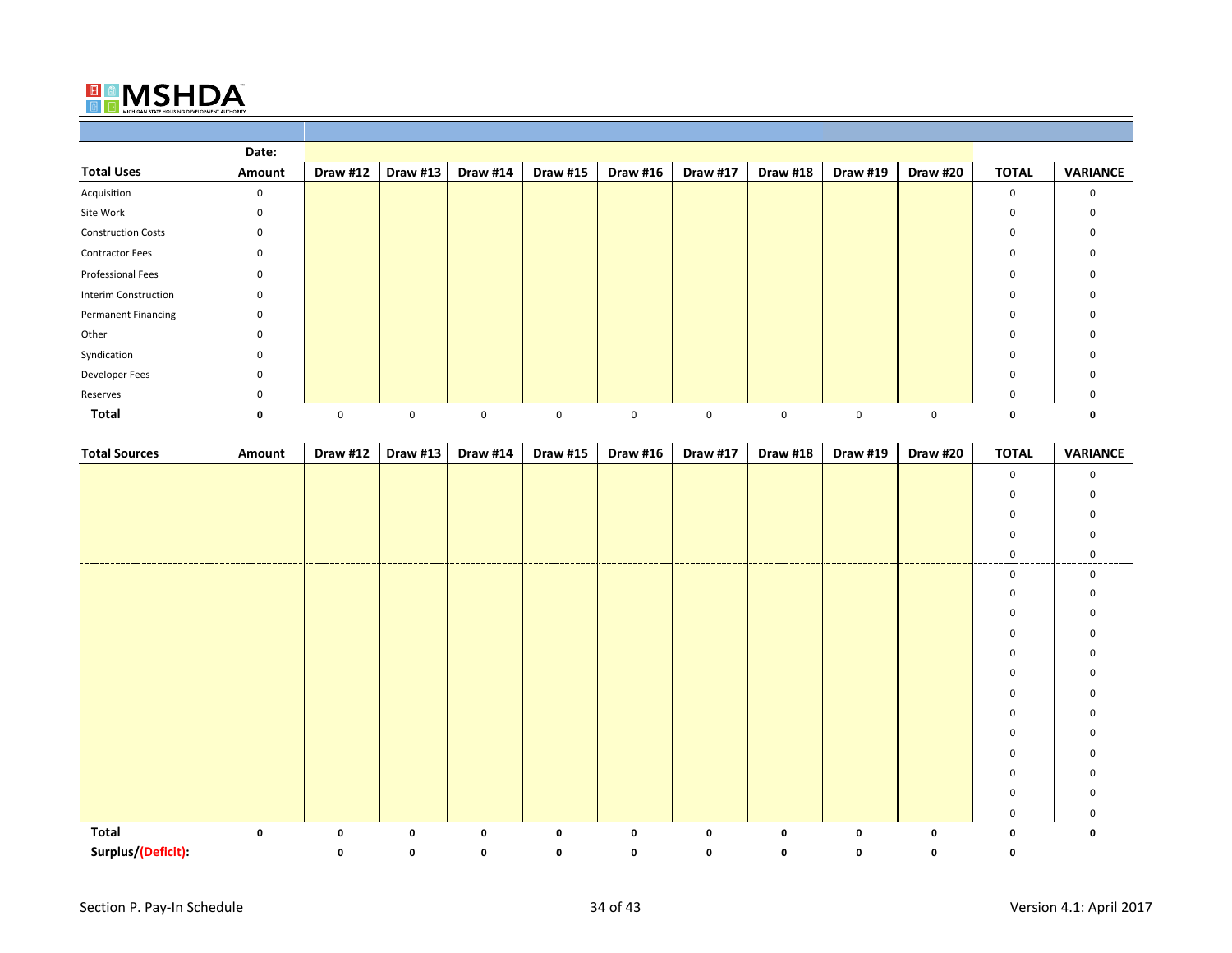# EMSHDA

| <b>SECTION Q. CASH FLOW</b>            |                |                      |                 |             |                     |             |                     |             |                  |                  |              |                     |             |
|----------------------------------------|----------------|----------------------|-----------------|-------------|---------------------|-------------|---------------------|-------------|------------------|------------------|--------------|---------------------|-------------|
|                                        | <b>Initial</b> | <b>Future</b>        | <b>Begin</b> in |             |                     |             |                     |             |                  |                  |              |                     |             |
| Income (Section J)                     | Inflator       | <b>Inflator</b>      | Year            | Year 1      | Year 2              | Year 3      | Year 4              | Year 5      | Year 6           | Year 7           | Year 8       | Year 9              | Year 10     |
| Annual Rental Income                   | 1.00%          | 2.00%                | 6               | $\pmb{0}$   | $\mathsf 0$         | $\mathsf 0$ | $\mathbf 0$         | $\mathbf 0$ | 0                | $\mathbf 0$      | $\mathbf 0$  | $\mathbf 0$         | 0           |
| Annual Non-Rental Income               | 1.00%          | 2.00%                | $6\overline{6}$ | $\pmb{0}$   | 0                   | $\mathbf 0$ | 0                   | $\mathbf 0$ | $\mathbf 0$      | $\mathbf 0$      | 0            | $\mathbf 0$         | $\Omega$    |
| <b>Vacancy Loss</b>                    | 8.00%          |                      |                 | $\pmb{0}$   | 0                   | $\mathbf 0$ | $\mathsf{O}\xspace$ | $\mathbf 0$ | $\mathbf 0$      | $\pmb{0}$        | 0            | $\pmb{0}$           | $\Omega$    |
| <b>Total Project Revenue</b>           |                |                      |                 | $\mathbf 0$ | 0                   | $\mathbf 0$ | 0                   | $\pmb{0}$   | 0                | $\pmb{0}$        | 0            | $\mathbf 0$         | 0           |
| <b>Expenses (Section L)</b>            |                |                      |                 |             |                     |             |                     |             |                  |                  |              |                     |             |
| Management                             | 3.00%          |                      |                 | $\mathbf 0$ | 0                   | $\mathbf 0$ | $\mathsf 0$         | $\pmb{0}$   | $\boldsymbol{0}$ | $\mathbf 0$      | $\mathbf 0$  | $\mathbf 0$         | 0           |
| Administration                         | 3.00%          |                      |                 | $\mathbf 0$ | $\mathbf 0$         | $\mathbf 0$ | $\mathbf 0$         | $\pmb{0}$   | $\mathbf 0$      | $\boldsymbol{0}$ | $\mathbf 0$  | $\mathbf 0$         | $\mathbf 0$ |
| Project-paid Fuel                      | 6.00%          | 3.00%                | 6               | $\mathbf 0$ | $\mathbf 0$         | $\mathbf 0$ | $\mathbf 0$         | $\mathbf 0$ | $\Omega$         | $\mathbf 0$      | $\mathbf 0$  | $\mathbf 0$         | $\Omega$    |
| Common Electricity                     | 6.00%          | 3.00%                | $6\phantom{a}$  | $\mathbf 0$ | $\mathbf 0$         | $\mathbf 0$ | 0                   | $\mathbf 0$ | $\Omega$         | $\mathbf 0$      | 0            | $\mathbf 0$         | $\Omega$    |
| Water & Sewer                          | 6.00%          | 3.00%                | $6\overline{6}$ | $\mathbf 0$ | $\mathbf 0$         | 0           | $\mathbf 0$         | $\mathbf 0$ | $\mathbf 0$      | $\mathbf 0$      | $\mathbf 0$  | $\mathbf 0$         | U           |
| Other Utility 1                        | 6.00%          | 3.00%                | 6               | $\mathbf 0$ | $\mathbf 0$         | $\Omega$    | $\mathbf 0$         | $\mathbf 0$ | $\Omega$         | $\mathbf 0$      | $\mathbf 0$  | $\Omega$            | ŋ           |
| Other Utility 2                        | 6.00%          | 3.00%                | 6               | $\mathbf 0$ | $\mathbf 0$         | $\Omega$    | 0                   | $\mathbf 0$ | $\Omega$         | 0                | $\mathbf 0$  | $\mathbf 0$         | n           |
| <b>Operating &amp; Maintenance</b>     | 3.00%          |                      |                 | $\mathbf 0$ | $\mathsf{O}\xspace$ | $\Omega$    | $\mathsf{O}\xspace$ | $\mathbf 0$ | $\mathbf 0$      | $\mathbf 0$      | $\mathbf{0}$ | $\mathbf 0$         | U           |
| <b>Real Estate Taxes</b>               | 3.00%          |                      |                 | $\mathbf 0$ | $\mathbf 0$         | $\mathbf 0$ | $\mathsf{O}\xspace$ | $\mathbf 0$ | $\Omega$         | $\mathbf 0$      | $\mathbf 0$  | $\mathbf 0$         | $\Omega$    |
| Payment in Lieu of Taxes               |                |                      |                 | $\mathbf 0$ | $\mathbf 0$         | $\Omega$    | $\mathbf 0$         | $\mathbf 0$ | $\Omega$         | $\mathbf 0$      | $\mathbf 0$  | $\mathbf 0$         | $\Omega$    |
| Insurance                              | 3.00%          |                      |                 | $\mathbf 0$ | $\mathbf 0$         | $\Omega$    | $\mathbf 0$         | $\mathbf 0$ | $\Omega$         | $\mathbf 0$      | $\mathbf 0$  | $\mathbf 0$         | $\Omega$    |
| Other                                  | 3.00%          |                      |                 | $\mathbf 0$ | $\mathsf 0$         | $\Omega$    | $\mathsf 0$         | $\mathbf 0$ | $\mathbf 0$      | $\mathbf 0$      | $\mathbf 0$  | $\mathbf 0$         | n           |
| Other                                  | 3.00%          |                      |                 | $\mathbf 0$ | $\mathbf 0$         | $\Omega$    | 0                   | $\mathbf 0$ | $\Omega$         | $\mathbf 0$      | $\mathbf 0$  | $\mathbf 0$         | 0           |
| Miscellaneous                          | 3.00%          |                      |                 | $\mathbf 0$ | $\mathbf 0$         | $\Omega$    | 0                   | $\mathbf 0$ | $\Omega$         | $\mathbf 0$      | $\mathbf 0$  | $\mathbf 0$         | $\Omega$    |
| <b>Total Operating Expenses</b>        |                |                      |                 | $\mathbf 0$ | 0                   | $\mathbf 0$ | 0                   | $\pmb{0}$   | $\mathbf 0$      | 0                | 0            | $\pmb{0}$           | 0           |
| Rep. Reserve. (Section L)              | 3.00%          |                      |                 | $\mathbf 0$ | $\mathsf 0$         | $\mathsf 0$ | $\mathbf 0$         | $\mathsf 0$ | $\mathbf 0$      | $\mathbf 0$      | $\mathbf 0$  | $\mathbf 0$         | $\mathbf 0$ |
| Debt Service (Section M)               |                |                      |                 | $\mathbf 0$ | $\mathsf 0$         | $\Omega$    | $\mathsf 0$         | $\mathbf 0$ | $\mathbf 0$      | $\mathbf 0$      | $\mathbf 0$  | $\mathbf 0$         | $\mathbf 0$ |
| Mortgage Insurance Premium (Section M) |                |                      |                 | $\pmb{0}$   | $\mathsf 0$         | $\mathbf 0$ | $\mathsf 0$         | $\mathbf 0$ | $\mathbf 0$      | $\pmb{0}$        | $\mathbf 0$  | $\mathbf 0$         | 0           |
| <b>Cash Flow</b>                       |                |                      |                 | $\mathbf 0$ | $\mathbf{o}$        | $\mathbf 0$ | $\pmb{0}$           | $\mathbf 0$ | $\mathbf 0$      | $\mathbf 0$      | $\mathbf 0$  | $\pmb{0}$           | $\mathbf 0$ |
| <b>Debt Coverage Ratio</b>             |                |                      |                 |             |                     |             |                     |             |                  |                  |              |                     |             |
| <b>Operating Reserve Analysis</b>      |                |                      |                 |             |                     |             |                     |             |                  |                  |              |                     |             |
| <b>Operating Reserve</b>               |                | (Match to Section N) |                 |             |                     |             |                     |             |                  |                  |              |                     |             |
| <b>Interest Rate</b>                   |                |                      |                 |             |                     |             |                     |             |                  |                  |              |                     |             |
| Maintained Operating Reserve per       | \$250          |                      |                 | $\mathbf 0$ | 0                   | $\mathbf 0$ | $\mathsf{O}\xspace$ | $\pmb{0}$   | $\mathbf 0$      | $\pmb{0}$        | 0            | $\mathbf 0$         | $\Omega$    |
| unit if no hard debt                   |                |                      |                 |             |                     |             |                     |             |                  |                  |              |                     |             |
| <b>Operating Reserve Balance</b>       |                |                      |                 | $\mathbf 0$ | $\mathbf 0$         | $\mathbf 0$ | $\mathbf 0$         | $\mathbf 0$ | $\mathbf 0$      | $\mathbf 0$      | $\mathbf 0$  | $\mathsf{O}\xspace$ | $\Omega$    |
| Reserve Draw to Achieve DCR or         | 1.25           |                      |                 | $\mathbf 0$ | $\mathbf 0$         | $\mathbf 0$ | 0                   | $\mathbf 0$ | $\mathbf 0$      | 0                | 0            | $\mathbf 0$         | $\Omega$    |
| cash flow per unit                     |                |                      |                 |             |                     |             |                     |             |                  |                  |              |                     |             |
| Interest on Operating Reserve          |                |                      |                 | $\mathbf 0$ | $\mathsf 0$         | $\mathbf 0$ | 0                   | $\pmb{0}$   | $\mathbf 0$      | $\mathbf 0$      | $\mathbf 0$  | $\mathbf 0$         | 0           |
| <b>Deferred Developer Fee Analysis</b> |                |                      |                 |             |                     |             |                     |             |                  |                  |              |                     |             |
| <b>Initial Balance</b>                 |                | (Match to Section M) |                 | $\mathbf 0$ | $\mathbf 0$         | $\mathbf 0$ | $\mathsf 0$         | $\mathbf 0$ | $\mathbf 0$      | $\mathbf 0$      | $\mathbf 0$  | $\mathsf{O}\xspace$ | $\mathbf 0$ |
| Developer Fee Paid With Interest       |                |                      |                 | $\Omega$    | $\mathbf 0$         | $\mathbf 0$ | $\mathbf 0$         | $\mathbf 0$ | $\mathbf 0$      | $\mathbf 0$      | $\mathbf 0$  | $\mathsf 0$         | $\Omega$    |
| <b>Ending Balance</b>                  |                |                      |                 | $\mathbf 0$ | $\mathbf 0$         | $\mathbf 0$ | $\mathbf 0$         | $\mathbf 0$ | $\mathbf 0$      | $\mathbf 0$      | $\mathbf 0$  | 0                   | $\mathbf 0$ |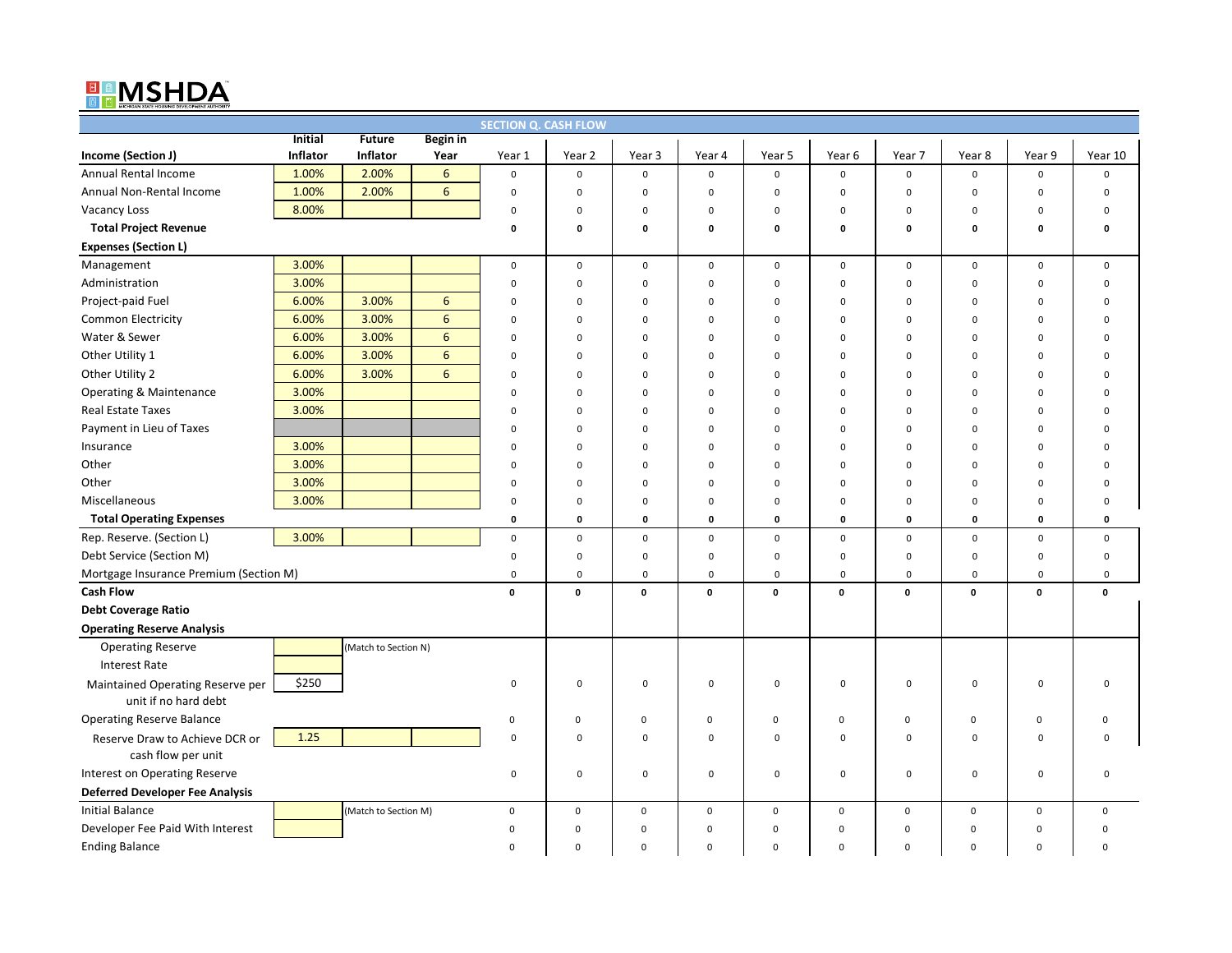# ™

|                                        | <b>Initial</b>  | <b>Future</b>        | <b>Begin</b> in |             |                |          |             |             |
|----------------------------------------|-----------------|----------------------|-----------------|-------------|----------------|----------|-------------|-------------|
| Income (Section J)                     | <b>Inflator</b> | Inflator             | Year            | Year 11     | Year 12        | Year 13  | Year 14     | Year 15     |
| Annual Rental Income                   | 1.00%           | 2.00%                | 6               | $\mathbf 0$ | 0              | 0        | $\mathbf 0$ | $\mathbf 0$ |
| Annual Non-Rental Income               | 1.00%           | 2.00%                | 6               | $\mathbf 0$ | $\mathbf 0$    | 0        | $\mathbf 0$ | $\mathbf 0$ |
| <b>Vacancy Loss</b>                    | 8.00%           |                      |                 | $\pmb{0}$   | 0              | 0        | $\mathbf 0$ | 0           |
| <b>Total Project Revenue</b>           |                 |                      |                 | 0           | 0              | 0        | 0           | 0           |
| <b>Expenses (Section L)</b>            |                 |                      |                 |             |                |          |             |             |
| Management                             | 3.00%           |                      |                 | $\mathbf 0$ | $\mathbf 0$    | 0        | $\mathbf 0$ | $\mathbf 0$ |
| Administration                         | 3.00%           |                      |                 | $\mathbf 0$ | $\mathbf 0$    | 0        | $\mathbf 0$ | $\mathbf 0$ |
| Project-paid Fuel                      | 6.00%           | 3.00%                | 6               | $\mathbf 0$ | $\mathbf 0$    | 0        | $\mathbf 0$ | $\mathbf 0$ |
| <b>Common Electricity</b>              | 6.00%           | 3.00%                | 6               | $\mathbf 0$ | $\overline{0}$ | 0        | 0           | 0           |
| Water & Sewer                          | 6.00%           | 3.00%                | 6               | $\mathbf 0$ | 0              | 0        | $\mathbf 0$ | 0           |
| Other Utility 1                        | 6.00%           | 3.00%                | 6               | 0           | 0              | 0        | $\mathbf 0$ | $\mathbf 0$ |
| Other Utility 2                        | 6.00%           | 3.00%                | 6               | 0           | 0              | 0        | $\mathbf 0$ | $\Omega$    |
| Operating & Maintenance                | 3.00%           |                      |                 | $\mathbf 0$ | 0              | 0        | $\mathbf 0$ | $\Omega$    |
| <b>Real Estate Taxes</b>               | 3.00%           |                      |                 | $\Omega$    | 0              | $\Omega$ | $\mathbf 0$ | $\Omega$    |
| Payment in Lieu of Taxes               |                 |                      |                 | $\mathbf 0$ | $\overline{0}$ | 0        | $\mathbf 0$ | $\Omega$    |
| Insurance                              | 3.00%           |                      |                 | $\mathbf 0$ | 0              | 0        | 0           | 0           |
| Other                                  | 3.00%           |                      |                 | $\mathbf 0$ | 0              | 0        | $\mathbf 0$ | 0           |
| Other                                  | 3.00%           |                      |                 | 0           | 0              | 0        | $\mathbf 0$ | $\mathbf 0$ |
| Miscellaneous                          | 3.00%           |                      |                 | 0           | 0              | 0        | 0           | 0           |
| <b>Total Operating Expenses</b>        |                 |                      |                 | 0           | 0              | 0        | $\mathbf 0$ | 0           |
| Rep. Reserve. (Section L)              | 3.00%           |                      |                 | $\mathbf 0$ | $\mathbf 0$    | 0        | $\mathbf 0$ | $\mathbf 0$ |
| Debt Service (Section M)               |                 |                      |                 | $\pmb{0}$   | $\mathbf 0$    | 0        | $\mathbf 0$ | $\mathbf 0$ |
| Mortgage Insurance Premium (Section M) |                 |                      |                 | $\mathbf 0$ | 0              | 0        | $\mathbf 0$ | $\mathbf 0$ |
| <b>Cash Flow</b>                       |                 |                      |                 | $\mathbf 0$ | 0              | 0        | 0           | 0           |
| <b>Debt Coverage Ratio</b>             |                 |                      |                 |             |                |          |             |             |
| <b>Operating Reserve Analysis</b>      |                 |                      |                 |             |                |          |             |             |
| <b>Operating Reserve</b>               |                 | (Match to Section N) |                 |             |                |          |             |             |
| <b>Interest Rate</b>                   |                 |                      |                 |             |                |          |             |             |
| Maintained Operating Reserve per       | \$250           |                      |                 | $\mathbf 0$ | 0              | $\Omega$ | $\Omega$    | $\Omega$    |
| unit if no hard debt                   |                 |                      |                 |             |                |          |             |             |
| <b>Operating Reserve Balance</b>       |                 |                      |                 | $\mathsf 0$ | 0              | 0        | $\mathbf 0$ | $\mathbf 0$ |
| Reserve Draw to Achieve DCR or         | 1.25            |                      |                 | $\mathbf 0$ | $\mathbf 0$    | 0        | $\mathbf 0$ | $\Omega$    |
| cash flow per unit                     |                 |                      |                 |             |                |          |             |             |
| Interest on Operating Reserve          |                 |                      |                 | $\mathbf 0$ | $\mathbf 0$    | 0        | $\mathbf 0$ | $\mathbf 0$ |
| <b>Deferred Developer Fee Analysis</b> |                 |                      |                 |             |                |          |             |             |
| <b>Initial Balance</b>                 |                 | (Match to Section M) |                 | $\pmb{0}$   | 0              | 0        | $\pmb{0}$   | $\mathbf 0$ |
| Developer Fee Paid With Interest       |                 |                      |                 | 0           | 0              | 0        | 0           | 0           |
| <b>Ending Balance</b>                  |                 |                      |                 | $\Omega$    | 0              | $\Omega$ | $\mathbf 0$ | $\Omega$    |
|                                        |                 |                      |                 |             |                |          |             |             |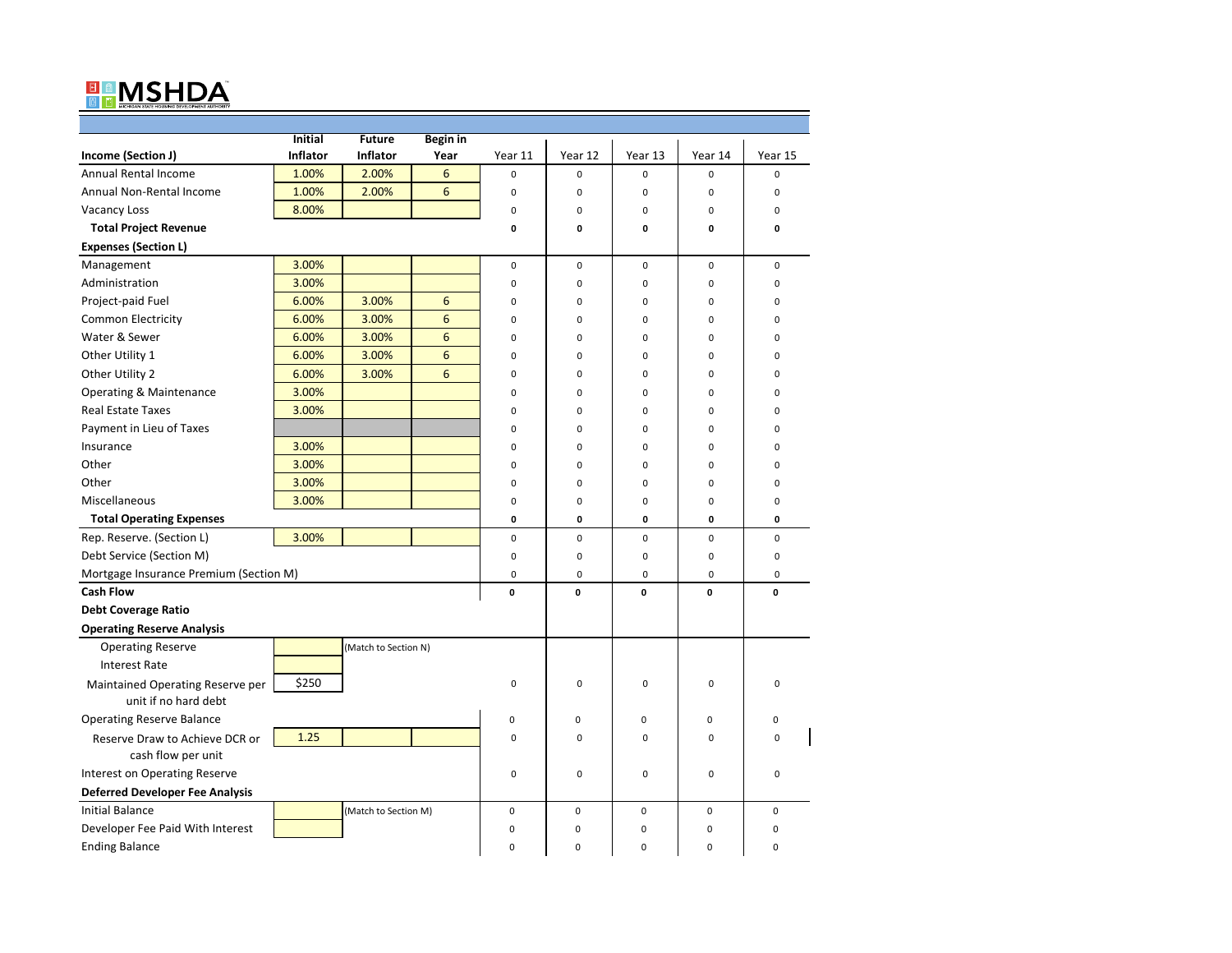

**Low Income Housing Tax Credit Application**

**2017‐2018 Qualified Allocation Plan**

#### **SECTION R. DETERMINING QUALIFIED BASIS ON A BUILDING‐BY‐BUILDING BASIS**

Determine qualified basis on a building-by-building basis. List clubhouse(s) or community building(s) last, and distribute the eligible and qualified basis of the clubhouse(s) or community evenly among all residential buildings only. Market rate units must be evenly distributed among bedroom types and buildings.

|             |                  |                                                                                                  |                            |                                       | <b>UNITS PER BUILDING</b>                                         |                                           | <b>SQUARE FEET PER BUILDING</b>                      |                                                              |                                                                            |                                                         |                                                                                                         |
|-------------|------------------|--------------------------------------------------------------------------------------------------|----------------------------|---------------------------------------|-------------------------------------------------------------------|-------------------------------------------|------------------------------------------------------|--------------------------------------------------------------|----------------------------------------------------------------------------|---------------------------------------------------------|---------------------------------------------------------------------------------------------------------|
| <b>Bldg</b> | <b>Addresses</b> | Eligible<br><b>Basis</b><br>(Prior to<br>Applicable<br><b>Fraction</b><br>and Basis<br>Boost)*** | # of LIHTC<br><b>Units</b> | # of<br><b>Market</b><br><b>Units</b> | # of<br>Manager/<br>Employee<br><b>Units</b><br>(Common<br>Space) | Total # of<br>Units in<br><b>Building</b> | Square<br>Footage of<br><b>LIHTC</b><br><b>Units</b> | <b>Square</b><br>Footage of<br><b>Market</b><br><b>Units</b> | Square<br>Footage of<br>Manager/<br>Employee<br>Units<br>(Common<br>Space) | <b>Total</b><br>Square<br>Footage in<br><b>Building</b> | Qualified<br><b>Basis</b><br>(based on<br>building<br>Applicable<br>Fraction and<br><b>Basis Boost)</b> |
|             |                  |                                                                                                  |                            |                                       |                                                                   | $\mathbf 0$                               |                                                      |                                                              |                                                                            | $\mathbf{0}$                                            |                                                                                                         |
|             |                  |                                                                                                  |                            |                                       |                                                                   | $\pmb{0}$                                 |                                                      |                                                              |                                                                            | $\mathbf{0}$                                            |                                                                                                         |
|             |                  |                                                                                                  |                            |                                       |                                                                   | $\pmb{0}$                                 |                                                      |                                                              |                                                                            | $\mathbf 0$                                             |                                                                                                         |
|             |                  |                                                                                                  |                            |                                       |                                                                   | $\mathbf{0}$                              |                                                      |                                                              |                                                                            | $\mathbf{0}$                                            |                                                                                                         |
|             |                  |                                                                                                  |                            |                                       |                                                                   | $\mathbf 0$                               |                                                      |                                                              |                                                                            | $\mathbf 0$                                             |                                                                                                         |
|             |                  |                                                                                                  |                            |                                       |                                                                   | $\mathbf 0$                               |                                                      |                                                              |                                                                            | $\mathbf{0}$                                            |                                                                                                         |
|             |                  |                                                                                                  |                            |                                       |                                                                   | $\mathbf 0$                               |                                                      |                                                              |                                                                            | $\pmb{0}$                                               |                                                                                                         |
|             |                  |                                                                                                  |                            |                                       |                                                                   | $\mathbf 0$                               |                                                      |                                                              |                                                                            | $\pmb{0}$                                               |                                                                                                         |
|             |                  |                                                                                                  |                            |                                       |                                                                   | $\mathbf 0$                               |                                                      |                                                              |                                                                            | $\mathbf{0}$                                            |                                                                                                         |
|             |                  |                                                                                                  |                            |                                       |                                                                   | $\mathbf{0}$                              |                                                      |                                                              |                                                                            | $\mathbf{0}$                                            |                                                                                                         |
|             |                  |                                                                                                  |                            |                                       |                                                                   | $\mathbf{0}$                              |                                                      |                                                              |                                                                            | $\mathbf{0}$                                            |                                                                                                         |
|             |                  |                                                                                                  |                            |                                       |                                                                   | $\pmb{0}$                                 |                                                      |                                                              |                                                                            | $\mathbf 0$                                             |                                                                                                         |
|             |                  |                                                                                                  |                            |                                       |                                                                   | $\mathbf 0$                               |                                                      |                                                              |                                                                            | $\mathbf{0}$                                            |                                                                                                         |
|             |                  |                                                                                                  |                            |                                       |                                                                   | $\mathbf 0$                               |                                                      |                                                              |                                                                            | $\mathbf 0$                                             |                                                                                                         |
|             |                  |                                                                                                  |                            |                                       |                                                                   | $\mathbf 0$                               |                                                      |                                                              |                                                                            | $\mathbf{0}$                                            |                                                                                                         |
|             |                  |                                                                                                  |                            |                                       |                                                                   | $\mathbf 0$                               |                                                      |                                                              |                                                                            | $\pmb{0}$                                               |                                                                                                         |
|             |                  |                                                                                                  |                            |                                       |                                                                   | $\mathbf 0$                               |                                                      |                                                              |                                                                            | $\pmb{0}$                                               |                                                                                                         |
|             |                  |                                                                                                  |                            |                                       |                                                                   | $\mathbf 0$                               |                                                      |                                                              |                                                                            | $\mathbf 0$                                             |                                                                                                         |
|             |                  |                                                                                                  |                            |                                       |                                                                   | $\mathbf 0$                               |                                                      |                                                              |                                                                            | $\pmb{0}$                                               |                                                                                                         |
|             |                  |                                                                                                  |                            |                                       |                                                                   | $\mathbf 0$                               |                                                      |                                                              |                                                                            | $\pmb{0}$                                               |                                                                                                         |
|             |                  |                                                                                                  |                            |                                       |                                                                   | $\pmb{0}$                                 |                                                      |                                                              |                                                                            | $\pmb{0}$                                               |                                                                                                         |
|             |                  |                                                                                                  |                            |                                       |                                                                   | $\pmb{0}$                                 |                                                      |                                                              |                                                                            | $\mathbf{0}$                                            |                                                                                                         |
|             |                  |                                                                                                  |                            |                                       |                                                                   | $\mathbf 0$                               |                                                      |                                                              |                                                                            | $\mathbf{0}$                                            |                                                                                                         |
|             |                  |                                                                                                  |                            |                                       |                                                                   | $\mathbf 0$                               |                                                      |                                                              |                                                                            | $\mathbf{0}$                                            |                                                                                                         |
|             |                  |                                                                                                  |                            |                                       |                                                                   | $\mathbf{0}$                              |                                                      |                                                              |                                                                            | $\mathbf{0}$                                            |                                                                                                         |
|             |                  |                                                                                                  |                            |                                       |                                                                   | $\mathbf 0$                               |                                                      |                                                              |                                                                            | $\pmb{0}$                                               |                                                                                                         |
|             |                  |                                                                                                  |                            |                                       |                                                                   | $\mathbf 0$                               |                                                      |                                                              |                                                                            | $\mathbf{0}$                                            |                                                                                                         |
|             |                  |                                                                                                  |                            |                                       |                                                                   | $\mathbf 0$                               |                                                      |                                                              |                                                                            | $\pmb{0}$                                               |                                                                                                         |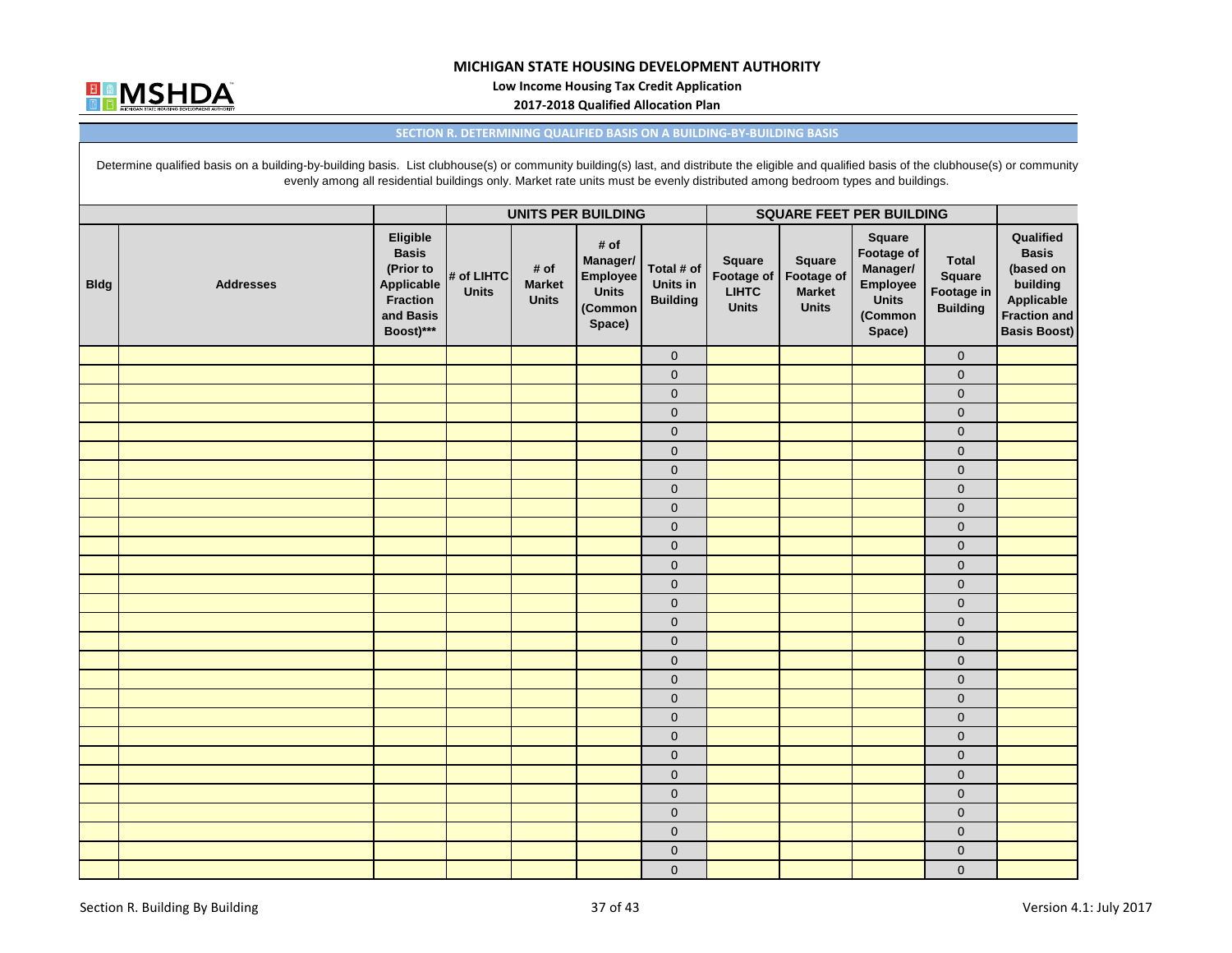|              |                  |                                                                                                  |                            |                                       | <b>UNITS PER BUILDING</b>                                                |                                           | <b>SQUARE FEET PER BUILDING</b>                      |                                                       |                                                                                          |                                                  |                                                                                                                |
|--------------|------------------|--------------------------------------------------------------------------------------------------|----------------------------|---------------------------------------|--------------------------------------------------------------------------|-------------------------------------------|------------------------------------------------------|-------------------------------------------------------|------------------------------------------------------------------------------------------|--------------------------------------------------|----------------------------------------------------------------------------------------------------------------|
| <b>Bldg</b>  | <b>Addresses</b> | Eligible<br><b>Basis</b><br>(Prior to<br>Applicable<br><b>Fraction</b><br>and Basis<br>Boost)*** | # of LIHTC<br><b>Units</b> | # of<br><b>Market</b><br><b>Units</b> | # of<br>Manager/<br><b>Employee</b><br><b>Units</b><br>(Common<br>Space) | Total # of<br>Units in<br><b>Building</b> | Square<br>Footage of<br><b>LIHTC</b><br><b>Units</b> | Square<br>Footage of<br><b>Market</b><br><b>Units</b> | Square<br>Footage of<br>Manager/<br><b>Employee</b><br><b>Units</b><br>(Common<br>Space) | Total<br>Square<br>Footage in<br><b>Building</b> | Qualified<br><b>Basis</b><br>(based on<br>building<br>Applicable<br><b>Fraction and</b><br><b>Basis Boost)</b> |
|              |                  |                                                                                                  |                            |                                       |                                                                          | $\mathbf 0$                               |                                                      |                                                       |                                                                                          | $\mathbf{0}$                                     |                                                                                                                |
|              |                  |                                                                                                  |                            |                                       |                                                                          | $\mathbf 0$                               |                                                      |                                                       |                                                                                          | $\mathbf{0}$                                     |                                                                                                                |
|              |                  |                                                                                                  |                            |                                       |                                                                          | $\mathbf{0}$                              |                                                      |                                                       |                                                                                          | $\mathbf 0$                                      |                                                                                                                |
|              |                  |                                                                                                  |                            |                                       |                                                                          | $\mathbf{0}$                              |                                                      |                                                       |                                                                                          | $\mathbf{0}$                                     |                                                                                                                |
|              |                  |                                                                                                  |                            |                                       |                                                                          | $\mathbf 0$                               |                                                      |                                                       |                                                                                          | $\mathbf 0$                                      |                                                                                                                |
|              |                  |                                                                                                  |                            |                                       |                                                                          | $\mathbf 0$                               |                                                      |                                                       |                                                                                          | $\mathbf 0$                                      |                                                                                                                |
|              |                  |                                                                                                  |                            |                                       |                                                                          | $\mathbf 0$                               |                                                      |                                                       |                                                                                          | $\mathbf 0$                                      |                                                                                                                |
|              |                  |                                                                                                  |                            |                                       |                                                                          | $\mathbf 0$                               |                                                      |                                                       |                                                                                          | $\mathbf 0$                                      |                                                                                                                |
|              |                  |                                                                                                  |                            |                                       |                                                                          | $\mathbf{0}$                              |                                                      |                                                       |                                                                                          | $\mathbf 0$                                      |                                                                                                                |
|              |                  |                                                                                                  |                            |                                       |                                                                          | $\mathbf 0$                               |                                                      |                                                       |                                                                                          | $\mathbf 0$                                      |                                                                                                                |
|              |                  |                                                                                                  |                            |                                       |                                                                          | $\mathbf{0}$                              |                                                      |                                                       |                                                                                          | $\pmb{0}$                                        |                                                                                                                |
|              |                  |                                                                                                  |                            |                                       |                                                                          | $\mathbf 0$                               |                                                      |                                                       |                                                                                          | $\mathbf 0$                                      |                                                                                                                |
|              |                  |                                                                                                  |                            |                                       |                                                                          | $\mathbf 0$                               |                                                      |                                                       |                                                                                          | $\mathbf 0$                                      |                                                                                                                |
|              |                  |                                                                                                  |                            |                                       |                                                                          | $\mathbf{0}$                              |                                                      |                                                       |                                                                                          | $\mathbf 0$                                      |                                                                                                                |
|              |                  |                                                                                                  |                            |                                       |                                                                          | $\mathbf 0$                               |                                                      |                                                       |                                                                                          | $\mathbf 0$                                      |                                                                                                                |
|              |                  |                                                                                                  |                            |                                       |                                                                          | $\mathbf 0$                               |                                                      |                                                       |                                                                                          | $\mathbf 0$                                      |                                                                                                                |
| <b>Total</b> |                  | $\mathbf{0}$                                                                                     | $\mathbf 0$                | $\mathbf{0}$                          | $\mathbf 0$                                                              | $\mathbf 0$                               | $\mathbf{0}$                                         | $\mathbf{0}$                                          | $\mathbf{0}$                                                                             | $\mathbf{0}$                                     | $\mathbf{0}$                                                                                                   |

**NOTE: TOTALS SHOULD MATCH THE CHART IN SECTION J (IF TOTAL IS RED, REVIEW SECTION J FOR DISCREPENCIES)**

\*\*New Construction: The PIS date must include mm/dd/yyyy. The PIS date entered above must be no earlier than the date stated on the temporary or permanent Certificate of Occupancy f building.

\*\*Rehabilitation: Occupied units require a statement from the local government, a CPA, or an architect identifying the mm/dd/yyyy of Placed in Service for each building OR vacant units rec Certificates of Occupancy issued by the municipality. The PIS date must be no earlier than the date stated on the temporary or permanent Certificate of Occupancy for the building.

\*\*\* Projects with market rate units may or may not have the same applicable fraction on each building. The applicable fraction is calculated on a per building basis based on the lower of 1 per building, or 2) LIHTC square footage per building. This may effect the total credit the project is eligible for and will be determined at the time the building is placed in service. Please contacts staff with questions.

Note: if the date used for PIS is the date of the temporary Certificate of Occupancy, include the temporary Certificate of Occupancy in the appropriate exhibit.

**The PIS date shown on this page will be used as the PIS date on the 8609.**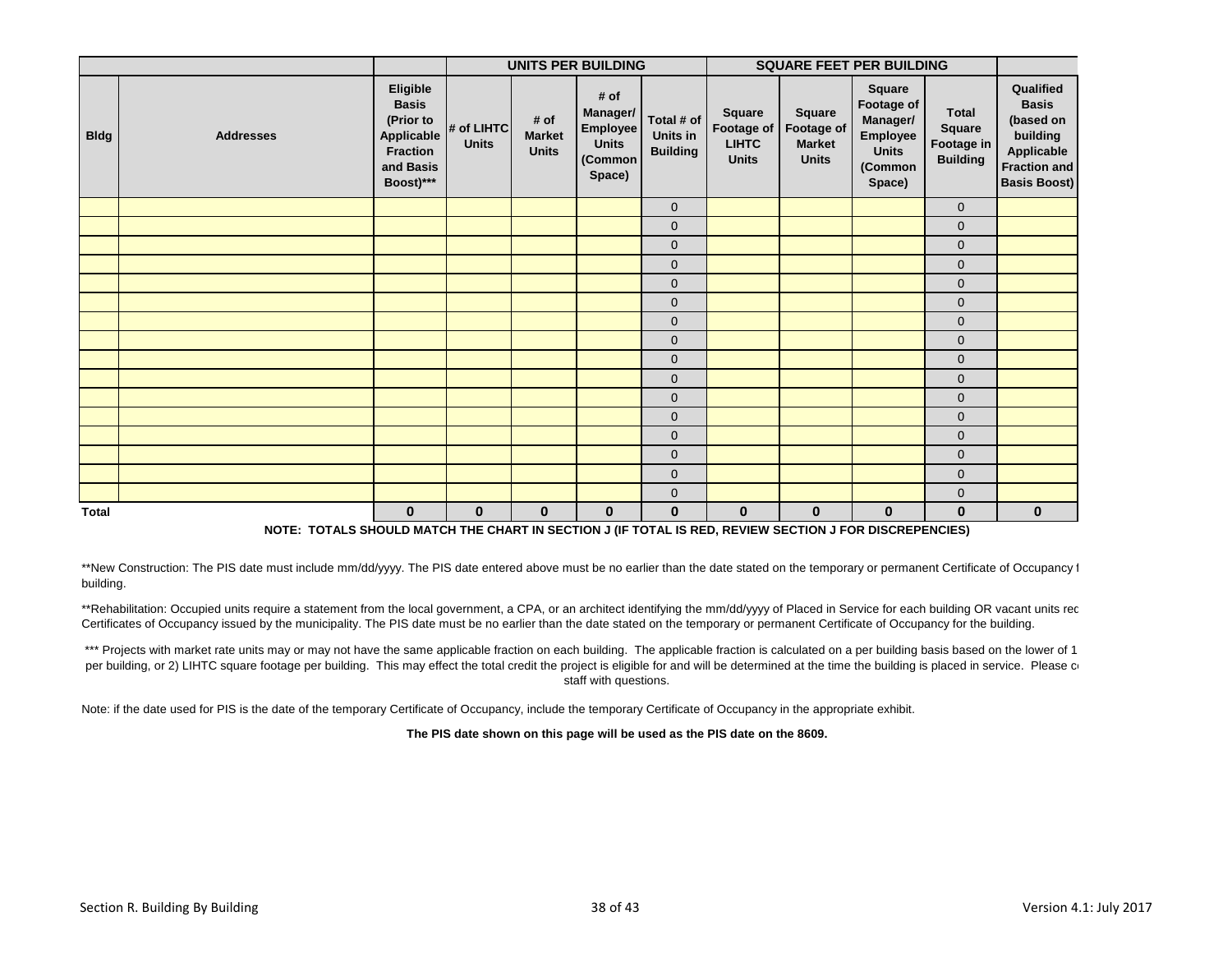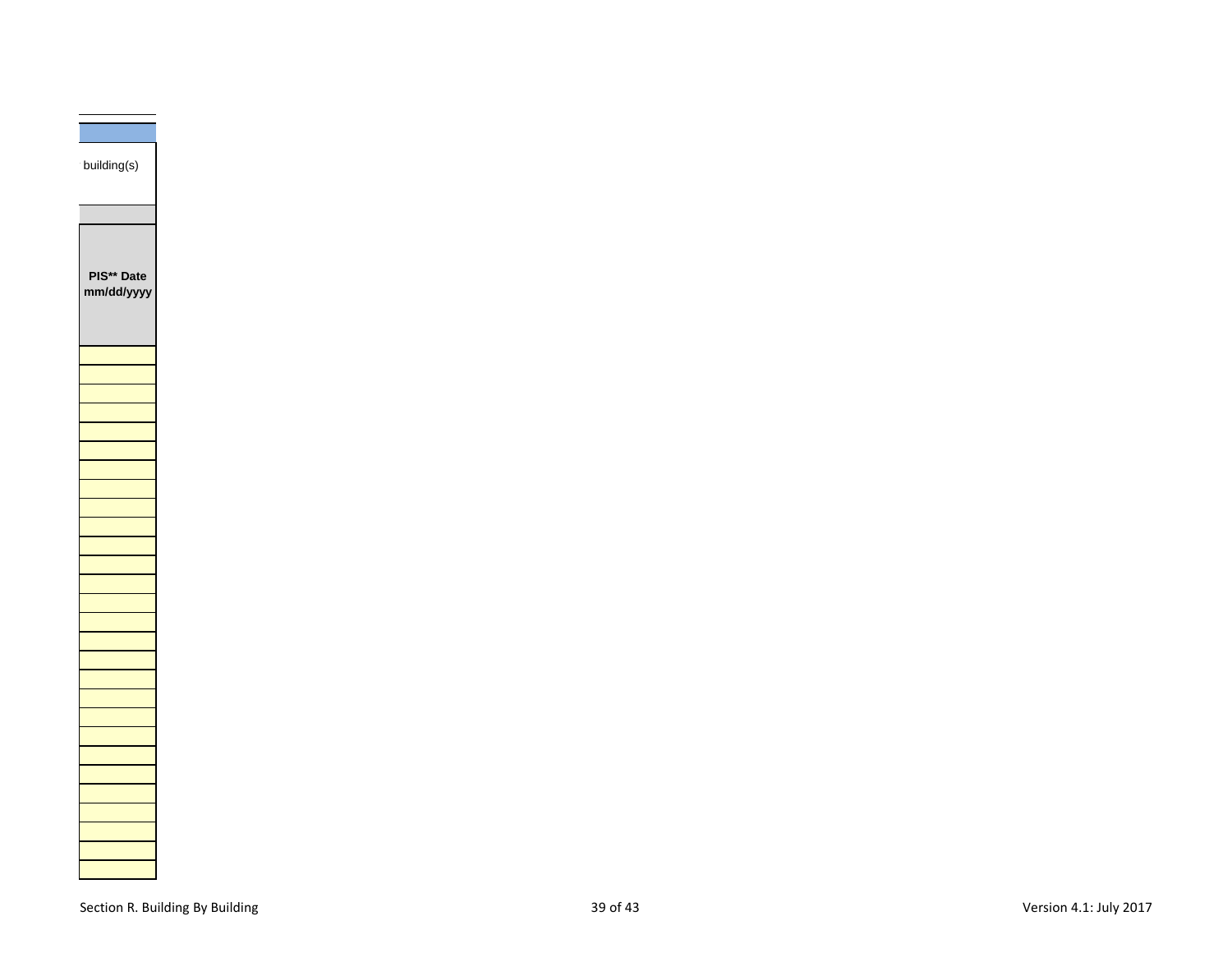| PIS**<br>Date<br>mm/dd/yyyy |
|-----------------------------|
|                             |
|                             |
|                             |
|                             |
|                             |
|                             |
|                             |
|                             |
|                             |
|                             |
|                             |
|                             |
|                             |
|                             |
|                             |
|                             |

for the

quire the final

) LIHTC units ontact LIHTC